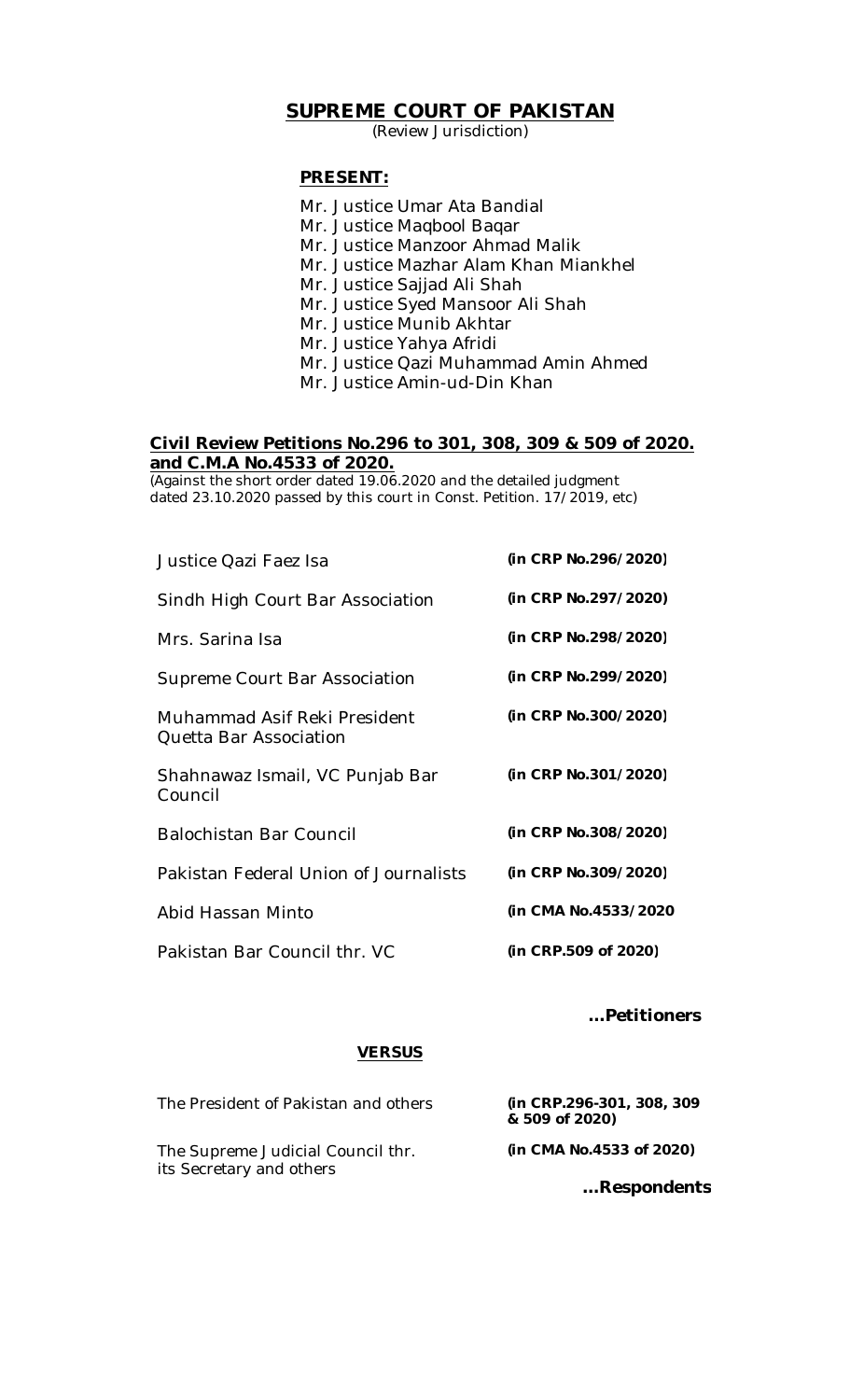|                      | : Mr. Justice Qazi Faez Isa (in-person)<br>Assisted by Barrister Kabir Hashmi.<br>(in CRP.296/2020) |
|----------------------|-----------------------------------------------------------------------------------------------------|
|                      | Mrs. Sarina Faez Isa (in-person)<br>(in CRP.298/2020)                                               |
|                      | Mr. Hamid Khan, Sr. ASC.<br>Syed Rifaqat Hussain Shah, AOR.<br>(in CRP.299, 300, 301 & 308/2020)    |
|                      | Mr. Rasheed A. Rizvi, Sr. ASC.<br>(through Video Link from Karachi).<br>(in CRP.297 & 309/2020)     |
|                      | Syed Rifaqat Hussain Shah, AOR.<br>(in CRP.509/2020)                                                |
|                      | Nemo. (in CMA.4533 of 2020)                                                                         |
|                      | Ch. Aamir Rehman, Addl. AGP.                                                                        |
| $\ddot{\phantom{a}}$ | Mr. Sohail Mahmood, Addl. AGP.                                                                      |
|                      | - 26.04.2021.                                                                                       |
|                      |                                                                                                     |

## Table of Contents

| Question (i) as to constitutionality and legality of the impugned directions11                 |
|------------------------------------------------------------------------------------------------|
| (a) Direction for tax proceedings against the petitioner and "material disadvantage" to her.   |
| (b) Hearing of the petitioner on video-link and the right of hearing15                         |
|                                                                                                |
| (d) Status of hearing petitioner on video-link before making impugned directions17             |
| (e) Effect of violation of right of hearing (principle of audi alteram partem)18               |
|                                                                                                |
| (g) Right of petitioner (spouse of a Judge) to be dealt with in accordance with law 19         |
|                                                                                                |
| (i) Constitutionality of referring the matter to the Supreme Judicial Council for exercise of  |
| (j) Obligation of a Judge as to the knowledge of financial matters of his or her financially   |
| (k) Infringement of the Independence of the Supreme Judicial Council 24                        |
| (I) Government Servants cannot file complaints against judges directly25                       |
|                                                                                                |
| Question (ii) as to recalling impugned directions in review jurisdiction 26                    |
|                                                                                                |
| Question (iii) as to legal status of actions made in pursuance of impugned directions, and     |
| Right of a Judge to be dealt with in accordance with law in the matter of his accountability32 |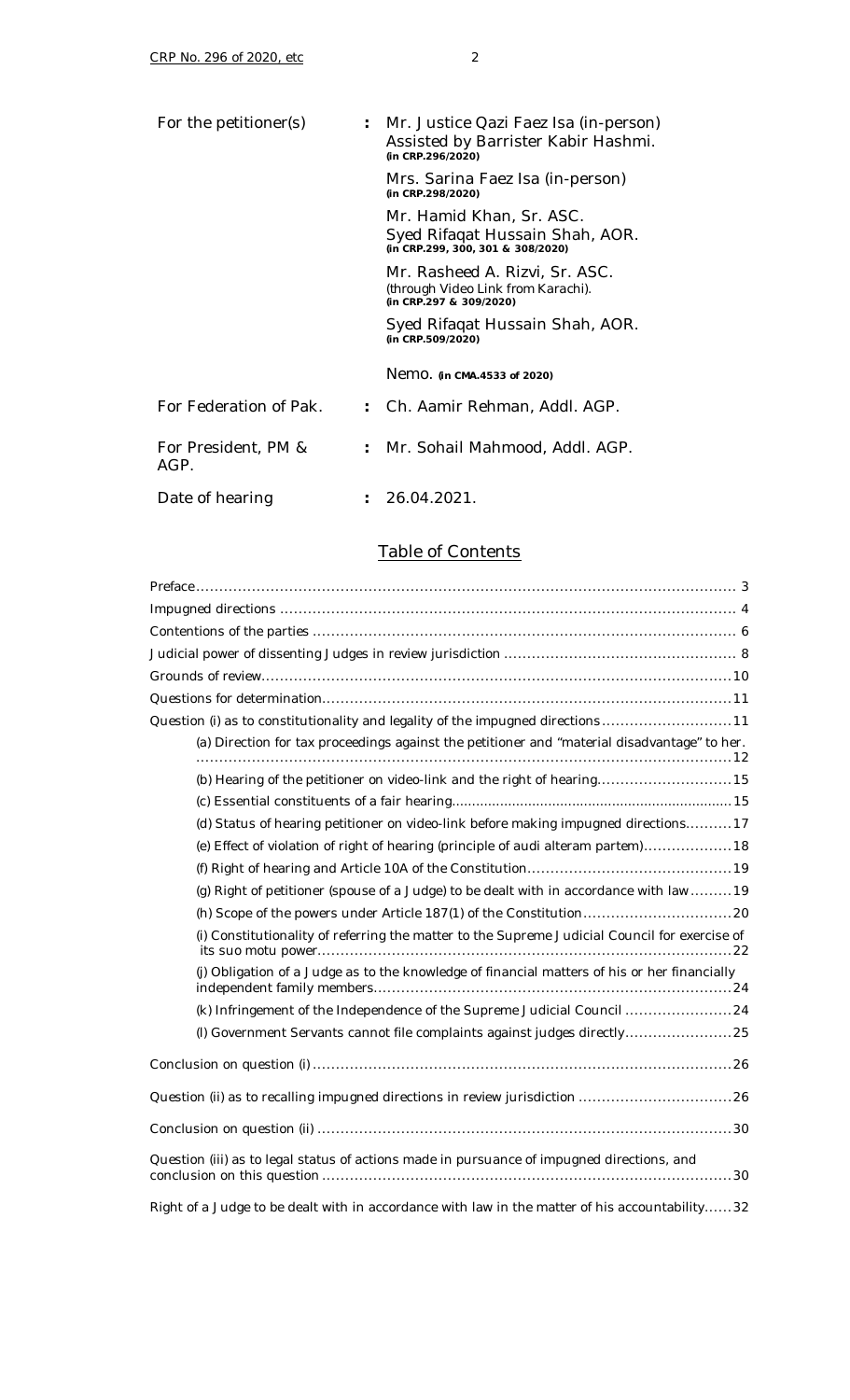#### **JUDGMENT**

## **Maqbool Baqar, Mazhar Alam Khan Miankhel, Syed Mansoor Ali Shah and Amin-ud-Din Khan, JJ.-**

### *Preface*

This judgment must announce loud and clear that no one, including a Judge of the highest court in the land, is above the law. At the same time, no one, including a Judge of the highest court in the land, can be denied his right to be dealt with in accordance with law. Every citizen of Pakistan, notwithstanding his status or position, is entitled to due process of law in any action detrimental to his life, liberty, body, reputation or property under Article 4 of the Constitution and safeguarding of his fundamental rights guaranteed under Articles 9 to 28 of the Constitution. It matters little if the citizen happens to hold a high public office, he is equally subject to and entitled to the protection of law.

2. While judicial accountability is the cornerstone of judicial independence, it does not mean that accountability of a judge is bereft of due process of law and fair trial guaranteed under the Constitution. An open court-house is no less than a glass house, yet the judges boldly and courageously uphold the law even against the mightiest in the land, without fear and favour, in full public gaze. In doing so, they step on many a toes and rattle many a skeleton. This may at times, invite efforts to discredit them by creating doubts about their personal integrity. Since judges have no public platform to clarify, respond or defend themselves, such efforts go beyond the person of the judge and undermine public trust and public confidence in the judicial institution. Constitutional safeguard of due process to enjoy the protection of law and to be treated in accordance with law, therefore, assumes even greater significance in the case where integrity of a judge is in question.

#### *Facts*

3. The President of Pakistan, on advice of the Prime Minister of Pakistan, filed a Reference under Article 209 of the Islamic Republic of Pakistan 1973 **("Constitution")** against Mr. Justice Qazi Faez Isa **("Justice Isa")**, a Judge of the Supreme Court of Pakistan, in the Supreme Judicial Council of Pakistan **("Council")** to conduct inquiry against him, alleging the commission of misconduct by Justice Isa mainly on the basis of his non-disclosure of three foreign properties of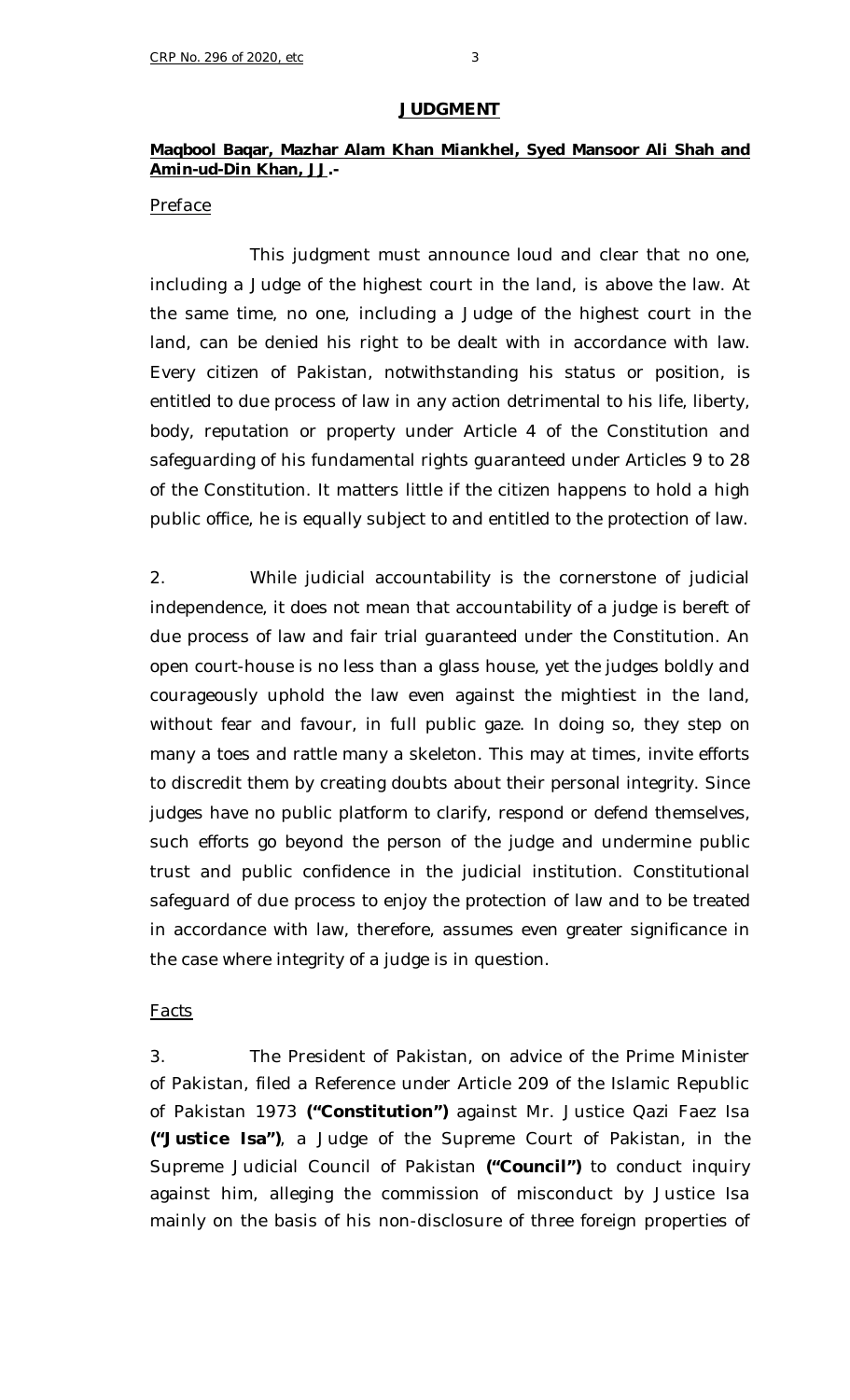his family members - spouse and children - in the declaration of his assets filed with the annual income tax returns under Section 116 of the Income Tax Ordinance, 2001 **("ITO")**. The Council commenced inquiryproceedings against Justice Isa, in the said Reference. Justice Isa and, among others, many Bar Councils and Bar Associations of the country, challenged the action of filing the Reference by the President and also the proceedings commenced on the basis thereof before the Council by invoking the original jurisdiction of this Court through constitution petitions filed under Article 184(3) of the Constitution. The constitution petitions were allowed by this Court *vide* order dated 19 June 2020, detailed reasons whereof were delivered on 23 October 2020. The Court quashed the Reference filed against the petitioner and held that the process adopted in preparing the Reference was fraught with illegalities of such scale and degree that amounted to *mala fide* in law<sup>1</sup> and declared that the proceedings initiated by the Council on the basis of that Reference, stood abated.<sup>2</sup> The Court left the matter of its alleged violation of Section 116(1)(b) of the ITO by Justice Isa to be determined in the first instance by the hierarchy of the concerned legal forums specified under the ITO. However, the Court, on its own, went on and directed the Commissioner of Inland Revenue, Islamabad **("Tax Commissioner")** to initiate proceedings against the family members of Justice Isa [but not against Justice Isa], under the ITO and directed the Chairman, Federal Board of Revenue **("FBR")**, to submit a report regarding the determination made in those proceedings by the Tax Commissioner to the Secretary, Council. The Secretary, Council was directed to place the said report before the Chairman, Council and the Chairman, Council to lay it before the Council, and the Council was asked to consider it in the matter of Justice Isa, in exercise of its *suo motu* powers, as it may deem appropriate. A strict time-frame was also given for immediate compliance of each step of the impugned directions. The impugned directions are reproduced here for ready reference:

#### *Impugned directions*

4. Within 7 days of this Order, the concerned Commissioner of Inland Revenue shall himself (and not some other officer exercising delegated powers) issue appropriate notices under the Income Tax Ordinance, 2001 ("2001 Ordinance") to the spouse and children of the Petitioner to offer an explanation regarding the nature and source of the funds (separately for each property) whereby the three properties in the United Kingdom (viz., No. 40, Oakdale Road, London E11 4DL; No. 90, Adelaide Road, London E10 5NW; and No. 50, Coniston Court, Kendal Street, London W2 2AN) that are in the names of the spouse and the children were acquired. For purposes of this Order the Commissioner Inland Revenue having jurisdiction over the spouse of the Petitioner (who must be a Commissioner exercising jurisdiction and performing functions at Islamabad) shall be deemed also to be the Commissioner

 $\frac{1}{1}$  See the judgment under review, para 136.

<sup>&</sup>lt;sup>2</sup> See ibid, para 137.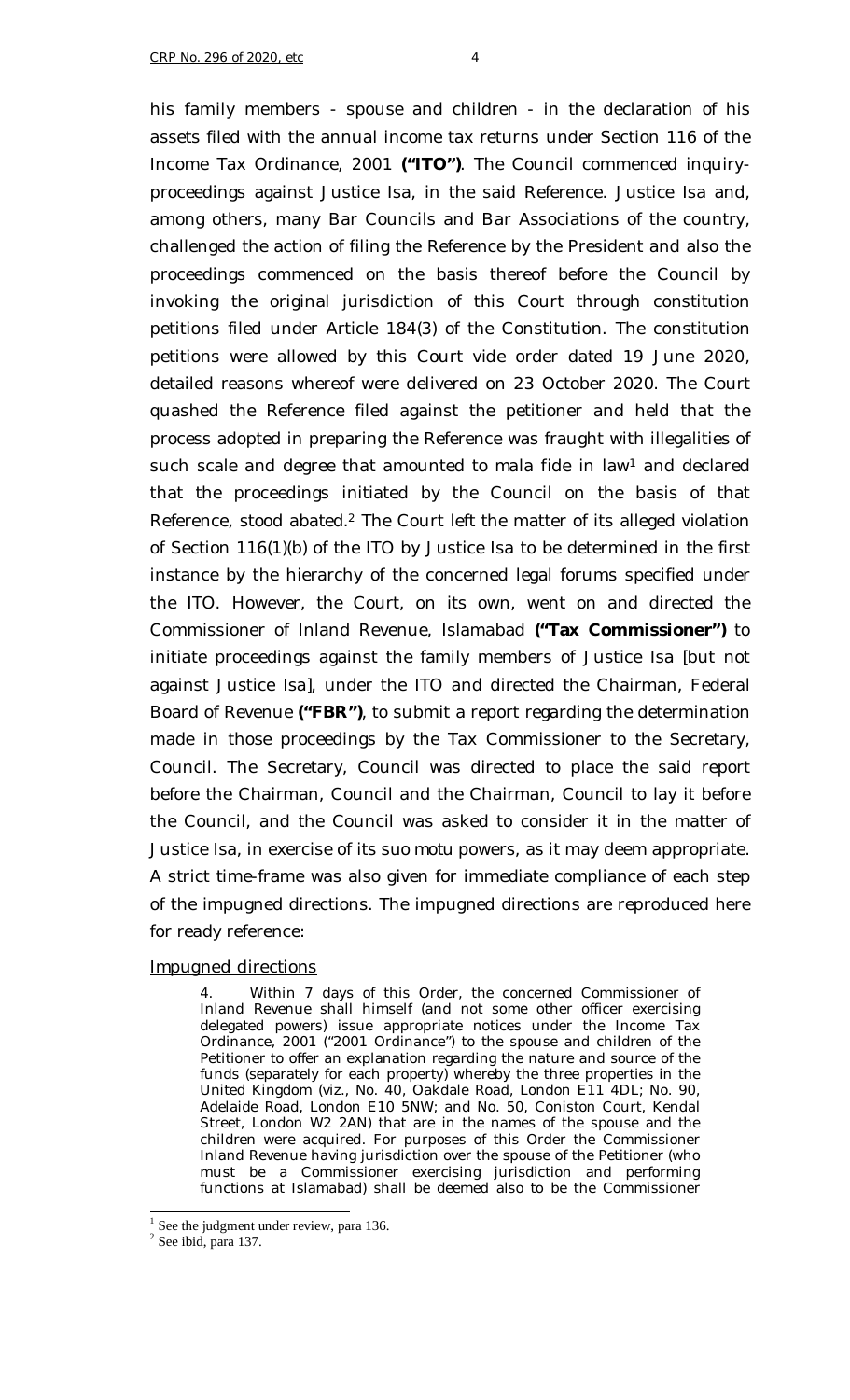having jurisdiction over the children. (The spouse and children are herein after referred to as "the respondents".) Any notices issued or proceedings taken (or proposed to be issued or taken) under the 2001 Ordinance in relation to any of the respondents in respect, or on account, of the properties aforesaid prior to the date of this Order stand terminated forthwith.

The notices shall be served at the official residence of the Petitioner at Islamabad through courier service and such other means as may be considered appropriate and shall be deemed served on the respondents when received at the said address.

6. The respondents shall furnish their replies to the notices along with such material and record as is deemed appropriate. In case any of them is outside the country, it shall be the responsibility of such person to timely file a response, and the proceedings before the Commissioner shall not be adjourned or delayed for the reason of nonavailability in Pakistan of such person.

7. Upon receipt of the replies (and of such additional material/record as may be filed in response to such clarification or explanation, if any, as the Commissioner may, in writing, have sought), the Commissioner shall give an opportunity of hearing to the respondents in person or through an authorized representative/counsel and shall thereupon make an order in accordance with the 2001 Ordinance.

8. The proceedings shall be concluded before the Commissioner within 60 days of the date of receipt of the notices as aforesaid, and the order shall be issued by him within 75 days of the said date of receipt, and no adjournment or extension in time whatsoever shall be given as affects or extends the aforesaid periods.

Within 7 days of the issuance of the order by the Commissioner, the Chairman, Federal Board of Revenue ("FBR") shall submit a report (to be personally signed by him) to the Council through its Secretary (i.e., the Registrar of the Supreme Court) regarding the proceedings as aforesaid, appending thereto the entire record of the said proceedings. The Secretary shall forthwith place such report before the Chairman of the Council (i.e., the Hon'ble Chief Justice of Pakistan) who shall, in such manner as is deemed appropriate, have the report laid before the Council for such perusal, consideration, action, order or proceedings, if any, in relation to the Petitioner as the Council may determine. The receipt of the report, the laying of it before the Council and the action/proceedings, if any, or orders or directions, if any, as may be taken, made or given by the Council thereon shall be deemed, for purposes of Article 209 of the Constitution, to be in exercise of the suo moto jurisdiction as is conferred by that Article on the Council.

10. If, within 100 days from the date of this Order, no report as aforesaid is received by the Secretary from the Chairman, FBR, he shall inform the Chairman of the Council accordingly and shall, if so directed by him, write to the Chairman, FBR requiring an explanation as to why the report has not been received. If in reply the report is filed, then the matter shall proceed in terms of para 9 herein above. If a reply is received without the report or no reply is received, then the Secretary shall bring such fact to the attention of the Chairman of the Council who may direct that the matter be placed before the Council for such perusal, consideration, action, order or proceedings, if any, in relation to the Petitioner (or any other person as deemed appropriate) as the Council may determine. The action/proceedings, if any, or orders or directions, if any, as may be taken, made or given by the Council shall be deemed, for purposes of Article 209 of the Constitution, to be in exercise of the suo moto jurisdiction as is conferred by that Article on the Council. Without prejudice to the foregoing, if at any stage the report is received from the Chairman, FBR, then the matter shall in any case proceed (or be deemed to proceed, as the case may be) in terms of para 9 herein above.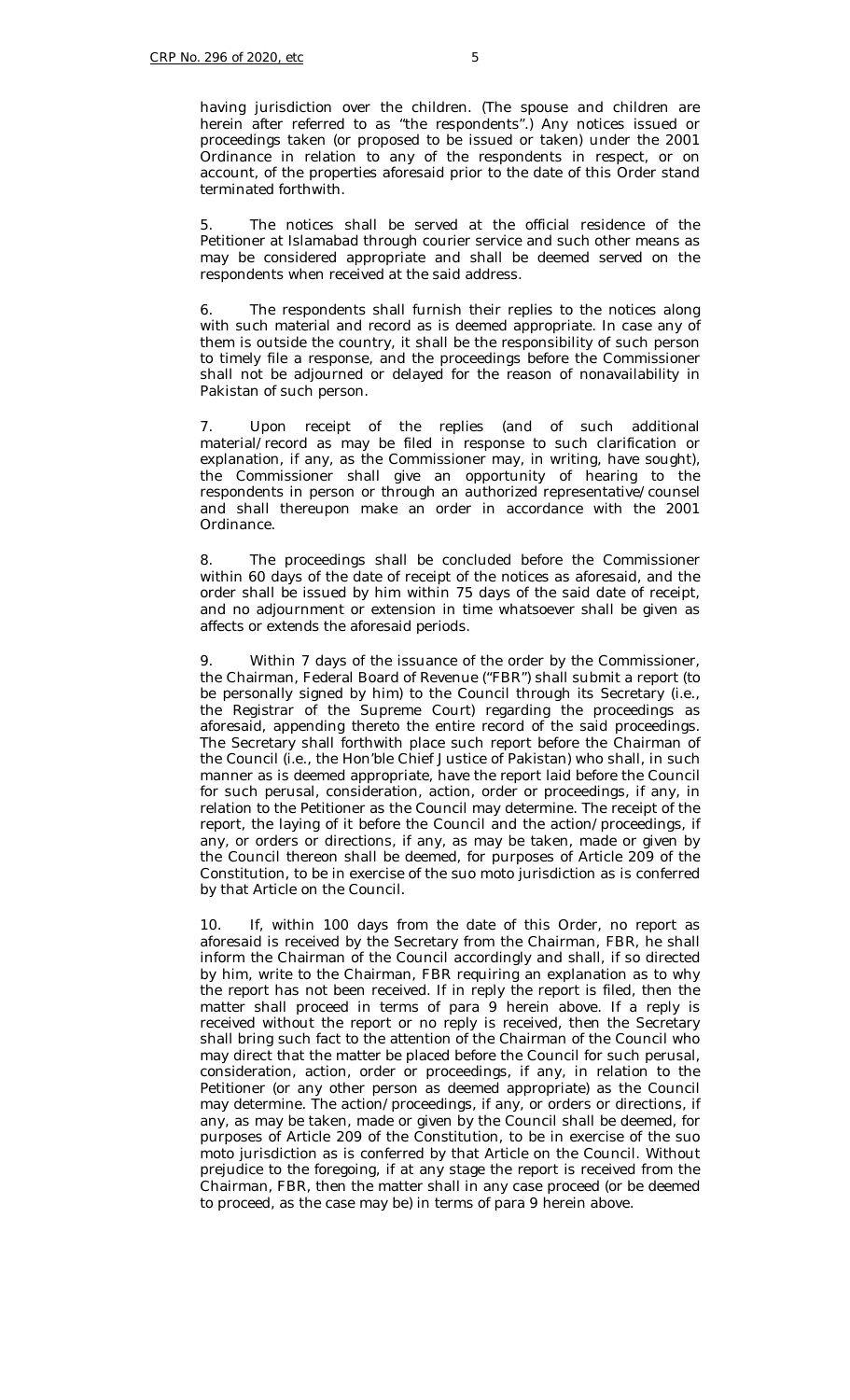11. For the removal of any doubts, it is clarified that any of the proceedings under the 2001 Ordinance as herein contemplated on the one hand, and before the Council in terms of paras 9 or 10 herein above on the other, are distinct and separate from each other. Accordingly, nothing contained in this Order shall affect or prejudice the right(s) of appeal of any of the respondents under the 2001 Ordinance, if they feel aggrieved by the order made by the Commissioner or (as the case may be) any order made or decision taken at any appellate stage. Any such appeal(s) shall be decided on the merits, in accordance with the 2001 Ordinance. At the same time (and needless to say), the consideration by the Council of any matter placed before it under either paras 9 or 10 herein above shall not be affected by the filing or pendency of any appeal as aforesaid. But the Council may, if it deems appropriate, notice such appellate proceedings or orders/decisions and may (for purposes only of the matter before it) make such orders or give such directions in relation thereto as it deems appropriate.

It is against these directions of the Court that Mrs. Isa **("petitioner")**, the spouse of Justice Isa and other petitioners, namely, Justice Isa, the Bar Councils, Bar Associations and others, in whose constitution petitions these directions were made, have filed the present review petitions. It may be important to mention that we have treated Mrs. Isa as the main petitioner in the present review proceedings, because the contentions made, during arguments before us, mainly related to the contravention of her rights under the Constitution, law, and principles of natural justice, fair trial and due process.

#### *Contentions of the parties*

4. The petitioners, Mrs. Isa and Justice Isa, have appeared and argued in person, while the other petitioners have been represented through their learned counsel. They have mainly contended that: (i) the impugned directions have been made in contravention of the provisions of the ITO, particularly that of Section 122 thereof, thereby infringing rights vested in the petitioner after lapse of the prescribed time-period for making amendment in the tax assessment order; (ii) the Tax Commissioner, Islamabad has no jurisdiction to proceed in the tax matter of the petitioner; (iii) the impugned directions have conferred such power and jurisdiction on the Tax Commissioner which are not vested in him by law; (iii) the impugned directions have been made in violation of the right of the petitioner to be heard before taking any adverse action against her - a basic principle of natural justice; (iv) the impugned directions have been made in breach of her fundamental right to fair trial and due process guaranteed by Article 10A of the Constitution and of her constitutional right to be dealt in accordance with law guaranteed by Article 4 of the Constitution; (v) the impugned directions have referred the tax matter of the petitioner, an independent person, to the Council for action against her spouse, Justice Isa, without his having any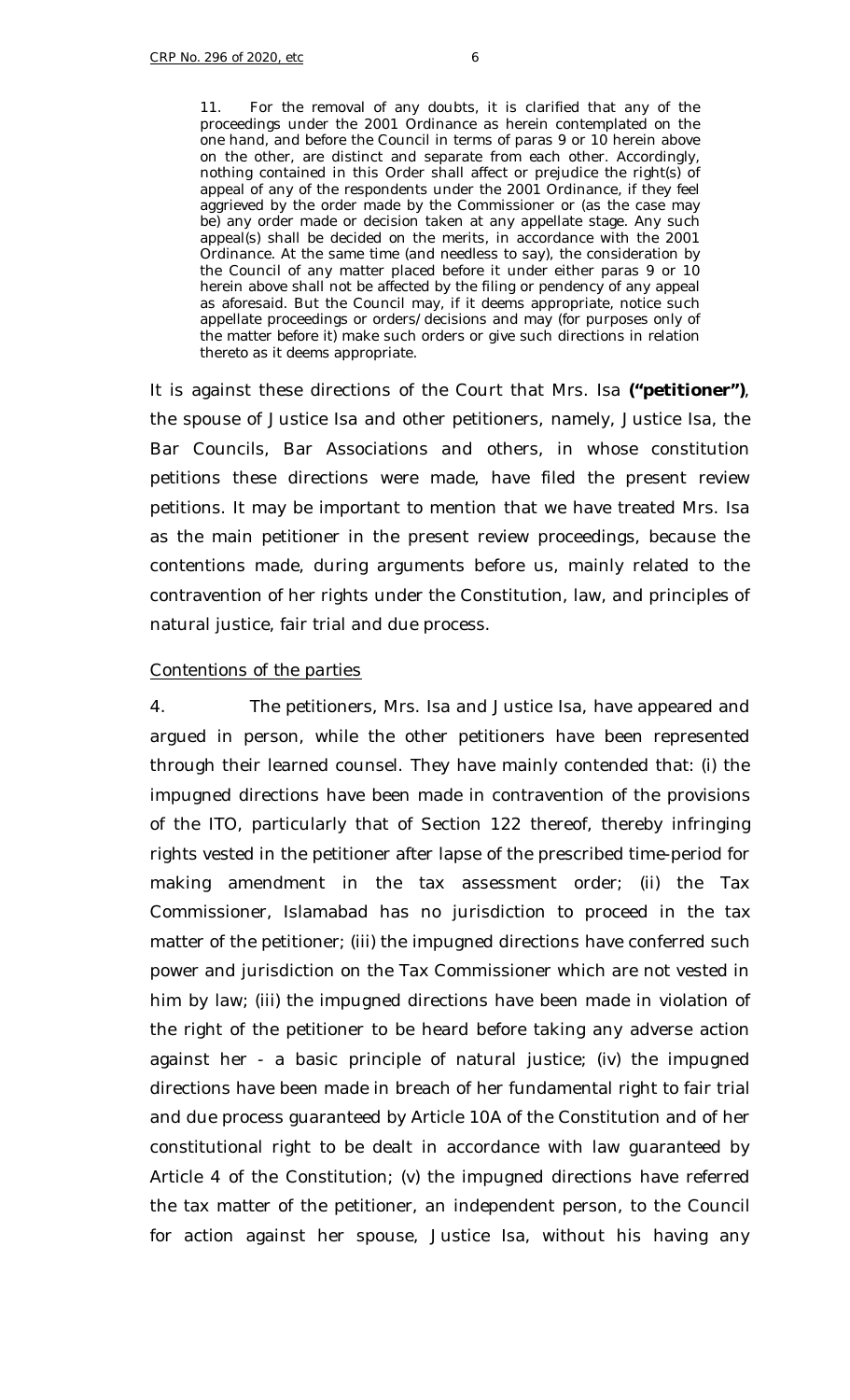concern in her tax matters: Justice Isa cannot be held liable to account for alleged tax-evasion (if any) by her independent spouse, under any law of the land or under any clause in the Code of Conduct prescribed for Judges of the constitutional courts; (vi) this Court could not have issued any direction to the Council to exercise its *suo motu* jurisdiction; (vii) the impugned directions have been made against the Constitution, law and principles of natural justice, and are therefore liable to be recalled in exercise of review jurisdiction; and (vi) any proceedings taken and order passed by the Tax Commissioner and any action made by the Chairman FBR, of preparing and sending any report to the Council being a superstructure built on illegal and void impugned directions are also liable to be quashed.

5. Two learned Additional Attorneys-General have appeared before the Court on behalf of some of the respondents, namely, President of Pakistan, Federal Government, Prime Minister of Pakistan and Attorney-General for Pakistan **("contesting respondents")** and opposed the review petitions, supporting the impugned directions. Rest of the respondents have not opted to appear and oppose the review petitions. Learned Additional Attorneys-General, to rebut the contentions of the petitioners, have submitted that: (i) the impugned directions do not comprise any adverse order against the petitioner, Mrs. Isa; therefore, there was no legal necessity to give her a hearing, as the Court has directed the Tax Commissioner to proceed against her in accordance with the law, i.e., the ITO; (ii) the Court has not, by the impugned directions, determined any civil right and obligation or any criminal charge against the petitioner; therefore, her fundamental right to fair trial and due process guaranteed by Article 10A of the Constitution has not been infringed by the impugned directions; (iii) the petitioner was provided with hearing on 18 June 2020 when the Court heard her on video link, before making the impugned directions on 19 June 2020; therefore, there has not been any violation of the principle of natural justice; (iv) the Court has directed the Tax Commissioner to proceed against the petitioner in accordance with law; therefore, constitutional right of the petitioner to be dealt in accordance with law guaranteed by Article 4 of the Constitution has not thereby been violated; (v) the public servants, including the Judges, are answerable to their disciplinary authorities for the unaccounted for assets of their spouses and children; therefore, the Court has legally and properly ordered for reporting the results of the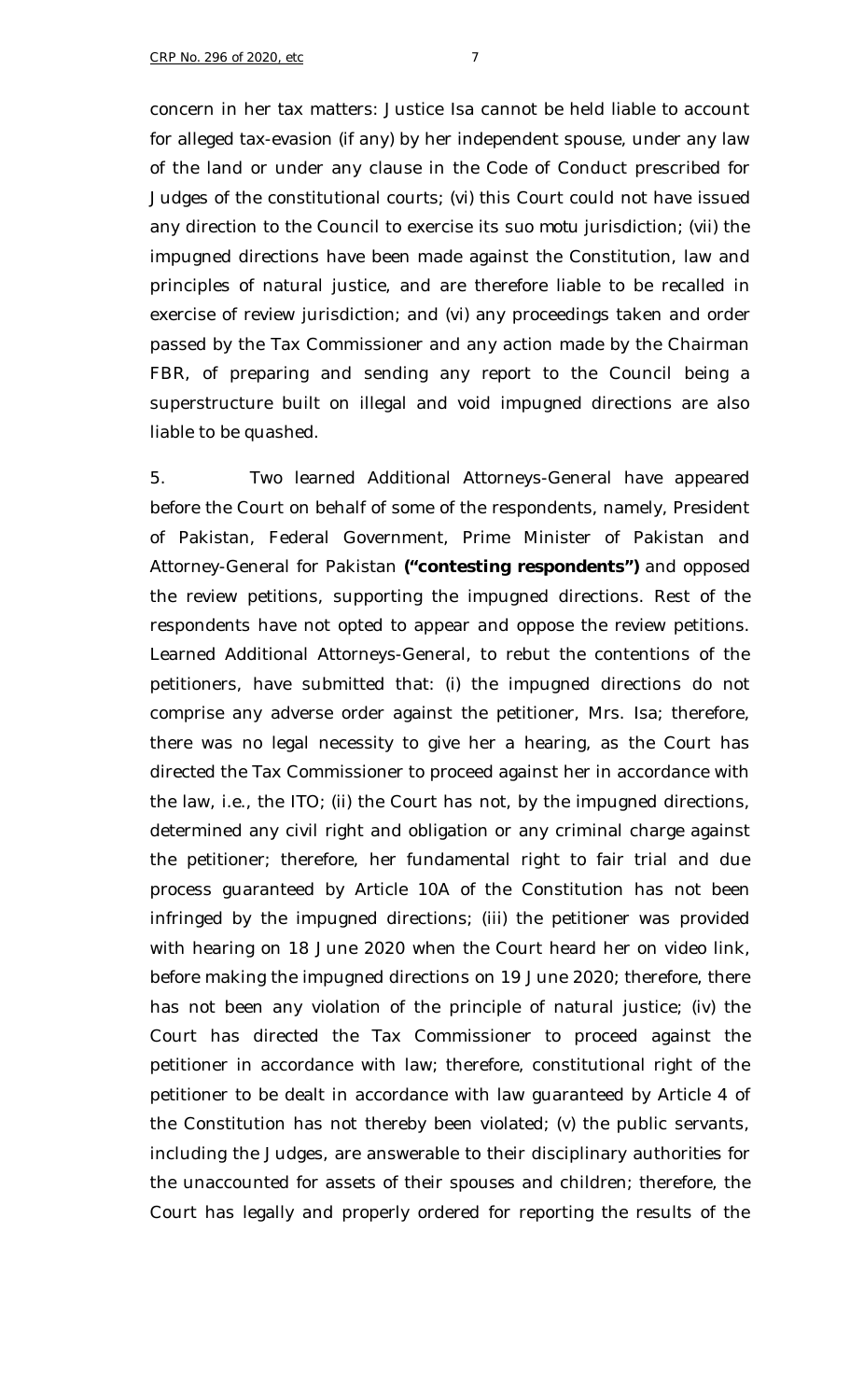proceedings to be conducted by the Tax Commissioner regarding the foreign properties of the petitioner, to the Council; (vi) the Court has not directed the Council to proceed against Justice Isa necessarily, rather has left it to the discretion of the Council to take such action or proceedings as deemed appropriate by the Council; (vii) the impugned directions have lawfully been made by the Court in exercise of its powers under Article 187 of the Constitution for doing complete justice; (viii) there is no apparent error in the impugned directions; therefore, they cannot be recalled within the limited scope of the review jurisdiction; and (ix) the Tax Commissioner could have, on his own, taken all such proceedings against the petitioner which have been directed to be taken by the Court in the impugned directions; therefore, the proceedings conducted and order made by the Tax Commissioner under the ITO against the petitioner cannot be quashed even if the impugned directions are recalled.

6. We have considered the arguments of the parties, gone through the case law referred and perused the record of the case minutely.

## *Judicial power of dissenting Judges in review jurisdiction*

7. As two of us (Magbool Bagar and Syed Mansoor Ali Shah, JJ.) and our learned brother, Yahya Afridi, J., earlier delivered dissenting opinions to the extent of making the impugned directions, we consider it appropriate to briefly state, at the very outset, our understanding of the judicial power to be exercised by the dissenting Judges in review jurisdiction. Needless to mention that the dissenting Judges on the Bench that heard the case, subject to their availability, are necessary members of the Bench constituted to hear review petition filed against the majority judgment, i.e., judgment of the Court, $3$  in particular, when the Bench that first heard the case was a specially constituted Bench for hearing that case.

8. Review jurisdiction is conferred on this Court by Article 188 of the Constitution, which states that the "Supreme Court shall have power, subject to the provisions of any Act of *Majlis-e-Shoora* (Parliament) and of any rules made by the Supreme Court, to review any judgment pronounced or any order made by it." The phrase "any judgment

<sup>&</sup>lt;sup>3</sup> Zulfikar Ali Bhutto v. State PLD 1979 SC 741 (7-MB). Views of two of us (Manzoor Ahmad Malik and Syed Mansoor Ali Shah, JJ.,), in this regard, expressed in Justice Qazi Faez Isa v. President of Pakistan PLD 2021 SC 639 and Cherat Cement Co. v. Federation PLD 2021 SC 327, are endorsed.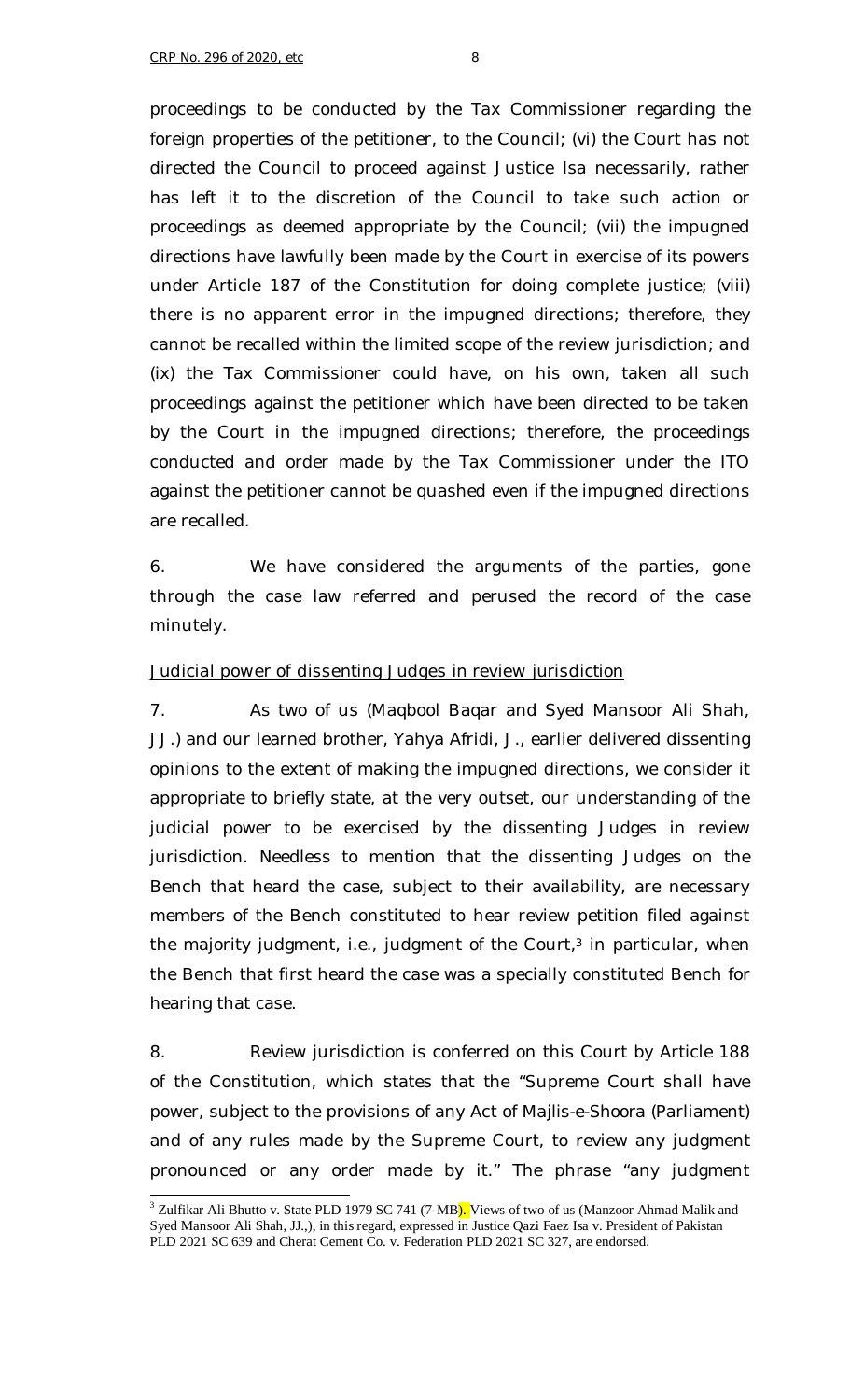pronounced or any order made by it" used in the Article unambiguously means "judgment or order of the Court." In case of a split decision (where there is dissent by one or more members of the Bench), the majority judgment is the judgment of the Supreme Court in terms of Article 188. While the majority and minority views of the judgment become part of the jurisprudence, to be read, analyzed and applied in future, it is the majority view, at the time, that attains the status of the judgment of the Court.

9. The Judgment of the Court is characterized as the judgment of the entire Bench, rather than of the majority judges. The entire Bench means the full numeric strength of the Bench, including the dissenting judges. For instance, if a case is decided by a 4-3 majority of a 7 member Bench, the judgment of the majority of 4 members, which becomes the judgment of the Court, is considered to be the judgment of a 7 member Bench of the Court, and not of a 4 member Bench. Any principle of law enunciated in such majority judgment of 4 members cannot be overruled *in any other case* by a unanimous decision of a 5, 6, or even 7 member Bench; this can be done only by a Bench larger than a 7 member Bench. Conversely, any principle of law enunciated in the unanimous judgment of a 5 member Bench can be overruled by majority of only 4 members sitting in a 6 or 7 member Bench. The extent of the judicial power of the members of a Bench in this regard is thus dependent upon the total numeric strength of the Bench.<sup>4</sup> In the present case, irrespective of the dissenting opinions of three members of the Bench, on the impugned directions, the majority judgment of the Court is to be considered to be a 10-member Bench judgment. For the purpose of exercising review jurisdiction under Article 188, the judgment of the Court (10-member Bench judgment) is under review, and the internal difference of opinion between members of the Bench in majority and minority is not relevant.

10. As the judgment of the Court is considered to be the judgment of all the members of that Bench, irrespective of its being majority judgment or unanimous judgment, there can be no difference in judicial powers of the members who earlier delivered the majority or minority judgment while hearing the review petition, under Article 188 of the Constitution, against the judgment of the Court, i.e., the majority judgment. This is because the judgment of the Court is under review and

ł <sup>4</sup> Cherat Cement Co. v. Federation PLD 2021 SC 327; Shanti Fragrances v. Union of India (2018) 11 SCC 305.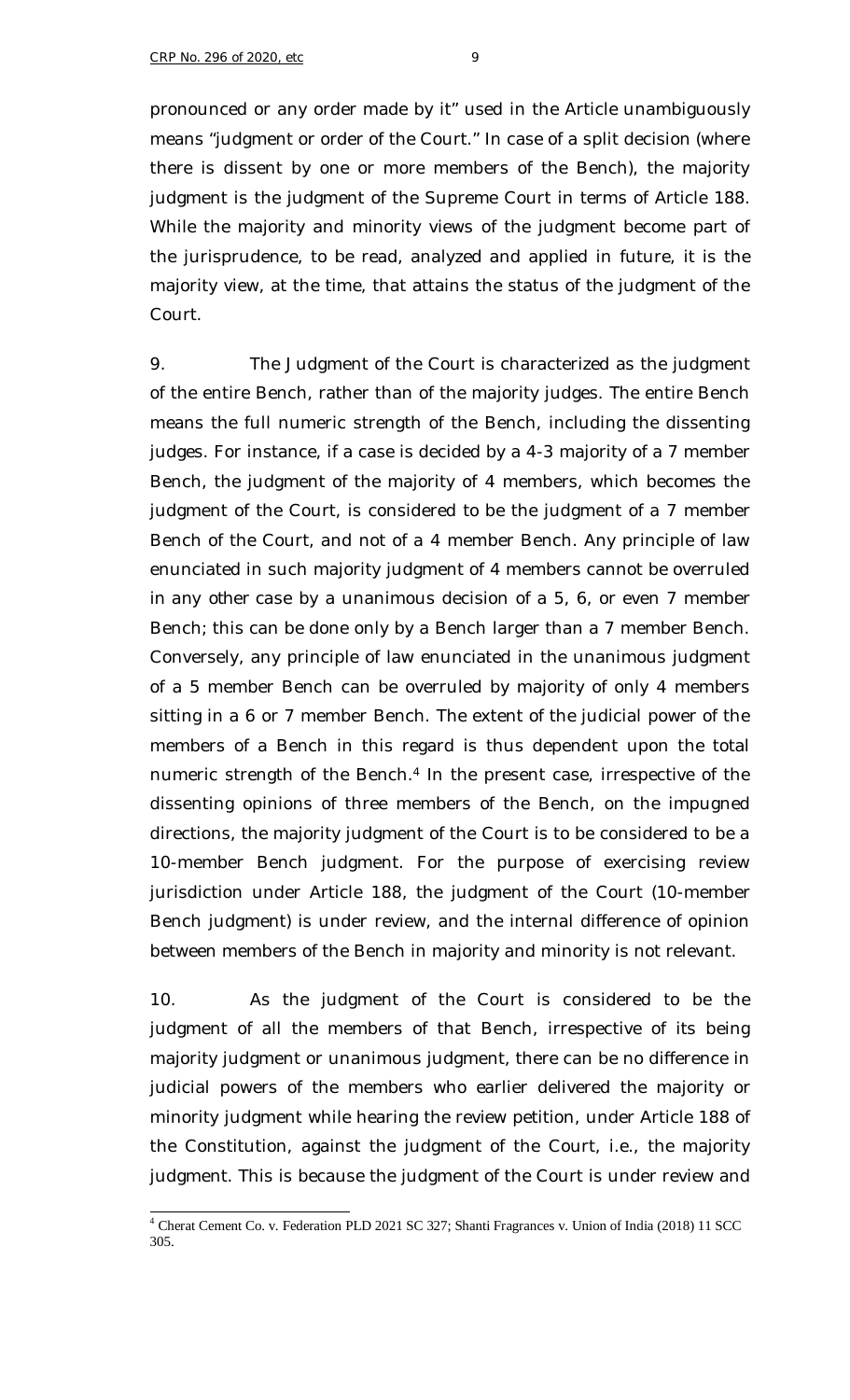not the view of the majority judges. There is nothing in the Constitution or the Supreme Court Rules 1980 that restricts the judicial power of dissenting Judges in review jurisdiction in comparison to that of the Judges who delivered the majority judgment. The dissenting Judges, subject to their availability, being necessary members of the review Bench possess the same judicial power as that of the other members of the Bench.<sup>5</sup> The Judge whose opinion remained the minority view in the main case is as empowered to review the judgment of the Court, as can a Judge who delivered the majority opinion. This is because under the review jurisdiction the judges enjoy the flexibility to change their view, they might continue to hold or reverse their earlier view and thus subscribe to either the earlier majority or minority view. Adjudication is a deliberative process and the power of review, within its limited scope, allows the judge to reconsider his earlier opinion. Hence, there can be no fetters on the exercise of his judicial power as that would offend the fundamental constitutional value of independence of the judiciary.

11. We may, however, underline the distinction between the revisiting of a principle of law enunciated in a judgment delivered *in one case* by a larger Bench of this Court *in any other case* and the review of its own judgment by a Bench of this Court *in the same case*: in the latter situation, the review Bench with the same Judges, if available, and with the same numeric strength can review, within the scope of its review jurisdiction, any part of its judgment including any principle of law enunciated therein.

### *Grounds of review*

ł

12. Rule 1 of Order XXVI of the Supreme Court Rules, 1980 provides that subject to the law and the practice of the Court, the Court may review its judgment or order in a Civil proceeding on grounds similar to those mentioned in Order XLVII, Rule I of the Code of Civil Procedure, 1908 and in a criminal proceeding on the ground of an error apparent on the face of the record. Under Order XLVII, Rule I of the Code of Civil Procedure 1908, there are three grounds of review: (i) the discovery of new and important matter or evidence which, after the exercise of due diligence, was not within knowledge of the applicant or could not be produced by him at the time when the judgment was

<sup>&</sup>lt;sup>5</sup> Views of two of us (Manzoor Ahmad Malik and Syed Mansoor Ali Shah, JJ.,) in this regard, expressed in Justice Qazi Faez Isa v. President of Pakistan PLD 2021 SC 639 and Cherat Cement Co. v. Federation PLD 2021 SC 327, are endorsed.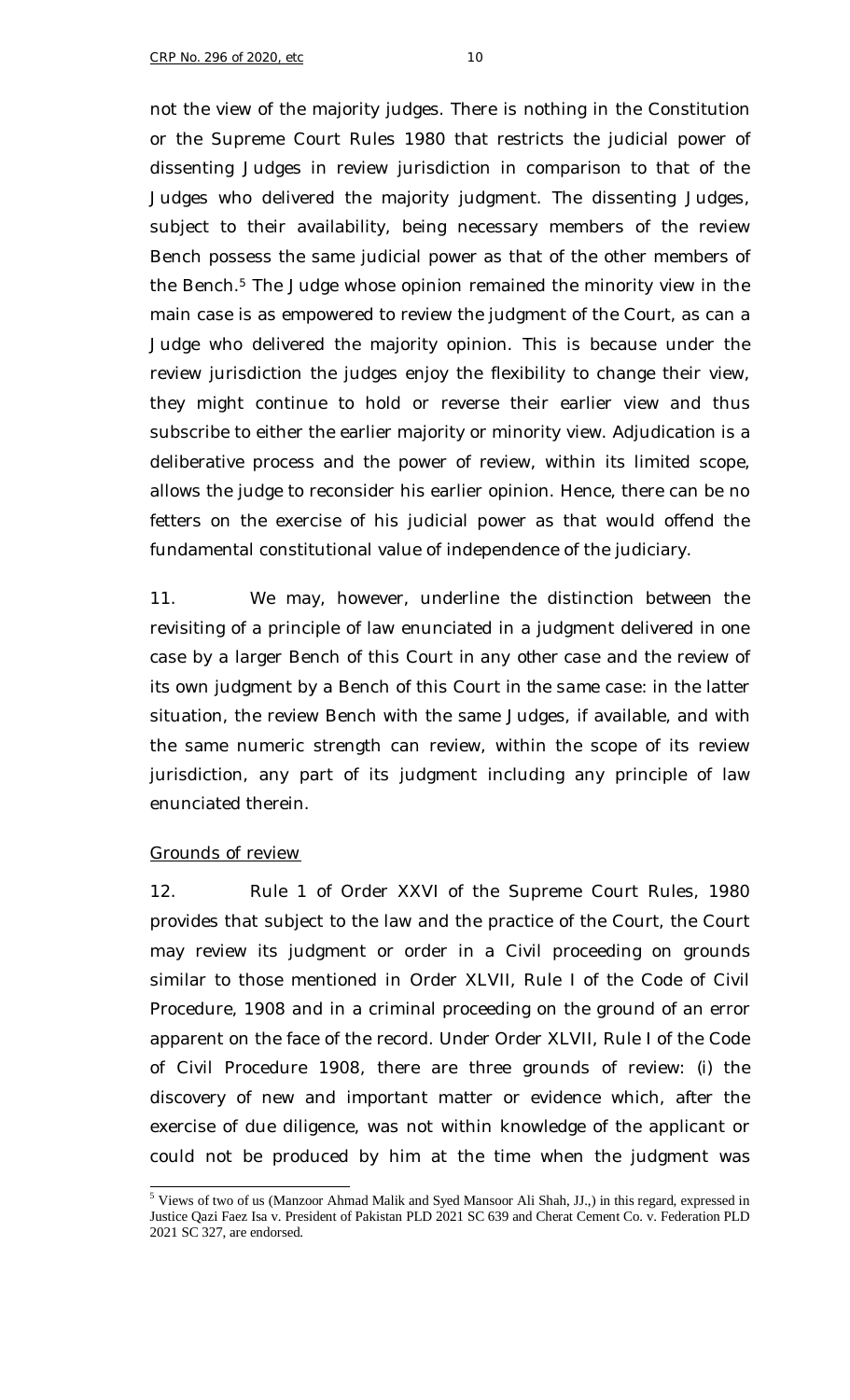pronounced or order made, (ii) some mistake or error apparent on the face of the record, and (iii) any other sufficient reason. These grounds of review are, in fact, limitations on the power of review of this Court.

13. With this understanding that all members of the Bench (10 members) enjoy equal judicial power in review jurisdiction, we approach the three core questions involved in the present review petitions, in the light of the respective contentions of the parties.

### *Questions for determination*

14. The core questions that arise out of the contentions of the parties, for our determination are:

- i. Whether the directions contained in paragraphs 4 to 11 of the order dated 19 June 2020<sup>6</sup> **("impugned directions"),** supported by the detailed reasons of the majority judgment delivered on 23 October 2020,<sup>7</sup> **("judgment under review")** have been made by the Court without adhering to the principles of natural justice, fair trial and due process and by contravening the relevant provisions of the law and the Constitution;
- ii. If the impugned directions are found to have been so made, whether they can be recalled in exercise, and within the scope, of review jurisdiction; and
- iii. If the impugned directions are recalled, what will be the legal status and effect of any proceedings taken, orders passed or actions made in pursuance of those directions?

### *Question (i) as to constitutionality and legality of the impugned directions*

15. This Court as back as in the year 1959 held in *Chief Commissioner v. Dina Sohrab<sup>8</sup>* that "it cannot be disputed that it is a principle of natural justice that no one should be dealt with to his material disadvantage or deprived of liberty or property without having an opportunity of being heard and making his defence", and later observed in *Aman Ullah v. Federal Government<sup>9</sup>* that "whenever a hearing has been provided it has to be meaningful." We are, therefore, to determine whether, in the present case, the impugned directions have the effect of causing any "material disadvantage" to the petitioner, Mrs.

ł  $6$  Reported in PLD 2020 SC 346.

 $7 \text{Reported in PLD} 2021 \text{ SC} 1.$ 

<sup>8</sup> PLD 1959 SC 45.

<sup>&</sup>lt;sup>9</sup> PLD 1990 SC 1092. See also MFMY Industries v. Federation 2015 SCMR 1550 and Maqbool Ahmed v. District Officer PLD 2010 Lah 332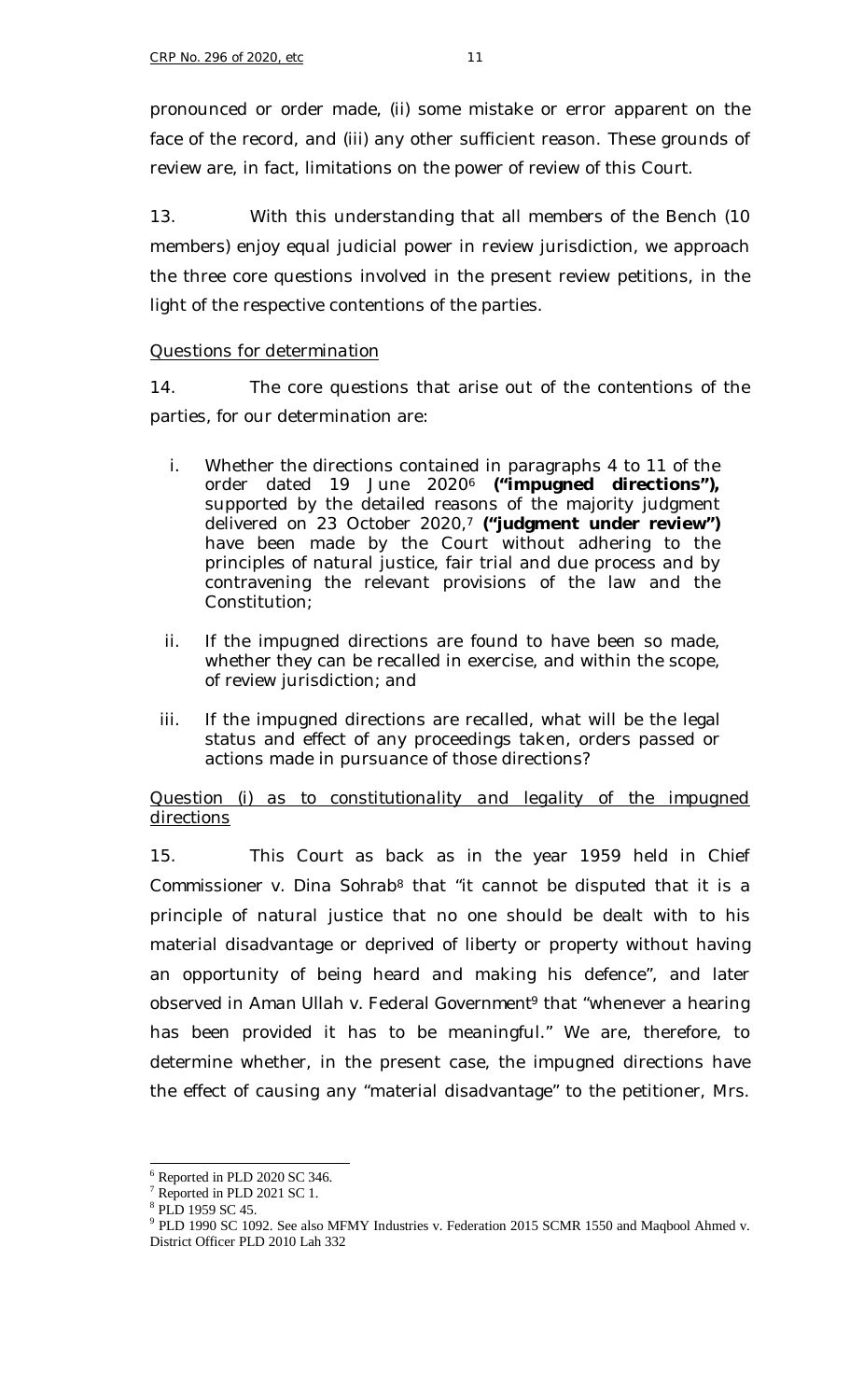Isa, and whether a fair and "meaningful hearing" was given to her before making the impugned directions.

## *(a) Direction for tax proceedings against the petitioner and "material disadvantage" to her*

14. The petitioner has argued that the impugned directions affected her rights that had vested in her after lapse of the period prescribed under the ITO for issuing, or making amendment in, the tax assessment order; therefore, such directions could not have been issued without giving her an opportunity of fair hearing to put forth and explain her case against the issuance of such directions. She has submitted that under the ITO, the Tax Commissioner could not have issued any notice to her to explain her income, and make any assessment order for payment of tax against her, after lapse of a period of five years from the end of the tax year to which that income relates. The learned Additional Attorneys-General, opposing the contentions of the petitioners, submitted that the Court has, by the impugned directions, directed the Tax Commissioner to proceed against the petitioner in accordance with the law, i.e., the ITO, and has not made any adverse order against the petitioner; therefore, it was not necessary to provide an opportunity of hearing to the petitioner before making the impugned directions.

16. A plain reading of the relevant provisions of the ITO, i.e., Sections 114, 116, 120, 121 and 122, shows that Section 114 of the ITO requires certain specified persons to furnish a return of their income for a tax year, accompanied with, *inter alia*, evidence of payment of tax due as per return of income and a wealth statement as required under Section 116. It also authorizes the Tax Commissioner to require, by notice in writing, any person who, in his opinion, is required to file a return of income for a tax year but who has failed to do so, to furnish a return of income for that year, in respect of one or more of the last five completed tax years. The Tax Commissioner can, under Section 120, make any adjustment in the income tax return filed by a taxpayer within six months of filing of return, or issue notice to the taxpayer informing him of the deficiencies in the tax return and directing him to provide any information, particulars, statement or documents till the expiry of one hundred and eighty days from the end of the financial year (six months) in which return was furnished. If no such adjustment is made or no such notice is issued within the prescribed period (six months), the income tax return filed by the taxpayer is treated to be complete and the assessment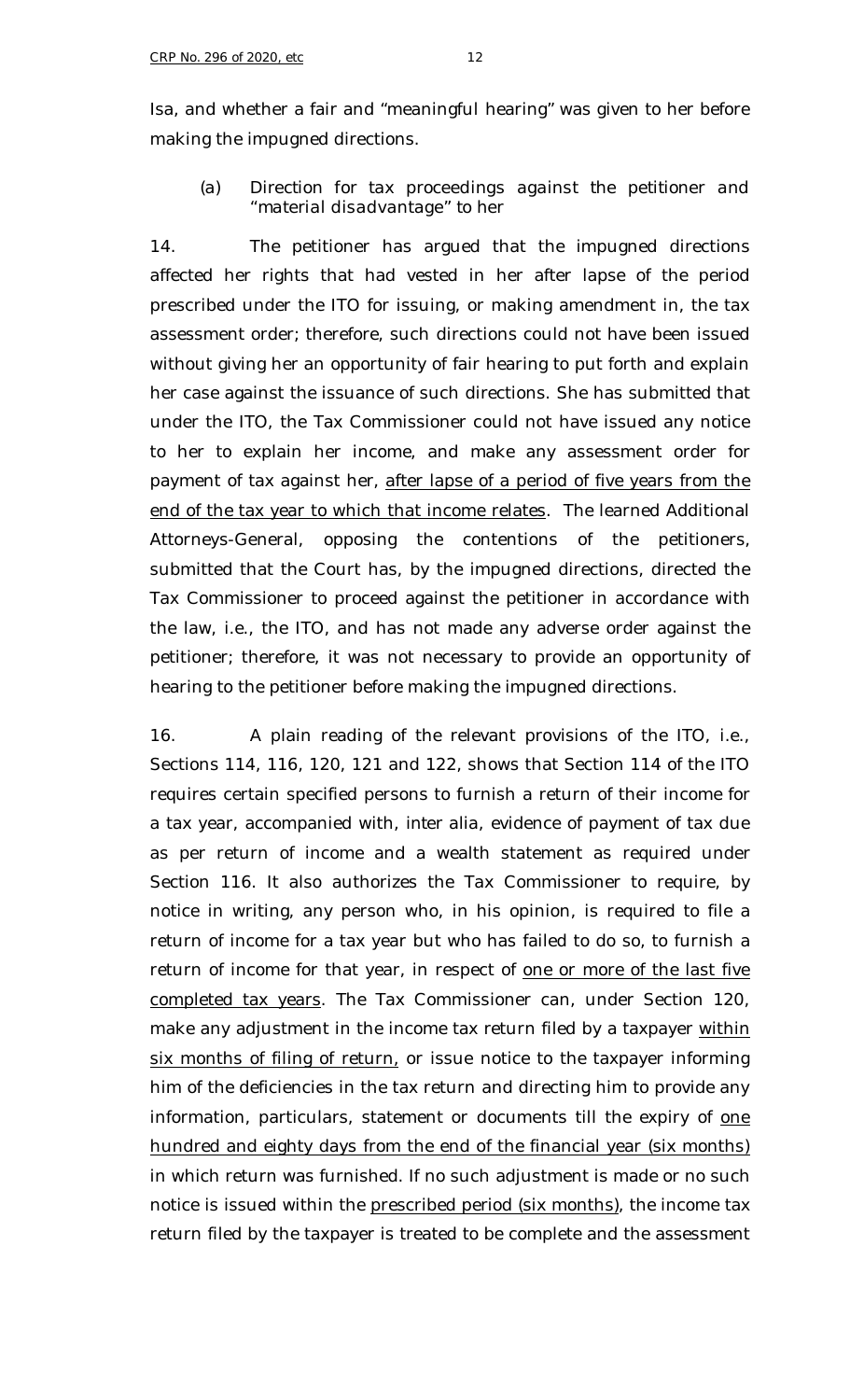of due tax made by the taxpayer is deemed to be the assessment made by the Tax Commissioner. Under Section 121, the Tax Commissioner can by himself issue the tax assessment order for a tax year within a period of five years after the end of that tax year if the taxpayer has not filed the income tax return of that year. While under Section 122, he can amend a tax assessment order treated as such under Section 120 or a tax assessment order issued under Section 121 within a period of five years from the end of the financial year in which he has issued or treated to have issued the tax assessment order to the taxpayer.

17. The foreign properties were purchased, in the present case, by the petitioner and her children in the years 2004 and 2013; their income and sources to purchase those properties obviously relate to those years or the years prior thereto. When this Court made the impugned directions to the Tax Commissioner on 19 June 2020, a period of more than five years had lapsed since the end of those tax years to which their income and sources of fund for purchase of those properties relate. Therefore, the impugned directions, *prima facie,* affected the vested right of the petitioner, as this Court has, in several cases,<sup>10</sup> held that after the expiry of the statutory period a vested right accrues to the taxpayer that his assessment will not be reopened.

18. The bar of time-limit within which an assessment can be amended under Section 122 of the ITO, as held by this Court in *Commissioner of Income Tax v. Eli Lilly Ltd.*, <sup>11</sup> is a statutory recognition of the protection against arbitrary power of reopening or amending a tax assessment after the expiry of the prescribed period. This statutory bar vests a right in the taxpayer that after efflux of the prescribed period, his tax assessment will not be reopened or amended. The power conferred by Section 122 on the Tax Commissioner, having the potential of adding to the tax liability of the taxpayer, is more substantive than procedural; therefore, even any legislative amendment in the time-period prescribed in that Section cannot be applied retrospectively unless the Legislature gives that amendment retrospective effect by express words or necessary implication. Thus, there cannot be any cavil to the proposition that the Court cannot undo the statutory bar of time-limit provided in Section 122 of the ITO by its order or direction. The submission of the contesting

<sup>&</sup>lt;sup>10</sup> See Taxation Officer v. Rupafil 2018 SCMR 1131; Commissioner v. Eli Lilly 2009 SCMR 1279; Assistant Collector v. Khyber Electric Lamps 2001 SCMR 838; Federation v. Ibrahim Textile Mills 1992 SCMR 1898; Commissioner v. Estern Federal Union Insurance Co. PLD 1982 SC 247; Nagina Silk Mill v. Income-Tax Officer PLD 1963 SC 322.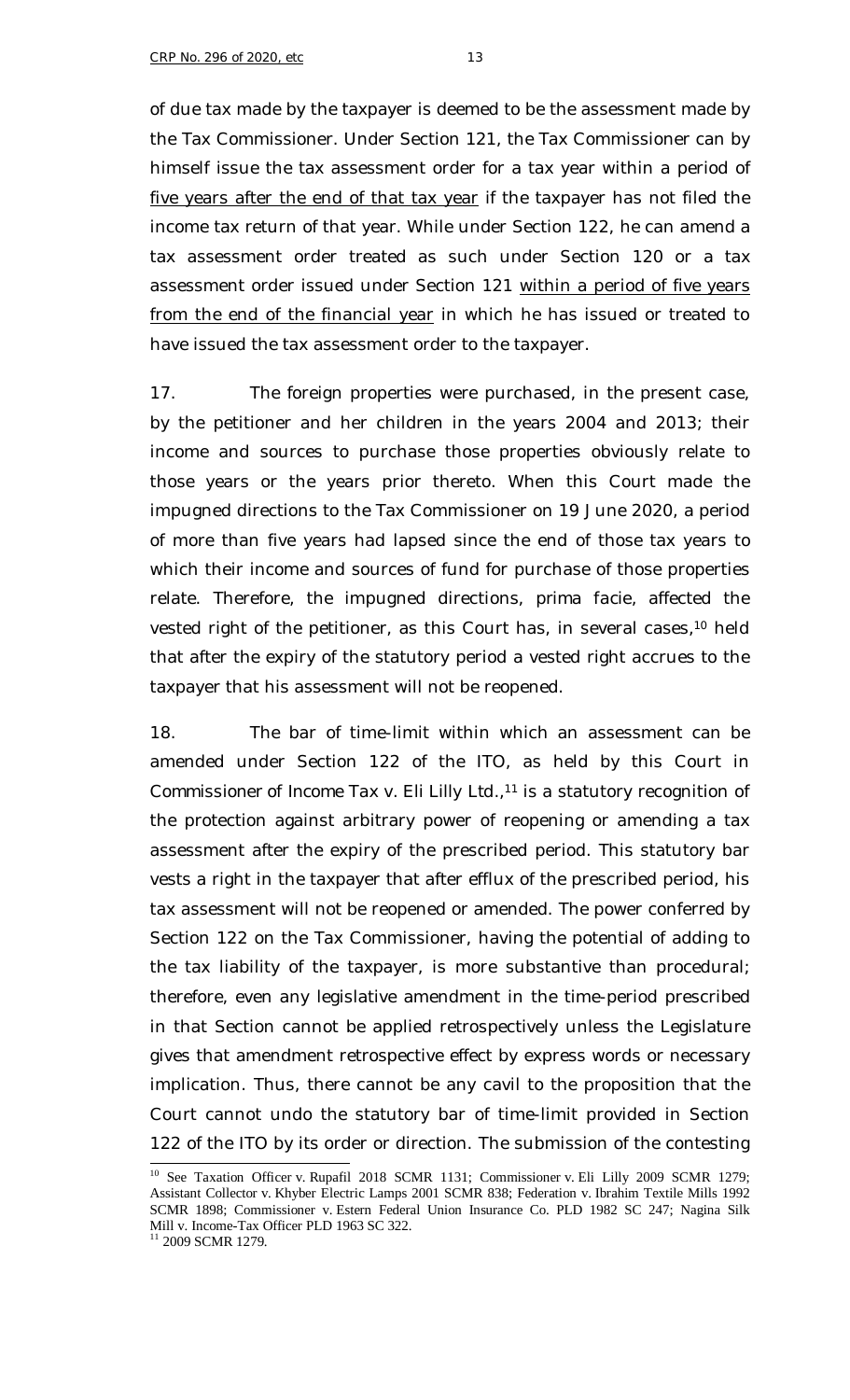respondents that the impugned directions cannot be termed as an adverse order against the petitioner is, therefore, not valid.

19. This Court has persistently reiterated the well-established principle that the courts cannot and should not create any right, liability or obligation that is not founded in law. One may refer to the case of the *State v. Ziaur Rehman*<sup>12</sup>, in this regard. This principle is applied in the realm of taxation with even greater force, and thus while construing taxing statutes the language used, as held in *Yousaf Rerolling Mills v. Collector of Customs,<sup>13</sup>* is not to be either stretched in favour of the State, or narrowed in favour of the taxpayer. While interpreting tax laws Courts must look to the words of the statute and interpret it in light of what is clearly expressed and, in the words of Rowlett J. in *Brady Syndicate v. Land Revenue Commissioner*<sup>14</sup> quoted by Hamoodur Rehman J. in *Nawabzada Amir Khan v. Collector of Estate Duty*<sup>15</sup>, "in a taxing Act, one has to look merely at what is clearly said. There is no room for any intendment. There is no equity about a tax. There is no presumption as to a tax. Nothing is to be read in, nothing is to be implied. One can only look fairly at the language used."

20. The submission of the contesting respondents that the Court directed the Tax Commissioner to proceed against the petitioner in accordance with the provisions of the ITO, and not otherwise, also appears incorrect. Had the Court directed the Tax Commissioner to issue notice to the petitioner after ascertaining his authority to do so under the ITO with the expression that "the Tax Commissioner shall, subject to the provisions of the ITO, issue notice to the petitioner", the submission of the contesting respondents might have carried weight. But the impugned directions did not leave any option with the Tax Commissioner to consider his legal authority before initiating proceedings in the tax matter of the petitioner. Further, it was admittedly the Tax Commissioner, Karachi who had the jurisdiction, under Section 209 of the ITO, to proceed in respect of the income tax returns filed by the petitioner, but the impugned directions mandated the Tax Commissioner, Islamabad to proceed in the matter. And it was only after the impugned directions that the FBR transferred the cases of the petitioner and of her children to the Tax Commissioner, Islamabad vide

f

<sup>&</sup>lt;sup>12</sup> PLD 1973 SC 49

<sup>&</sup>lt;sup>13</sup> PLD 1989 SC 232

 $14$  [(1921) 1QB 64, 71]

<sup>&</sup>lt;sup>15</sup> PLD 1962 SC 335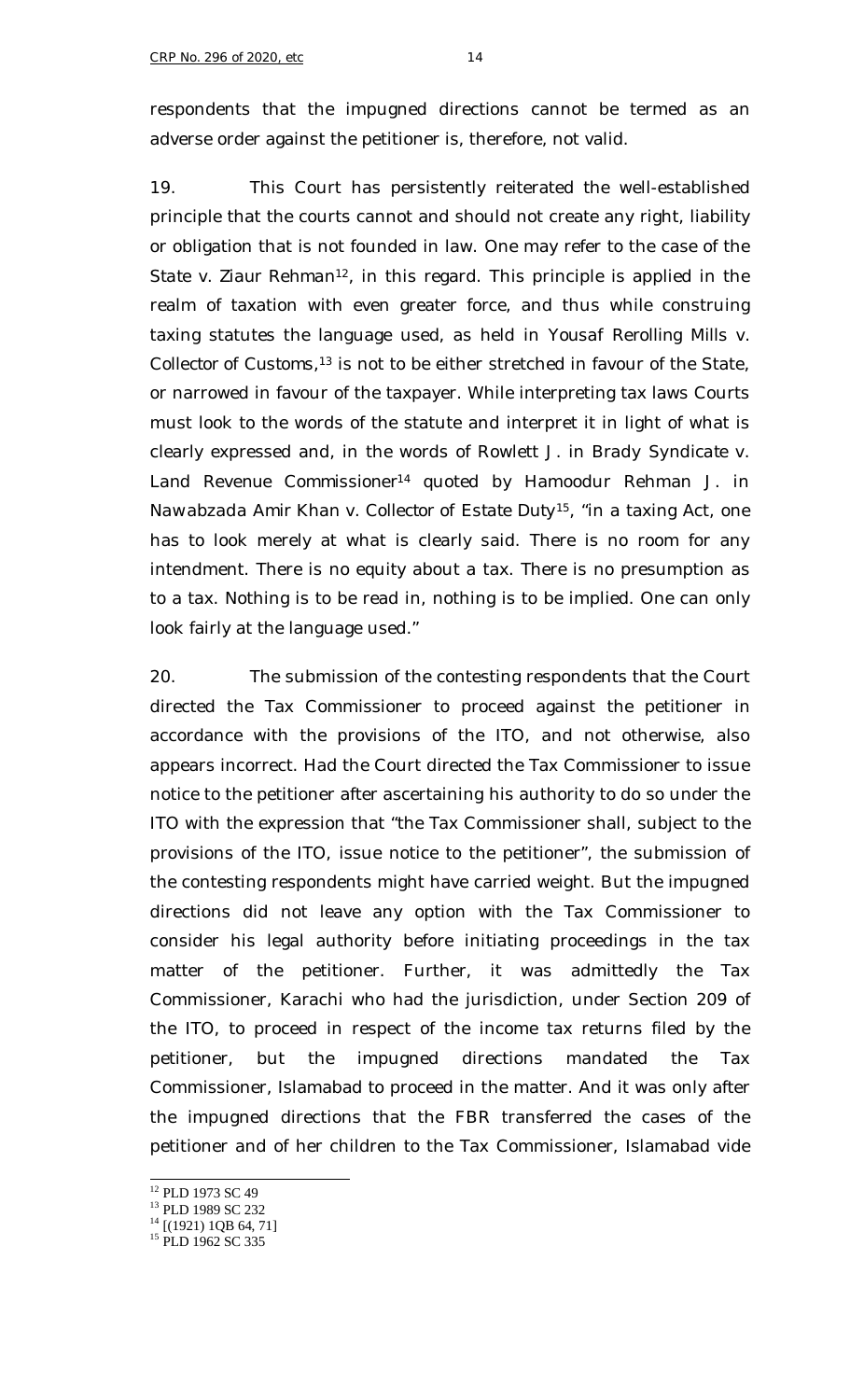its order dated 25-06-2020. The impugned directions have, thus, affected the vested right of the petitioner which have accrued to her after lapse of the period prescribed under Sections 121 and 122 of the ITO for issuing, or making amendment in, the tax assessment order and have the effect of causing "material disadvantage" to the petitioner. Therefore, it was necessary to provide her a fair and "meaningful hearing" before making the impugned directions. Whether she was provided with such a "hearing" is the question, which we address hereunder.

## *(b) Hearing of the petitioner on video-link and the right of hearing*

21. The contesting respondents have submitted that the petitioner was provided with a hearing on 18 June 2020 when the Court heard her via video-link from her residence, before making the impugned directions on 19 June 2020, while the petitioner has argued that her voluntary statement made through video-link does not constitute a "meaningful hearing" that justifies the making of the impugned directions against her. To decide whether a fair and meaningful hearing was given to the petitioner before making the impugned directions, it is necessary to know: What does a fair hearing envisage? And what are the necessary requirements so that a hearing may be said to be fair and meaningful?

## *(c) Essential constituents of a fair hearing*

22. The right of hearing is one of the basic principles of natural justice, expressed in the maxim *audi alteram partem,* i.e., no one is to be condemned unheard (right to be heard). The principles of natural justice aim to secure justice or to prevent miscarriage of justice. Lord Denning, speaking for the Privy Council in *Kanada v. Government of Malaya*, 16 described the two necessary characteristics of the right of hearing thus: "If the right to be heard is to be a real right which is worth anything, it must carry with it a right in the accused man to know the case which is made against him. He must know what evidence is given and what statements have been made affecting him; and then he must be given a fair opportunity to correct or contradict them...It follows, of course, that the Judge or whoever has to adjudicate must not hear evidence or receive representations from one side behind the back of the other." Lord Morris reiterated and re-emphasized these essential requirements of the right of

ł  $16$  (1962) AC 322.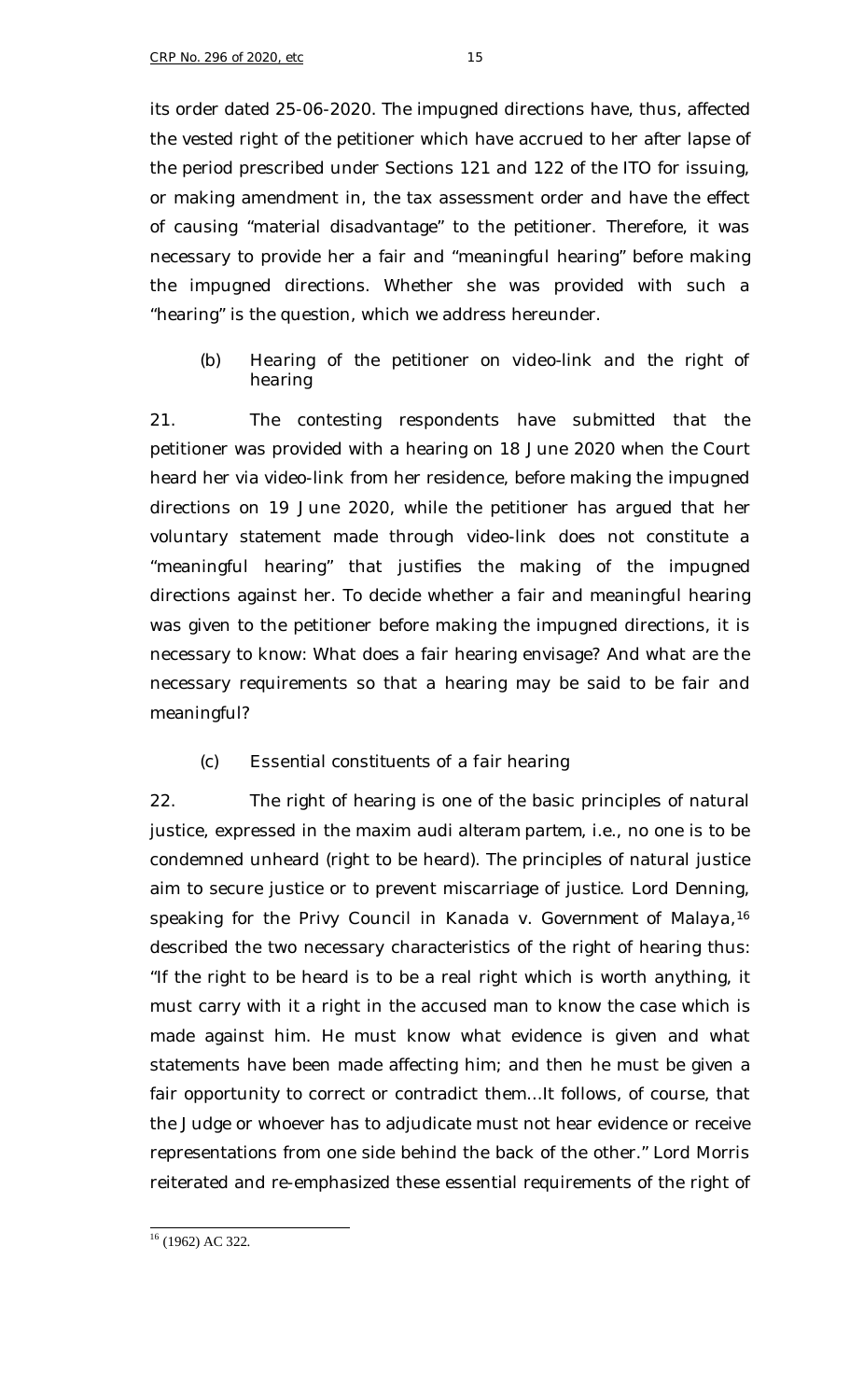hearing in *Ridge v. Baldwin*. <sup>17</sup> His lordship said: "It is well-established that the essential requirements of natural justice at least include that before someone is condemned he is to have an opportunity of defending himself and in order that he may do so that he is to be made aware of the charges or allegations or suggestions which he has to meet…here is something which is basic to our system: the importance of upholding it far transcend the significance of any particular case."

23. Justice Muhammad Afzal Zullah, speaking for this Court in *Pakistan v. Public at large*<sup>18</sup> referred to various injunctions of Islam and instances contained in the Holy Quran and Sunnah of the Holy Prophet (PBUH) and observed: "Right to property and honour, in addition to life, were also declared sacred which means: not only that their violation is to be punished and/or compensated but also that it is to be prevented...All this cannot be possible without a notice and opportunity of hearing. The denial of these safeguards for doing justice would amount to *Zulm*  [injustice] and *Ziaditi* [wrong doing] against oneself as also the victim…Command [of hearing the arguments of both parties] is specific to the effect that when a public authority is to be exercised for resolving a controversy regarding rights and liabilities, the decision would not be rendered without proceedings in which the person affected is also afforded an opportunity of hearing…It is common principle which governs the administration of justice in Islam that in case of liability with penal or quasi-penal consequences and/or deprivation of basic rights a notice as well as an opportunity of hearing, are of absolute necessity. This by itself has to be recognized as a basic right."<sup>19</sup>

24. Justice Sarkaria of the Indian Supreme Court also described these two facets of the rule as to right of hearing as "universally respected" in *Swadeshi Cotton Mills v. Union of India*. <sup>20</sup> He observed that the "maxim *audi alteram partem* has many facets. Two of them are: (a) notice of the case to be met; and (b) opportunity to explain. This rule is universally respected and duty to afford a fair hearing in Lord Loreburn's oft-quoted language, is 'a duty lying upon everyone who decides something', in the exercise of legal power. The rule cannot be sacrificed at the altar of administrative convenience or celerity; for, 'convenience

f

 $17$  (1964) AC 40.

<sup>&</sup>lt;sup>18</sup> PLD 1987 SC 304.

 $19$  Emphasis added.

<sup>&</sup>lt;sup>20</sup> AIR 1981 SC 818.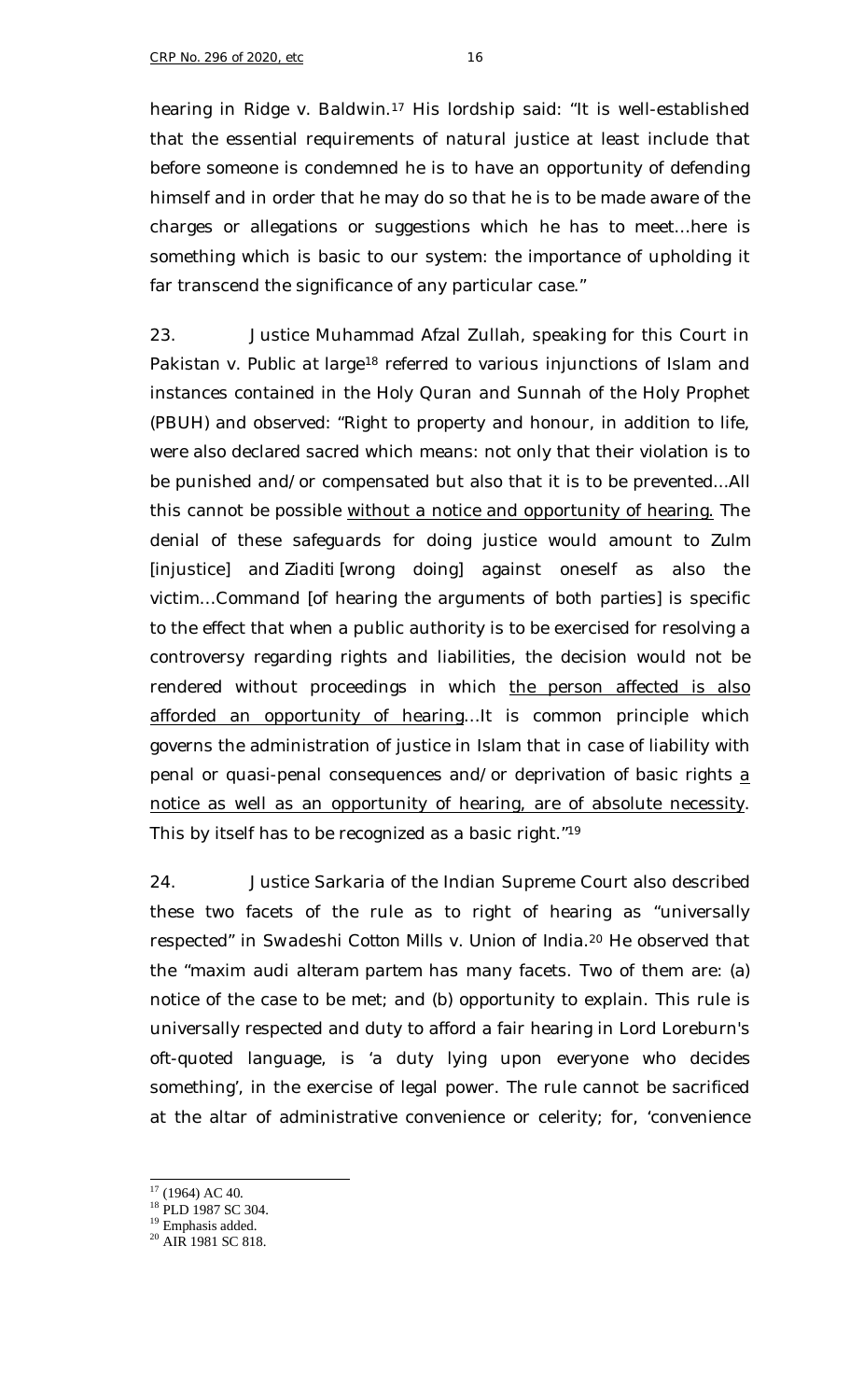and justice' -as Lord Atkin felicitously put it- 'are often not on speaking terms'."<sup>21</sup>

25. Thus, the general consensus of judicial opinions, as noted by this Court in *University of Dacca v. Zakir Ahmed*, <sup>22</sup> seems to be that to ensure the principle of fairness embedded in the right of hearing, the person sought to be affected must at least: (i) be made aware of the allegations made against him, upon which basis the decision is to follow, (i.e., notice of the case to be met) and (ii) be given a fair opportunity to make any relevant statement putting forward his own case, and to correct or controvert any relevant statement brought forward to his prejudice (i.e., opportunity to explain). In other words, in order to act justly and to reach at just ends by just means, a deciding authority is to comply with and implement, in all circumstances, these elementary and essential requirements of principle of fairness and right of hearing. As Lawton, L.J. said in *Maxwell v. Department of Trade*<sup>23</sup> that "doing what is right may still result in unfairness if it is done in the wrong way".

## *(d) Status of hearing petitioner on video-link before making impugned directions*

26. In the light of the elementary and essential requirements for the fulfillment of the right of hearing, namely, (i) notice of the case to be met and (ii) opportunity to explain, we proceed to examine whether, in the present case, these essential requirements of right of hearing were complied with by providing the petitioner an opportunity of hearing on video-link, before making the impugned directions.

27. The constitution petition No. 17/2019 wherein the impugned directions have been made was filed by Justice Isa on 7 August 2019 and decided by the Court on 19 June 2020. On 17 June 2020, when concluding arguments of the respondents were being heard, Justice Isa appeared in person, for the first time, in Court and verbally conveyed the request of his spouse desiring to make a statement in Court on video link. The said request was allowed by the Court on 18 June 2020, and on the same day at 4:00 p.m. she addressed the Court via video-link from her residence and made her statement. The recording of her said statement was made and the transcript thereof was also prepared only for perusal of the Members of the Bench under order of the Hon'ble

ł  $21$  Internal double quotation mark converted into single.

 $^{22}$  University of Dacca v. Zakir Ahmed PLD 1965 SC 90 (5-MB) per Hamoodur Rahman, J.

 $23$  1974 QB 523.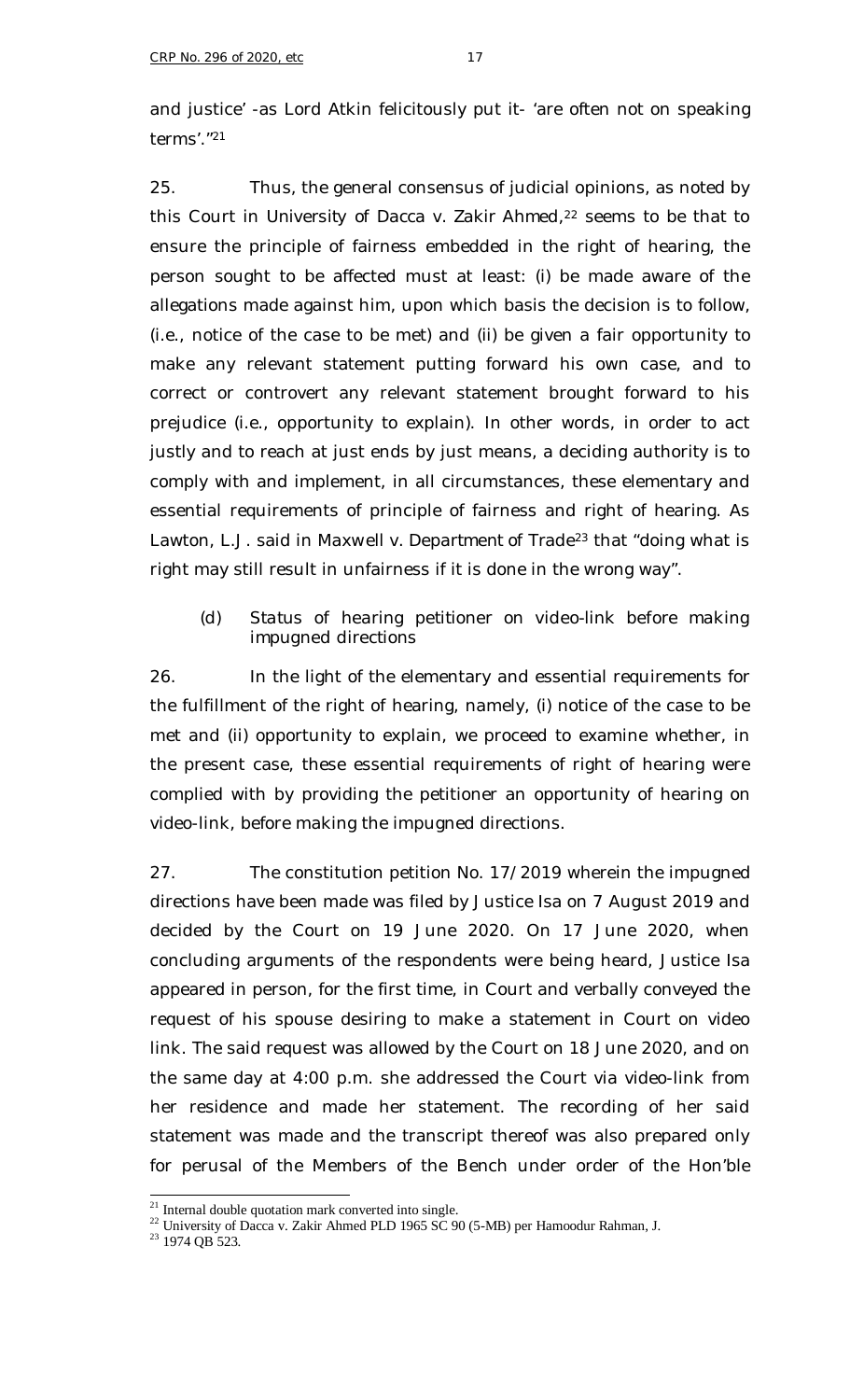Senior Member of the Bench, the master and in-charge of the orderly conduct of court-proceedings. On the next day, i.e., 19 June 2020, the constitution petitions were decided and the impugned directions were made in the short order of the Court.

28. We have very carefully read the transcript of her statement as well as of the observations made by the Hon'ble Senior Member of the Bench. We do not find in it that his lordship or any other Hon'ble Member of the Bench asked her whether she had anything to say if the Court would direct the tax authorities to inquire into her sources of fund whereby she had purchased the foreign properties, and to conduct proceedings for determining her tax liability regarding those properties under the ITO. She was not informed of the action the Court was contemplating to take, nor was she given a chance to state her stance on that. Thus, she was not given "notice of the case to be met", nor was she provided with an "opportunity to explain" why the Court should not make such directions. Both the very essential requirements of right of hearing were not complied with before making the impugned directions. Hearing the petitioner on 18 June 2020 by the Court on video-link before making the impugned directions on 19 June 2020, therefore, cannot be said to be a fair and "meaningful hearing" in the context of making the impugned directions. While the independent, adult and married children of the petitioner (her son and daughter) were not heard at all, before making the impugned directions that related to and affected them also. The impugned directions must have come as a surprise to the petitioner and her children.

## *(e) Effect of violation of right of hearing (principle of audi alteram partem)*

29. This Court has time and again reiterated<sup>24</sup> that even in absence of any express provision in the statute, the principle of *audi alteram partem* is to be read into the relevant provision and applies in proceedings where adverse action is being considered to be taken against a person or if the contemplated action is going to affect any of his vested rights. The violation of this principle vitiates the proceedings and makes

 $^{24}$  Ali Muhammad v. State PLD 2010 SC 623; Asim Khan v. Zahir Shah 2007 SCMR 1451; PIA v. Nasir Jamal 2001 SCMR 934.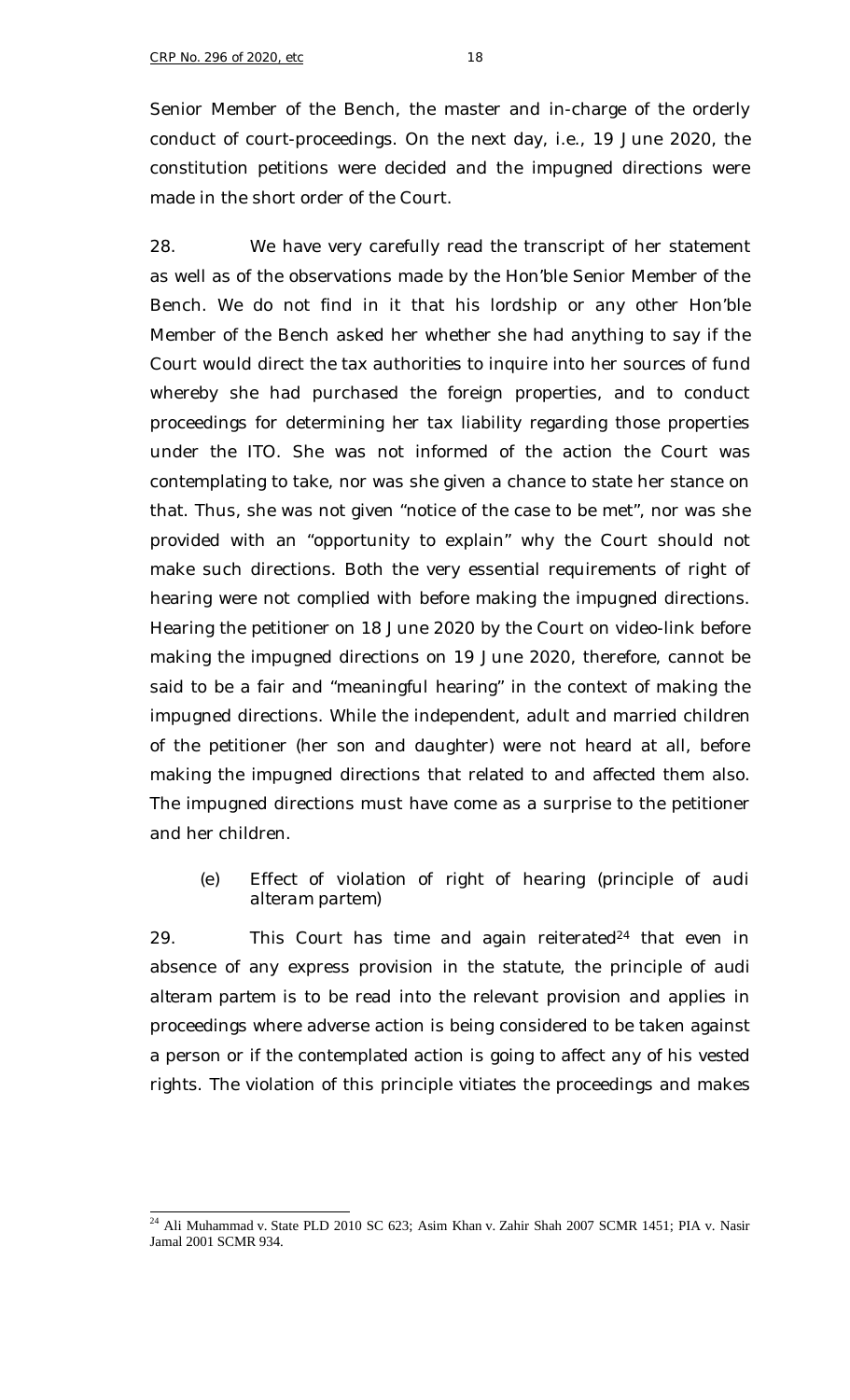the action taken therein to be illegal, as the violation of this principle is considered as a violation of law.<sup>25</sup>

#### *(f) Right of hearing and Article 10A of the Constitution*

30. It may be pertinent to highlight here that after the insertion of Article 10A in the Constitution, "right of hearing" being a necessary component of "fair trial" and "due process" has become a fundamental right and is now to be read into every statute enacted by the Legislature by force of the constitutional provision, which was earlier so read because of the judicial pronouncements. Article 10A is cited here for ready reference:

#### **10A-Right to fair trial**

For the determination of his civil rights and obligations or in any criminal charge against him a person shall be entitled to a fair trial and due process.

The expression "civil rights and obligations" used in Article 10A is of wide and expansive amplitude: it covers everything that has civil consequences. And "civil consequences", in the words of Lord Denning,<sup>26</sup> "cover infraction of not merely property or personal rights but of civil liberties, material deprivations and non-pecuniary damages. In its comprehensive connotation, everything that affects a citizen in his civil life inflicts a civil consequence." The petitioner, in the present case, was deprived of her vested right by the impugned directions, without providing her an opportunity of fair and meaningful hearing, i.e., by giving her notice of the contemplated action (the impugned directions) and opportunity to explain why such action (the impugned directions) should not be made. The impugned directions are, therefore, vitiated on this ground.

*(g) Right of petitioner (spouse of a Judge) to be dealt with in accordance with law*

31. We feel constrained to observe that the petitioner cannot be penalized and deprived of her constitutional right to be dealt with in accordance with law merely because she is the spouse of a Judge and action against her would establish the impartiality of the Court. We believe that public confidence in the impartiality and fairness of the court-process can be achieved only when Judges decide the matters presented before them against all persons, whosoever they may be, in

<sup>&</sup>lt;sup>25</sup> Hazara Improvement Trust v. Qaisra Elahi 2005 SCMR 678; Anisa Rehman v. P.I.A.C. 1994 SCMR 2232; Lilaram v. Ghulam Ali 1991 SCMR 932.

 $26$  Howard v. Borneman (1974) 3 WLR 660.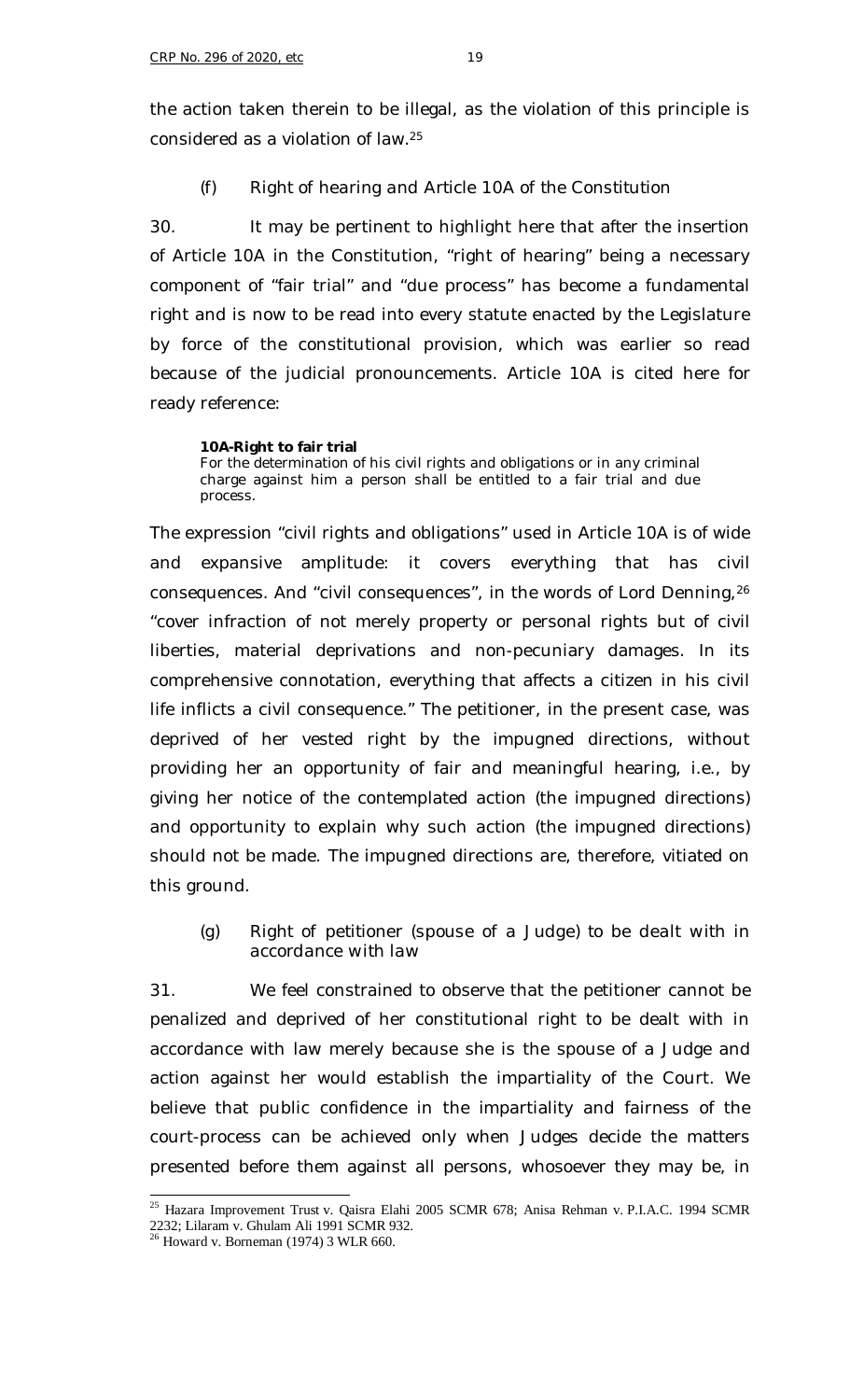accordance with law without fear or favour. Judges are under oath to discharge their duties and perform their functions, honestly to the best of their ability and faithfully in accordance with the Constitution and the law, and to do in all circumstances, right to all manner of people according to law without fear or favor, affection or ill-will. They cannot deviate from their solemn oath even if any popular action taken otherwise than in accordance with law helps paint the image of the Court in better light. Judges are to decide in accordance with law and protect the fundamental rights rather than sacrifice these constitutional rights at the altar of expediency and image building of the Court.

### *(h) Scope of the powers under Article 187(1) of the Constitution*

32. The learned Additional Attorneys-General have attempted to support the impugned directions by making reference to the provision of Article 187(1) of the Constitution also. They have submitted that this Court, under the said constitutional provision, can issue any direction for doing complete justice. The petitioners have opposed it with the contention that no reference to Article 187(1) of the Constitution was made by the Court for making the impugned directions, therefore, the same cannot be treated to have been issued under that provision of the Constitution. They have further submitted that even under the said Article, the Court could not have made the impugned directions in breach of the right of hearing of the petitioner, Mrs. Isa, and conferred such authority and jurisdiction on the Tax Commissioner which he did not have under the ITO.

33. So far as the contention of the petitioners that no reference to Article 187(1) of the Constitution was made by the Court for issuing the impugned directions, therefore, the same cannot be treated to have been issued under the said Article is concerned, we do not find it tenable. If this Court is found to have power to issue the impugned directions under Article 187(1) of the Constitution, the express mentioning of that Article while making the impugned directions was not necessary. We are, therefore, to see only whether this Court could have issued the impugned directions under Article 187(1) of the Constitution. We consider it proper to reproduce the provisions of Article 187(1) of the Constitution, for ease of reference, before appreciating the respective submissions of the parties on it:

**Article 187(1**)**:**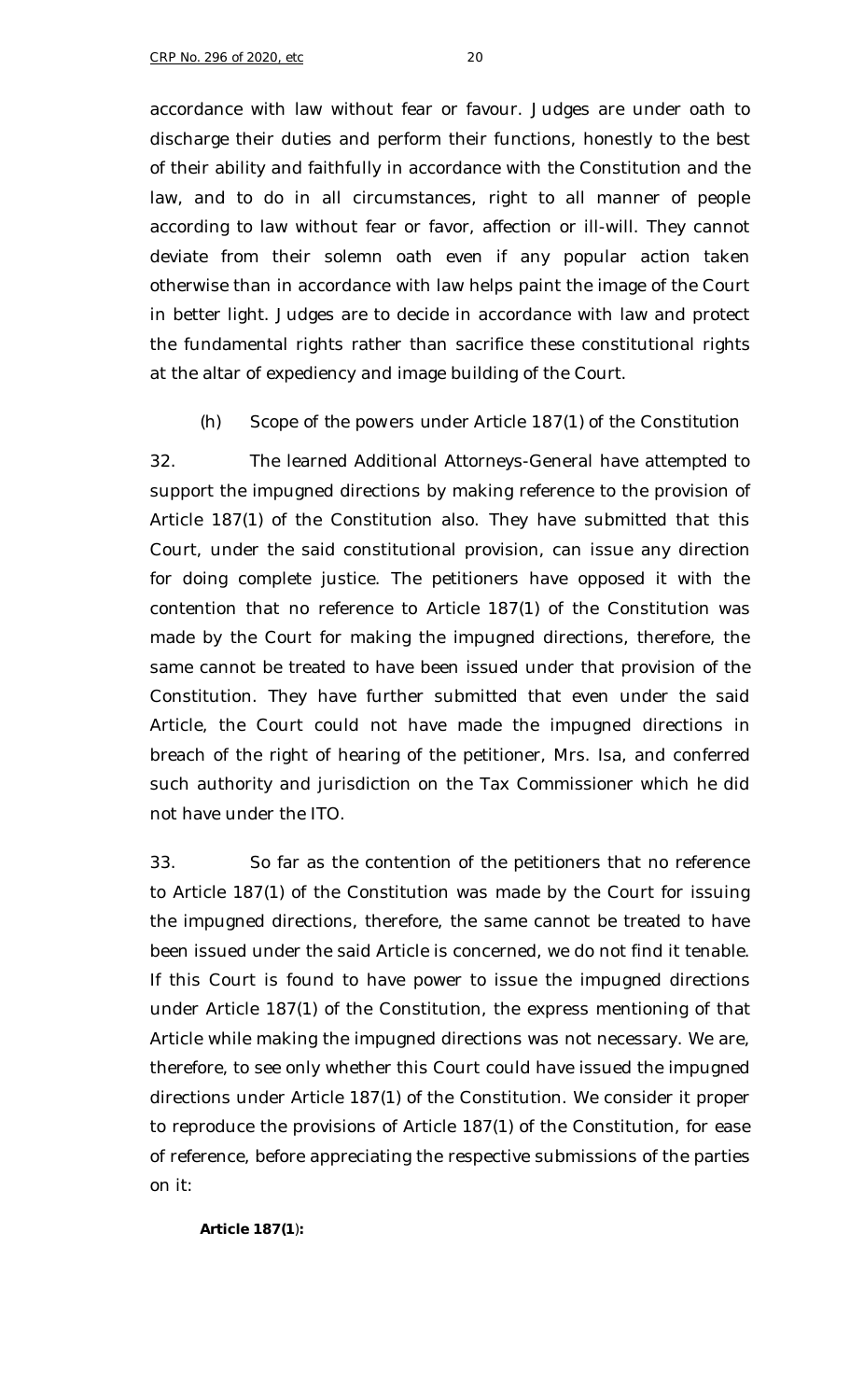Subject to clause (2) of Article 175, the Supreme Court shall have power to issue such directions, orders or decrees as may be necessary for doing complete justice in any case or matter pending before it, including an order for the purpose of securing the attendance of any person or the discovery or production of any document.

No doubt, this Court has been conferred, under Article 187(1) of the Constitution, very vast power to issue "such directions, orders or decrees as may be necessary for doing complete justice in any case or matter pending before it", but the Court ordinarily issues such directions, orders or decrees, under Article 187, which are consequential or incidental to the matter adjudicated upon by the Court or to the relief prayed for by the parties.

34. The question that needs consideration, in the present case, however is whether the Court can issue any direction, order or decree against a person, under this Article, in contravention of provisions of some law. After deep deliberation, we find that the Court cannot do so. The main reason for our reaching this conclusion is that as per Article 4 of the Constitution, to enjoy the protection of law and to be treated in accordance with law is the inalienable right of every person, and no action detrimental to the life, liberty, body, reputation or property of any person can be taken except in accordance with law. The right to be dealt with in accordance with law assured by Article 4 of the Constitution stands at a high pedestal and even outshines fundamental rights guaranteed by Articles 9 to 28 of the Constitution, as this right cannot be suspended during the proclamation and imposition of Emergency under Article 233 of the Constitution.<sup>27</sup> Article 4 of the Constitution is the bedrock of the rule of law, and antithesis to the rule of men, in our country. It is a restraint on the executive and judicial organs of the State to abide by the rule of law.<sup>28</sup> No person, authority, tribunal or court exercising executive or judicial powers can take any action against any person in contravention of any law. There is no exception to this principle, which equally applies to this Court exercising its judicial powers, including the power under Article 187(1) of the Constitution. Under the said Article, the Court can pass any order to do complete justice between the parties; however, it cannot make an order inconsistent with the fundamental rights or in contravention of any constitutional provision or any relevant statutory law.<sup>29</sup>

f <sup>27</sup> Federation v. Manzoor Elahi PLD 1976 SC 430; Federation v. Shaukat Ali PLD 1999 SC 1026.

<sup>&</sup>lt;sup>28</sup> Federation v. Nawaz Sharif PLD 2009 SC 644.

<sup>&</sup>lt;sup>29</sup> Dossani Travels v. Travels Shop PLD 2014 SC 1; Prem Chand v. Excise Commissioner AIR 1963 SC 996.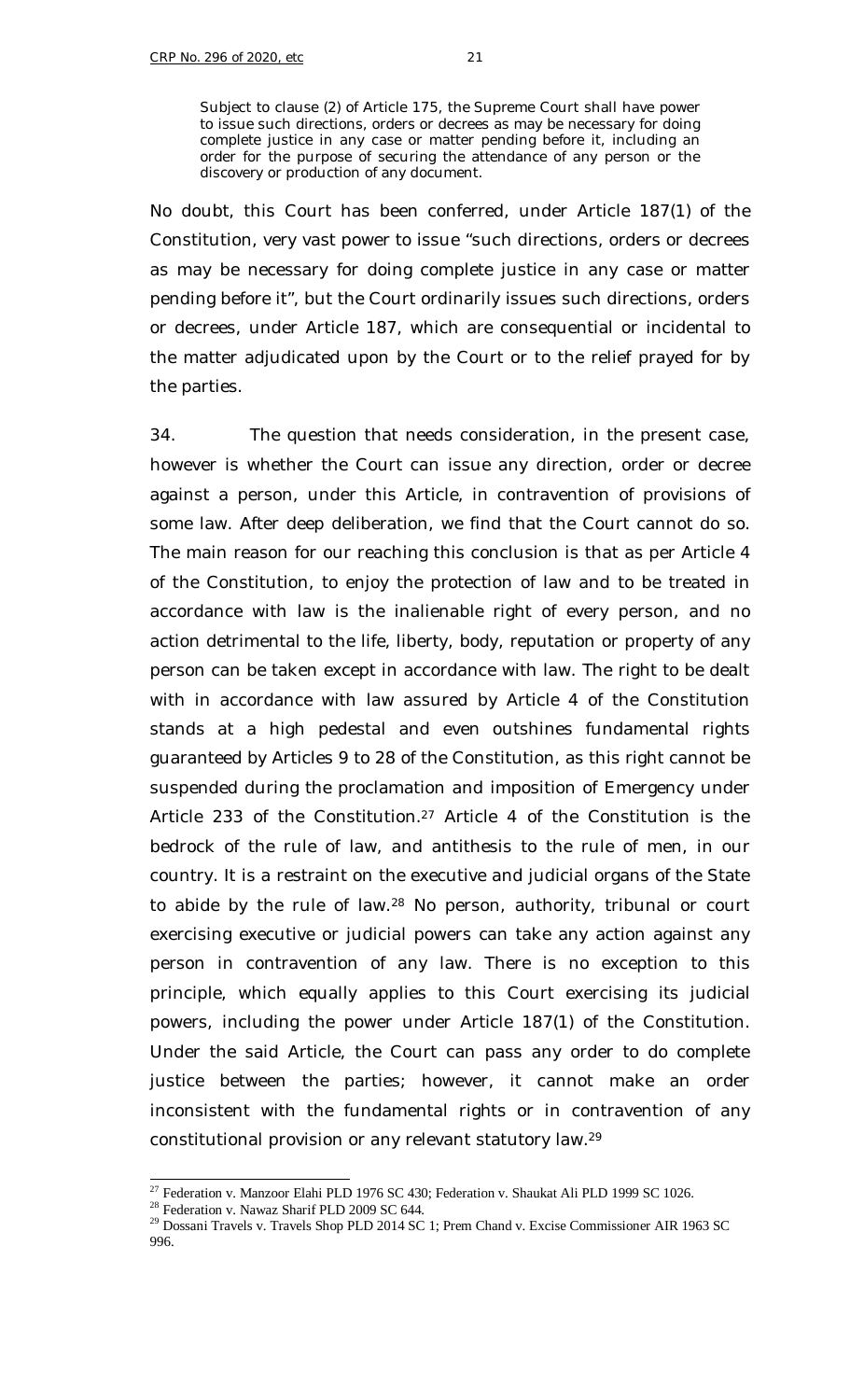jurisdiction under Section 209 of the ITO and no authority and power to issue a tax assessment order under Section 121 or to amend a tax assessment order under Section 122 for a tax year after lapse of a period of five years from the end of that tax year, against the petitioner. The impugned directions mandated him to do that which he could not have done under the law, i.e., the ITO. Needless to mention, that if an Authority has no jurisdiction in the matter under the law, the jurisdiction cannot be conferred on that Authority by an order of the Court;<sup>30</sup> but the impugned directions had the effect of doing so. The Tax Commissioner could not have proceeded after lapse of the statutory period, against any other person; the petitioner has, it appears, been discriminated and deprived of her fundamental right to equality before law and equal protection of law guaranteed under Article 25 of the Constitution, by the impugned directions, in addition to negation of her right of hearing enshrined in fundamental right to "fair trial" and "due process" guaranteed under Article 10A and constitutional right to be dealt with in accordance with law guaranteed by Article 4 of the Constitution. We, therefore, find that the impugned directions could not have been made by this Court in exercise of its power under Article 187(1) of the Constitution.

# *(i) Constitutionality of referring the matter to the Supreme Judicial Council for exercise of its suo motu power*

36. As to referring the result of tax proceedings to be conducted against the petitioner, through report of the Chairman FBR, to the Council for considering *suo motu* action against Justice Isa, the petitioners have contended that the tax matter of the petitioner, an independent person, could not have been referred to the Council for action against her spouse, Justice Isa, without his having any concern in her tax matters; that Justice Isa cannot be held liable to account for alleged tax-evasion (if any) by her independent spouse, under any law of the land or under any clause in the Code of Conduct prescribed for Judges of superior Courts; and that this Court could not have issued any direction to the Council to exercise its *suo motu* jurisdiction. On the other hand, the contesting respondents have submitted that the public servants, including the Judges, are answerable to their disciplinary authorities for the unaccounted for assets of their spouses and children,

ł  $30$  Badshah Begum v. Additional Commissioner 2003 SCMR 629.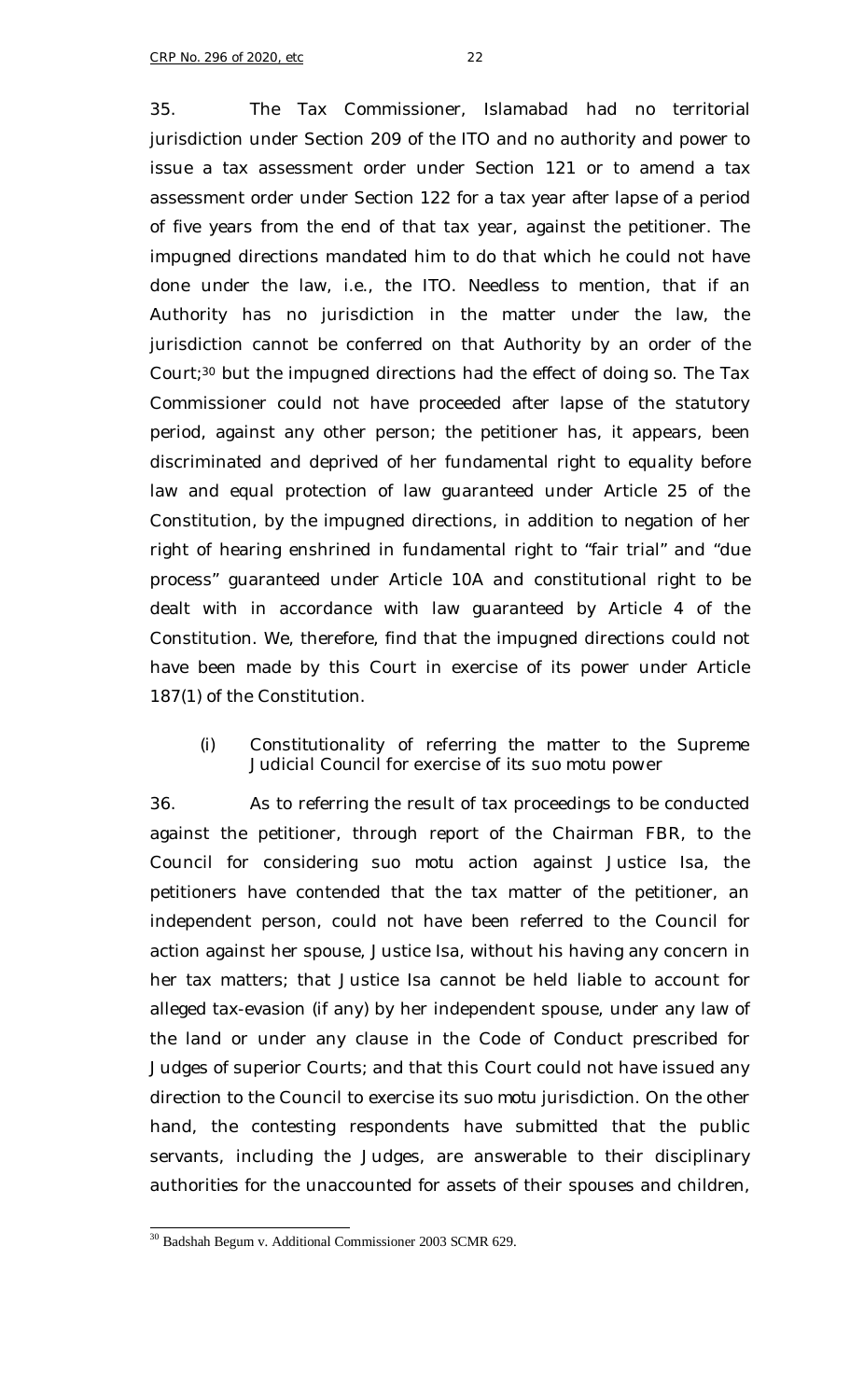therefore, the Court has legally and properly ordered for reporting the results of the proceedings to be conducted by the Tax Commissioner regarding the foreign properties of the petitioner, to the Council; and that the Court has not directed the Council to proceed against Justice Isa necessarily, rather has left it to the discretion of the Council to take such action as deemed appropriate by it.

37. We have considered the respective contentions of the parties on this point carefully. We agree with the submission of the contesting respondents that this Court did not direct the Council to proceed against Justice Isa necessarily, rather left it to the discretion of the Council to take such action as deemed appropriate by the Council, but the question is whether any law or any clause in the Code of Conduct prescribed for Judges of superior Courts makes the Judges liable to account for the alleged tax-evasion (if any) by his or her independent spouse. No such law or clause in the Code of Conduct has been referred to us, during arguments. We, therefore, find the answer to the said question clearly in the negative.

38. The petitioner, Mrs. Isa, and her children being private citizens, their tax matters had no nexus with the essential pre-requisite for invoking and maintaining any proceedings in the original jurisdiction of the Court under Article 184(3) of the Constitution, and were thus not amenable to the jurisdiction that was invoked and exercised thereunder through the short order dated 19.06.2020. Further, the tax matter of the petitioner, Mrs. Isa, could not have been referred to the Council as the role and jurisdiction of the Council is limited to the matters relating to the conduct and capability of the superior Court Judges. It is not mandated to delve into the affairs of someone who is not a judge of a superior Court. The impugned directions tend to stretch the scope of jurisdiction of the Council beyond the constitutional mandate and vest in the Council the jurisdiction and authority not granted to it by the Constitution.

39. The impugned directions also create an anomalous situation as they provide that the proceedings before the Council, as contemplated thereby, shall not be effected by the filing or pendency of any appeal under the ITO against the order/report of the Tax Commissioner, or against any order made or decision taken at any appellate stage. If in the event the Council, on the basis of the report submitted by the Chairman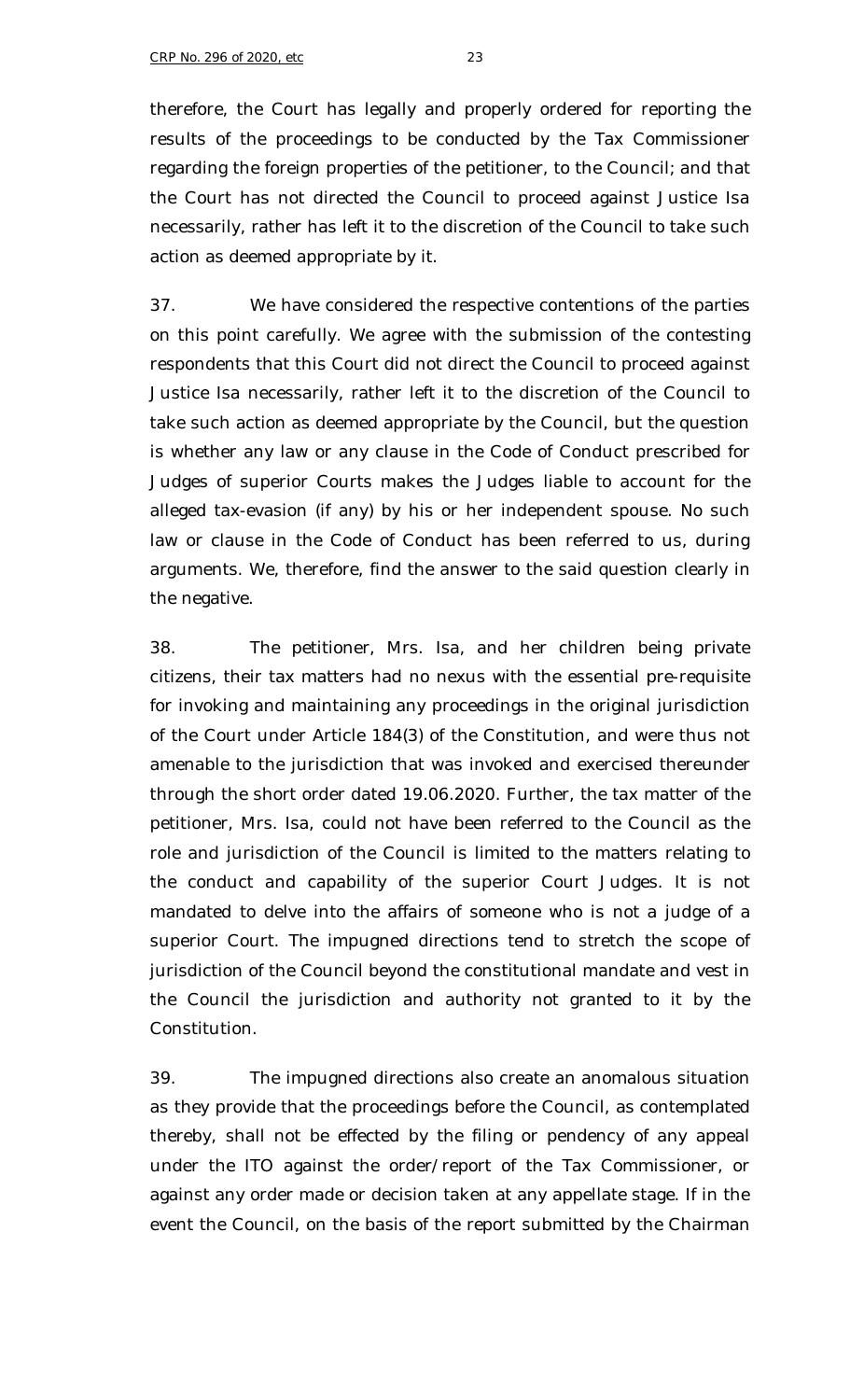FBR in pursuance of the impugned directions, recommends removal of Justice Isa, but subsequently Mrs Isa, succeeds in her challenge to the order of the Tax Commissioner, and the said order is found not sustainable, the time for the retrieval may have passed as by then Justice Isa may have reached the age of superannuation. The injury inflicted upon Justice Isa and the damage suffered by this institution will thus be irretrievable. In a reverse scenario where the Council may not agree with the findings of the Tax Commissioner, but such findings are upheld by the forums, including this Court, before which the Tax Commissioner's findings are amenable to correction, an anomalous and embarrassing situation may occur.

## *(j) Obligation of a Judge as to the knowledge of financial matters of his or her financially independent family members.*

40. So far as the submission of the contesting respondents is concerned, that the public servants, including the Judges, are answerable to their disciplinary authorities for the unaccounted for assets of their spouses and children. Nothing is there in any law or in the Judges' Code of Conduct which could possibly be stretched to hold a Judge liable for the conduct of his spouse and children, or for that matter of anybody else, without there being any evidence to connect him with, and hold him responsible for such conduct. Needless to remind the salutary principle of law that everybody is responsible for his own deeds or misdeeds, acts and omissions, and nobody incurs any liability on account of any wrong committed by any other person.<sup>31</sup>

# *(k) Infringement of the Independence of the Supreme Judicial Council*

41. Another aspect of referring the matter to the Council by this Court for exercise of its *suo motu* power is that it infringes the independence of the Council. Provisions of Articles 209 and 211 of the Constitution ensure the independence of the Council: only the President of Pakistan, acting in accordance with the constitutional procedure prescribed under Article 209 read with Article 48(1), can direct the Council to inquire into the matter of alleged misconduct or incapacity of Judges of the constitutional courts, and the proceedings before the Council cannot be called in question in any court including this Court as provided in Article 211 of the Constitution except when the Council acts

ł <sup>31</sup> M/s Avia International v. Assistant Collector of Customs 2004 PTD 997.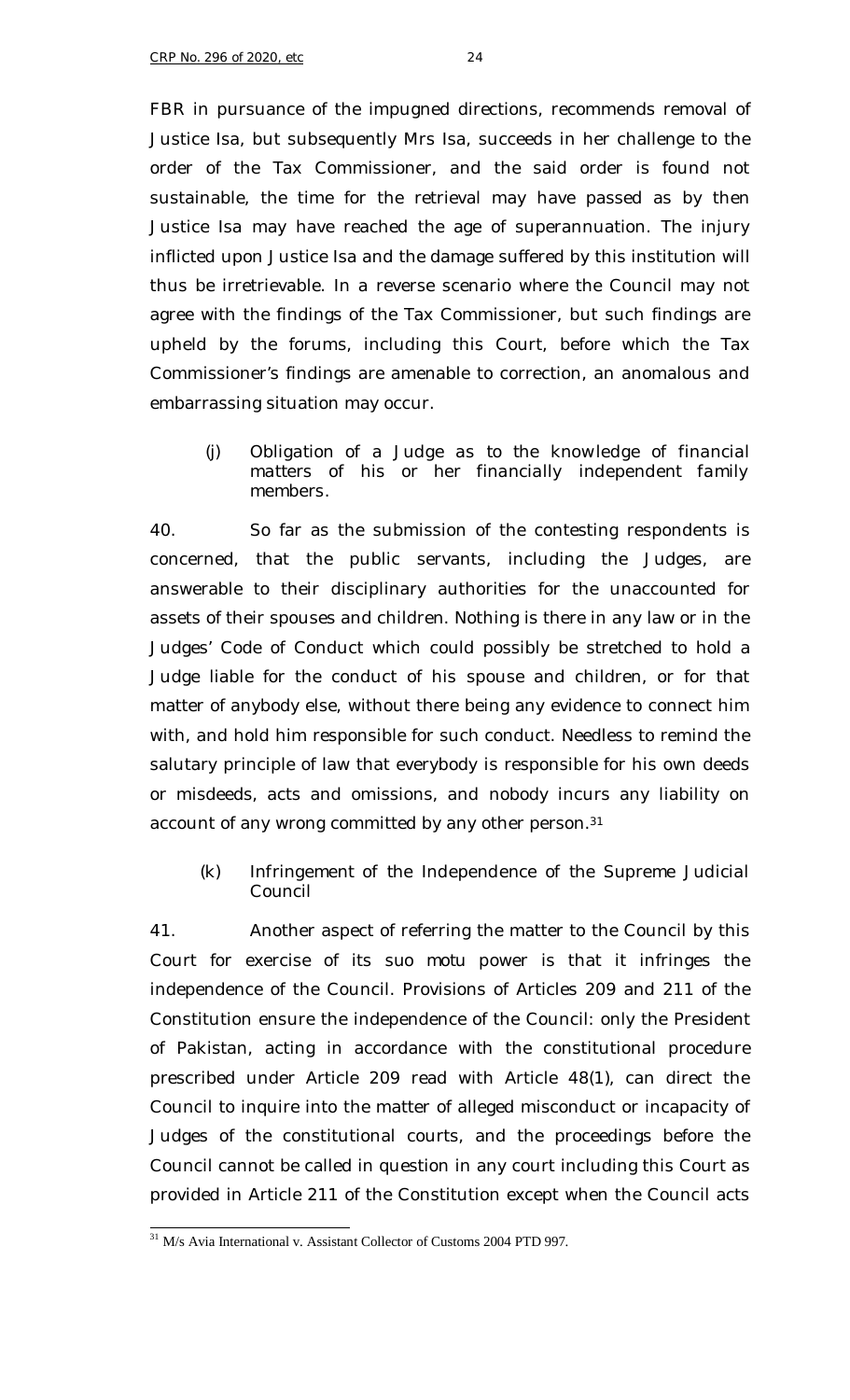with *mala fide* (in fact or in law), without jurisdiction or *coram non judice*. No one before us had argued that the Council with *mala fide* (in fact or in law) was not performing its constitutional duty under Article 209 of the Constitution; therefore, there was no occasion for this Court to direct the Chairman, Council to place the report of the Chairman, FBR regarding decision of the Tax Commissioner in the tax matter of Mrs. Isa and ask the Council to even conduct "proceedings" to decide whether or not it will inquire into the matter of alleged misconduct against Justice Isa in exercise of its *suo motu* powers. To uphold the independence of judiciary and to protect the Judges of constitutional courts against unwarranted harassment and oppression, the Constitution has established and constituted the Council to proceed and inquire into the allegations of incapacity or misconduct against such Judges independent of any extraneous influence, on direction of the President or in exercise its *suo motu* powers. In *Ikram Chaudhry v. Federation*, <sup>32</sup> Chief Justice Ajmal Mian, a distinguished Judge of this Court, speaking for a five member Bench of this Court held:

[Clause (5) of Article 209 of the Constitution] does not admit filing of a Constitutional petition for a direction to the Supreme Judicial Council or to the President to initiate proceedings of a judicial misconduct against a Judge of a superior Court...This Court or a High Court cannot take upon itself the exercise to record even a tentative finding that a particular Judge has committed misconduct warranting filing of a reference against him under Article 209 of the Constitution.

Therefore, asking the Council, by the impugned directions, to conduct "proceedings" to decide whether or not it will inquire into the matter of alleged misconduct by Justice Isa in exercise of its *suo motu* powers is also tantamount to interference into the independent functioning of the Council and, thus, against the spirit of the provisions of Articles 209 and 211 of the Constitution.

## *(l) Government Servants cannot file complaints against judges directly*

42. Further, we note that the impugned direction to the Chairman, FBR to submit report to the Council and asking the Council to consider that report for deciding to take any action thereon against Justice Isa have the effect of directing the Chairman, FBR to file a complaint in the Council against Justice Isa, in the form of report. The impugned directions have thus authorized the Chairman, FBR to do that which he cannot do under the Constitution and the law. He being an

ł <sup>32</sup> PLD 1998 SC 103 (5-MB).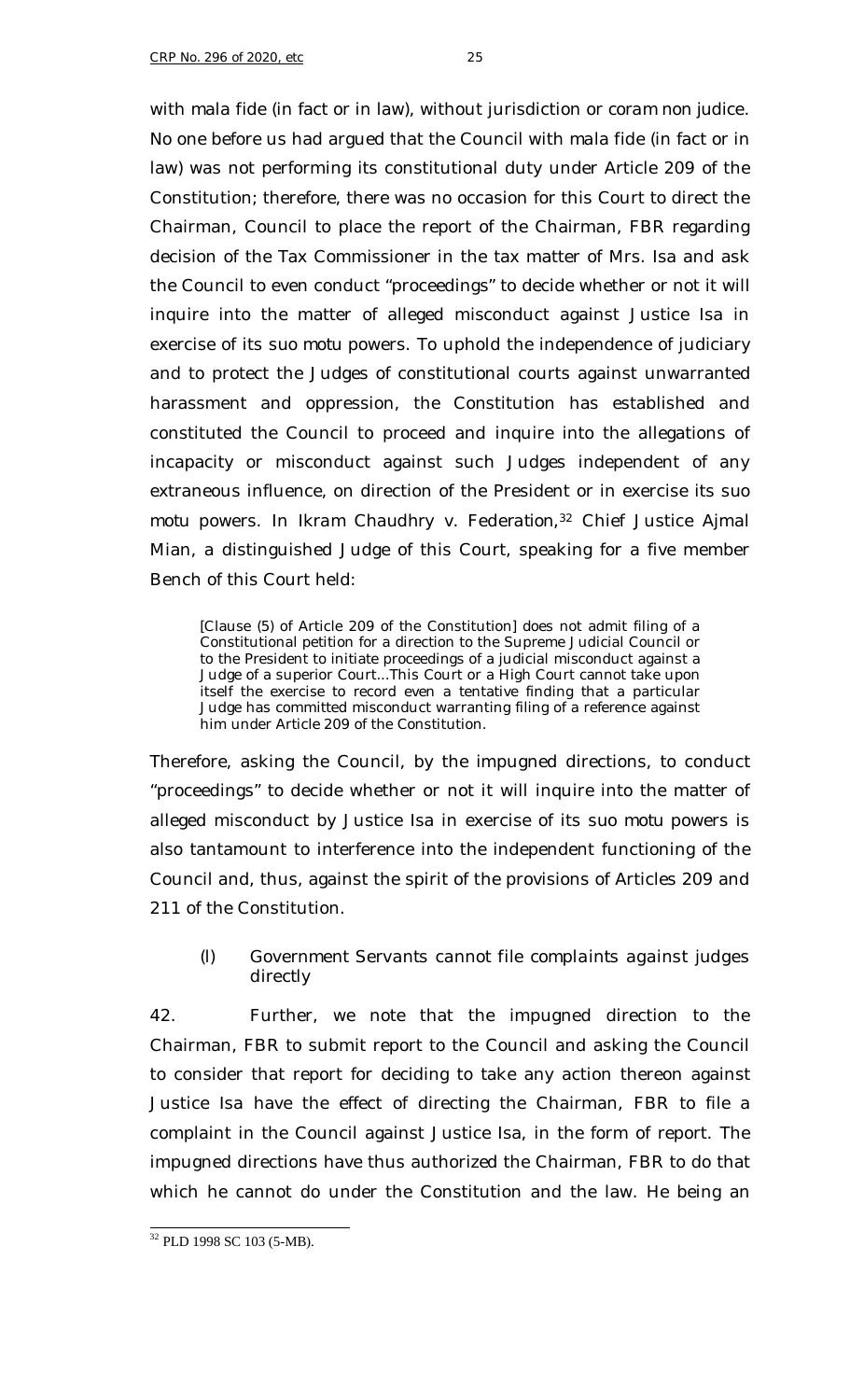officer subordinate to the Federal Government cannot make any complaint against a constitutional court Judge directly to the Council; only the Federal Government can do so and that too by the constitutional process of acting through the President. If the officers of the Federal or Provincial Governments or of the autonomous bodies or authorities under the control of such Governments are allowed or empowered to file complaints concerning or emanating from their official actions against Judges of the constitutional courts who, in exercise of their constitutional jurisdiction, make judicial review of official actions and inactions of such officers, there would be disastrous consequences for the independence of judiciary. This crucial aspect could not be noticed at the time of making the impugned directions, and it vitiates that direction of the Court being against the very fundamental right of the public for which enforcement this Court entertained the constitution petitions in the present matter, i.e., the independence of judiciary.

#### *Conclusion on question (i)*

43. The above discussion, thus, leads us to conclude and answer question (i) in affirmative: the impugned directions are found to have been made by this Court without adhering to the principle of natural justice, fair trial and due process, i.e., the petitioner's right of hearing, guaranteed under Article 10A of the Constitution and without adverting to, and in contravention of, the relevant provisions of the law, i.e., Sections 114-122 and 209 of the Income Tax Ordinance, 2001 and the scope of Article 187 in the context of Article 4 of the Constitution.

### *Question (ii) as to recalling impugned directions in review jurisdiction*

44. It would not take long to answer this question as the extent and scope of the review jurisdiction of this Court, in the light of the relevant provisions of the Constitution and the Supreme Court Rules, is well-settled by various pronouncements of this Court. Briefly stating, the review jurisdiction is vested in this Court by Article 188 of the Constitution and is subject to the provisions of any Act of Parliament and of any rules made by this Court. The Parliament has not so far passed any Act on this subject; this Court has, however, made rules to regulate its power of review, which are contained in Order XXVI of the Supreme Court Rules, 1980. The relevant Rule, for present purposes, is Rule 1 of Order XXVI which states: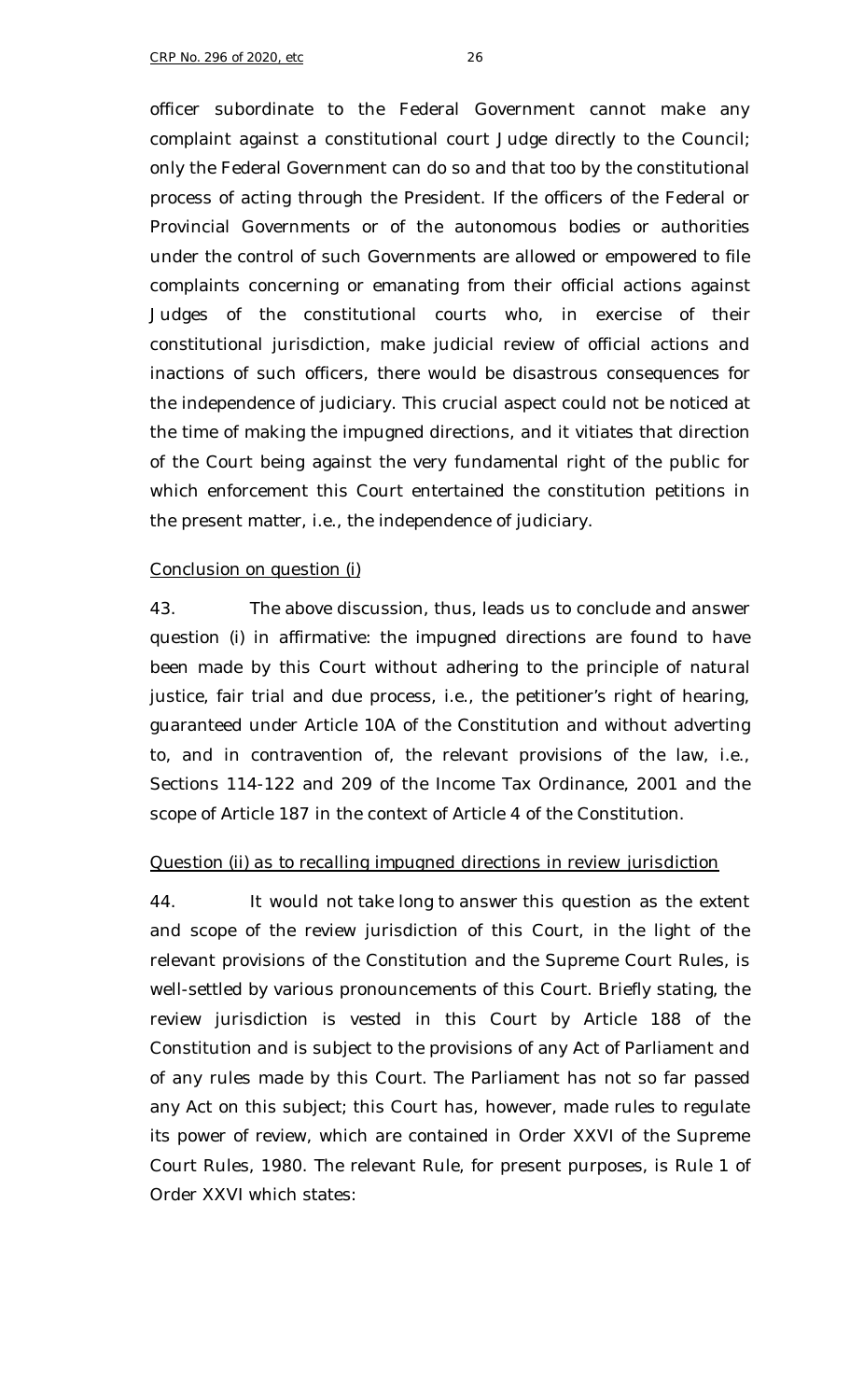Subject to the law and the practice of the Court, the Court may review its judgment or order in a civil proceeding on grounds similar to those mentioned in Order XLVII, rule I of the Code [of Civil Procedure, 1908] and in a criminal proceeding on the ground of an error apparent on the face of the record.

This Rule has, subject to the law and the practice of the Court, limited the review jurisdiction of this Court in criminal proceedings to one ground only, *viz*, an error apparent on the face of the record, while has made reference for review in civil proceedings to the grounds mentioned in rule 1 of Order XLVII of the Code of Civil Procedure, 1908 which provides three grounds for review: (1) discovery of new and important matter or evidence which, after the exercise of due diligence, was not within knowledge of, or could not be produced by, the party seeking review at the time when the decree was passed or order made; (2) some mistake or error apparent on the face of the record; (3) or any other sufficient reason. The third ground has been interpreted by the courts to be read *ejusdem generis* in the context of two preceding grounds. It is notable that the ground, "error apparent on the face of the record", is common for review in both civil and criminal proceedings. In the present case, it is this ground which has been agitated for praying review of the order of the Court that contains the impugned directions. Therefore, the simple question before the Court is whether the errors identified above in making the impugned directions can be said to be the errors apparent on the face of the record.

45. The expression, "error apparent on the face of the record", as observed by Hamoodur Rehman, J. in *Anwar Husain v. Province of East Pakistan*<sup>33</sup>, cannot be defined with precision or exhaustiveness, and there would always remain an element of indefiniteness inherent in its very nature. It is to be determined in each case on the basis of its own peculiar facts. Therefore, we would not attempt to define the said expression exhaustively either, and restrict ourselves to examine: whether any judgment pronounced or order made without providing a fair and meaningful hearing to the person affected thereby or without adverting to, and in contravention of, relevant provisions of law and the Constitution can be termed "an error apparent on the face of the record".

46. The Federal Court of British India held in *Raja Prithwi Chand v. Sukhraj Rai<sup>34</sup>* that the "indulgence by way of review is granted mainly owing to the natural desire to prevent irremediable injustice being done

ł <sup>33</sup> PLD 1961 Dacca 155.

<sup>&</sup>lt;sup>34</sup> AIR 1941 FC 1.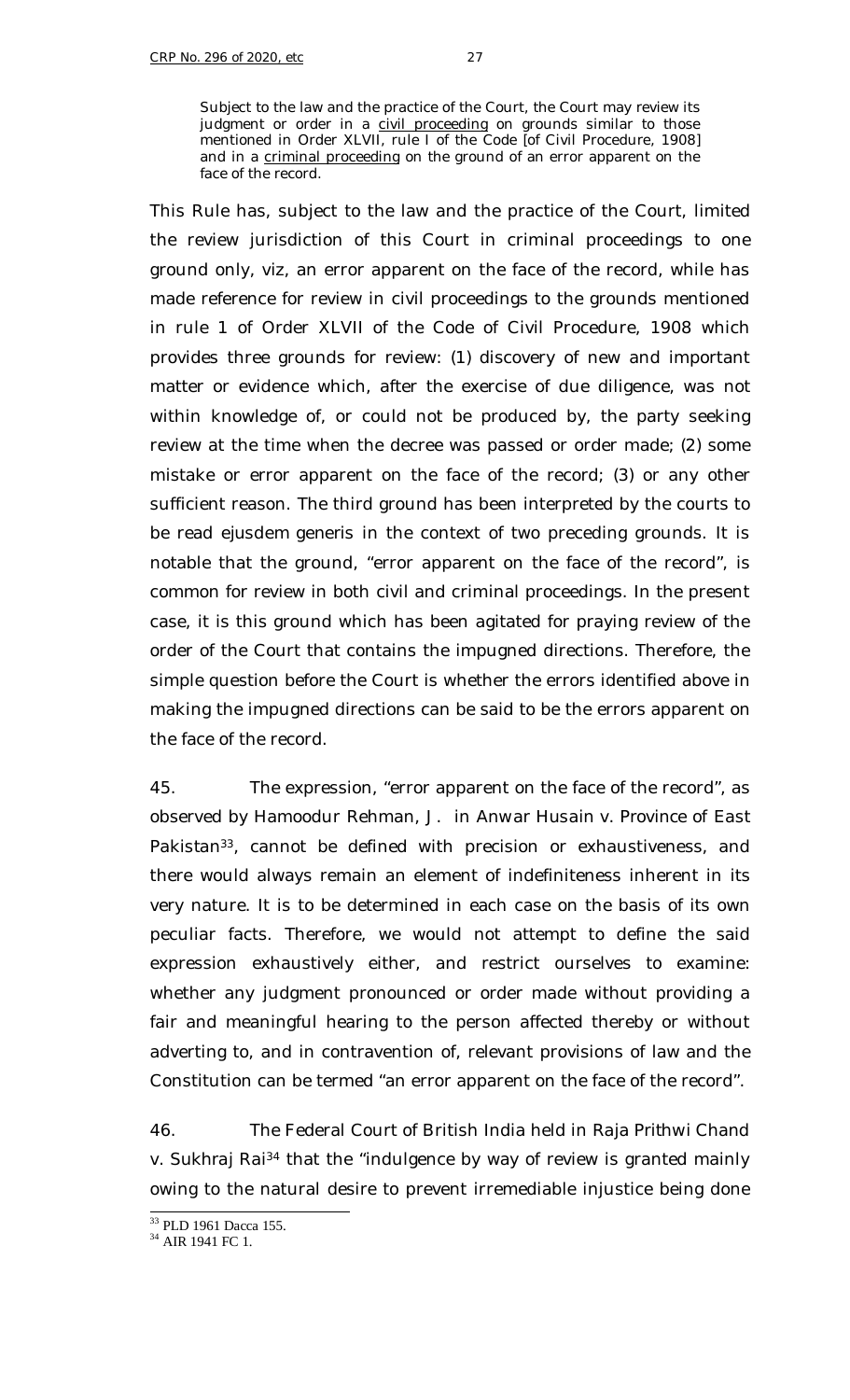by a Court of last resort as where by some accident, without any blame, the party has not been heard and an order has been inadvertently made as if the party had been heard." We find these observations of the Federal Court very relevant to the circumstances of the present case. In the present case, we acted on the assumption that we had heard the petitioner, Mrs. Isa, on video-link on 18 June 2020 before making the impugned directions, but it has been revealed to us during hearing of the present review petitions that the said hearing did not meet even the very elementary and essential requirements of the right of hearing. This Court has held in *Anisa Rehman v. P.I.A.C*. <sup>35</sup> that the violation of principles of natural justice is equated with the violation of a provision of law, as they are to be read into the relevant provision of every statute even if not expressly incorporated therein. We may add that after recognition of the right to fair trial and due process as a fundamental right by insertion of Article 10A in the Constitution, violation of the principles of natural justice, which are the necessary components of the right to fair trial and due process, is now to be taken as a violation of the fundamental right as well. In *Federation v. Nawaz Sharif*, <sup>36</sup> this Court held that "non- hearing of petitioners is an error on the face of record meriting interference in review jurisdiction."

47. So far as any judgment pronounced or order made without adverting to, and in contravention of, the relevant provisions of law or Constitution is concerned, there is plethora of judicial opinions<sup>37</sup> enunciated by this Court on treating it as an error apparent on the face of the record that warrants the review of that judgment or order. We do not want to burden this judgment with reproduction of extracts from all such opinions, however, would like to narrate briefly the principles of law on which they are based, *viz*, their *ratio decidendi*.

48. The obedience to the Constitution and law is, under Article 5(2) of the Constitution, the inviolable obligation of every citizen, including the persons holding posts in the legislative, judicial or executive organs of the State. This obligation of the Judges of the constitutional courts is further emphasized by the oath they take before assuming charge of their posts, to discharge their duties and perform their functions in accordance with the Constitution and law, and to

f

<sup>&</sup>lt;sup>35</sup> 1994 SCMR 2232.

<sup>36</sup> PLD 2009 SC 644.

<sup>&</sup>lt;sup>37</sup> See Muhammad Amir v. Controller of Estate Duty PLD 1962 SC 335; Zulfikar Ali Bhutto v. State PLD 1979 SC 741; Suba v. Fatima Bibi 1996 SCMR 158; Abdul Ghaffar v. Asghar Ali PLD 1998 SC 363.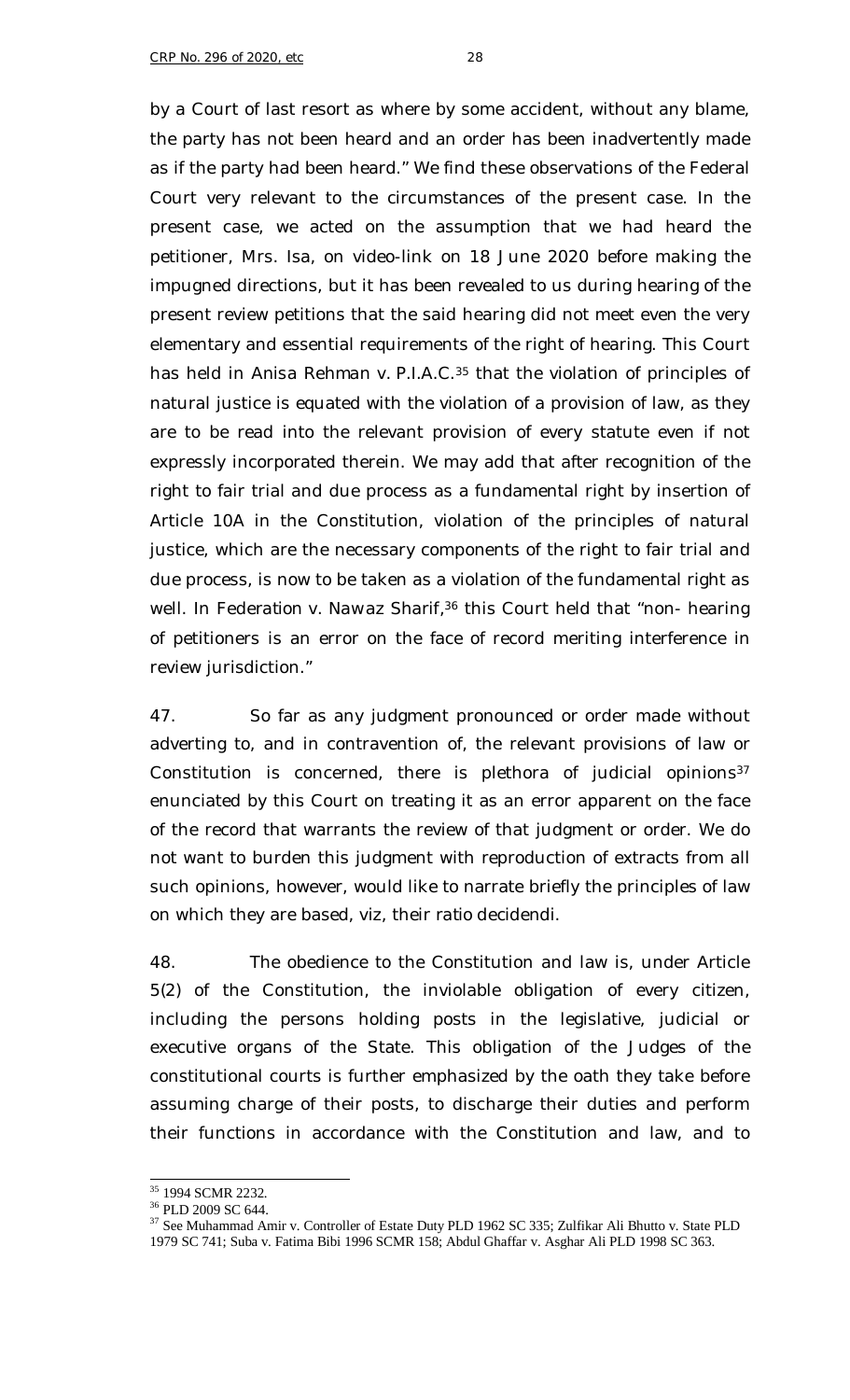preserve, protect and defend the Constitution. Moreover, the persons whose matters are presented before them for determination also have a constitutional right to be treated in accordance with the law, guaranteed to them by Article 4 of the Constitution. Therefore, whenever Judges of these courts are pointed out, in review jurisdiction conferred by the Constitution or law, something in their judgment or order to be in conflict with the Constitution or any law of the land, it becomes their duty to unhesitatingly correct that error. Duty of the Judges of the apex Court of the country is more thoughtful and profound in this regard, as there is no other court which can correct their error, and the principles of law enunciated in their judgments are, under Article 189 of the Constitution, binding on all other courts in the country. Therefore, whenever they find that their judgment or order of which review is sought was pronounced or made without adverting to, and in contravention of, any provision of law or the Constitution, they must correct the error considering it their inviolable constitutional obligation and duty, not a favour or concession to the party seeking review.

49. In the present case, although this Court made the impugned directions in good faith to ensure the accountability of a constitutional court Judge and to uphold the public trust in the impartiality of the Court, but as these directions were made by the Court, on its own, without putting to the parties on notice, without informing them what the Court was contemplating to do and without inviting and hearing their arguments on the matters dealt with therein, the above-noted legal and constitutional aspects of the impugned directions with their ramifications were not present in the mind of the Court while making the impugned directions. If the Court had heard the arguments on the matters dealt with in the impugned directions and the legal position relating thereto had been debated and appropriately placed before it, the Court would not have made the said directions as the Court never intends to act contrary to law.

50. The impugned directions were in no way a relief consequential or incidental to the matter adjudicated upon by the Court, i.e., the constitutionality and legality of the Reference filed against Justice Isa, or to the relief prayed for by the parties, i.e., the quashing of the Reference or dismissal of the constitution petitions. The impugned directions must have come as a surprise to the parties being unexpected, as they were beyond the scope of the case before the Court, on a matter that was not debated in the course of the hearing.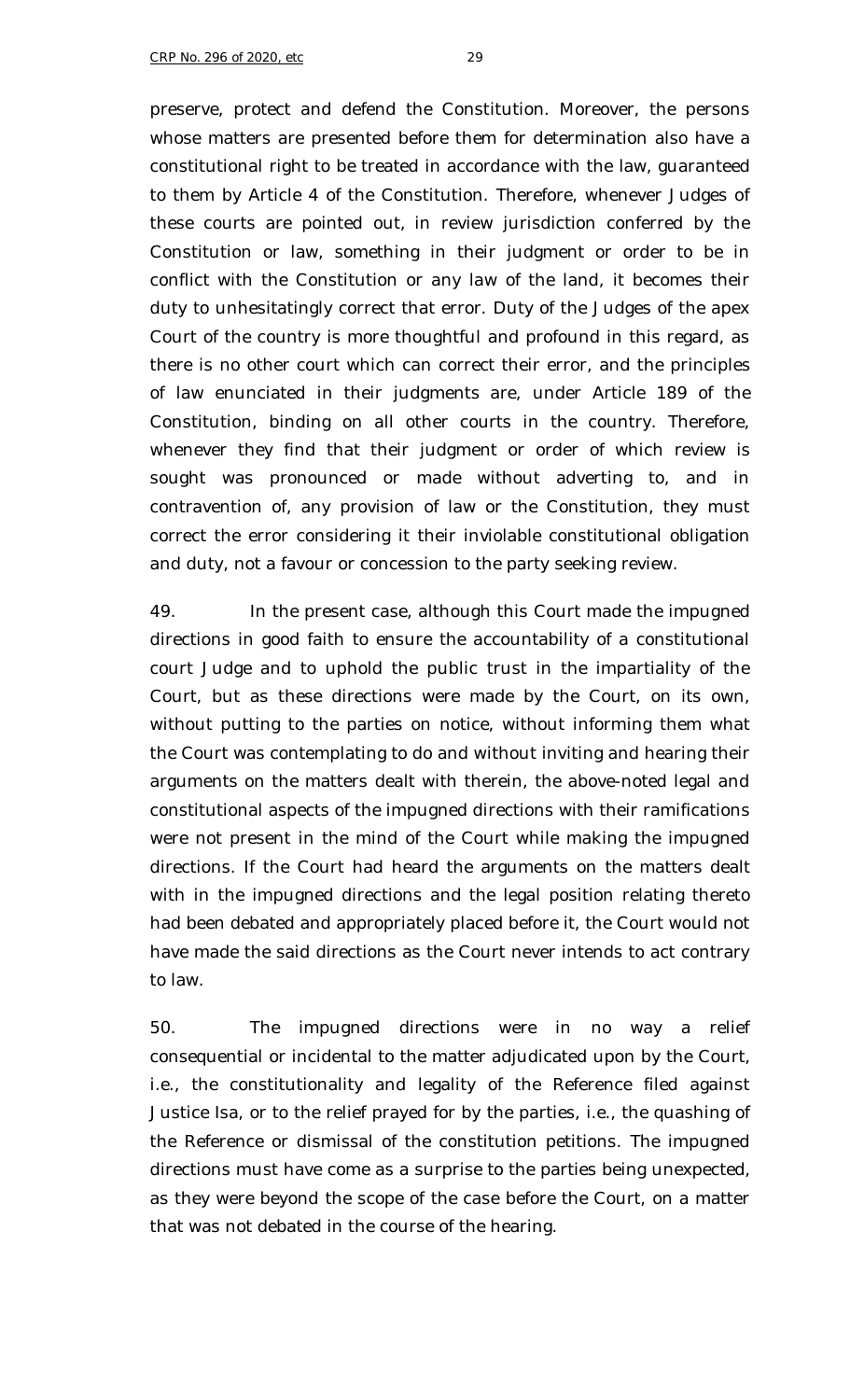51. Likewise, directing for speedier proceedings in the tax matter of Mrs. Isa to be conducted by a Tax Commissioner who had no jurisdiction to proceed in her tax matters under the law was unwarranted. The impugned directions singled out Mrs. Isa and Justice Isa for special treatment by directing initiation of proceedings into their matters by the tax authorities and the Council in accordance with a procedure that was not provided by the law and the Constitution; their fundamental right to equality before the law and equal protection of law guaranteed by Article 25 of the Constitution was thus infringed by the impugned directions.

52. This Court, in its concern to enable the early resolution of the matter, made the impugned directions without noticing the relevant provisions of the ITO and without considering the consequences of ensuring accountability of a constitutional court Judge through a procedure that is not envisioned by Article 209 of the Constitution. "To seek to be wiser than the law is the very thing by good laws forbidden."<sup>38</sup> However, to err is human; Judges presiding courts including the apex one are no exception. Courts are, therefore, as much human institutions as any other and share all human susceptibilities to error. Owning his mistake on realization does not diminish one's prestige or ability; it perhaps enhances both. A Judge, therefore, should not hesitate to review his decision if it is established not to be right. Because it is better to return to what is right than to clinging onto what is wrong.<sup>39</sup>

## *Conclusion on question (ii)*

53. We, therefore, find no difficulty to conclude and answer question (ii) in affirmative: the impugned directions having been made without providing a fair and meaningful hearing to the petitioner, Mrs. Isa, thus violating the principle of natural justice, and without adverting to, and in contravention of, the relevant provisions of law and the Constitution, definitely fall within the scope of the well-established ground of review, namely, "error apparent on the face of the record"; thus they can be recalled by this Court in exercise of its review jurisdiction under Article 188 of the Constitution read with rule 1 of Order XXVI of the Supreme Court Rules, 1980. Exercising that jurisdiction, we recall the impugned directions.

*Question (iii) as to legal status of actions made in pursuance of impugned directions, and conclusion on this question*

ł <sup>38</sup> Greek Philosopher Aristotle said.

<sup>39</sup> Second Islamic Caliph Umar (r.a.) wrote it to Abu Musa al-Ash`ari.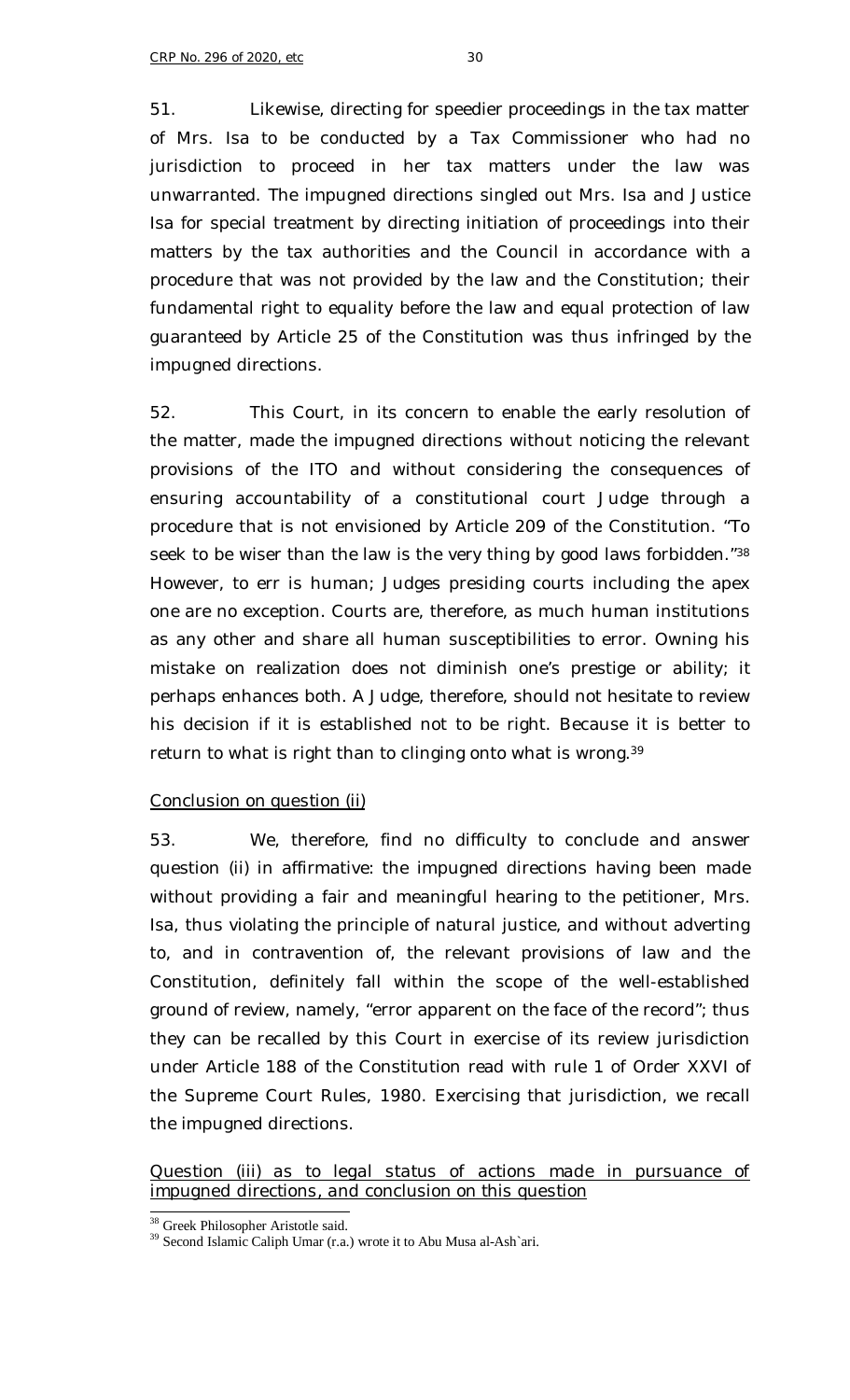54. The question is quite simple and has an easy answer. We are of the view that the answer to this question lies in the same principle on the basis of which this Court, in the judgment under review<sup>40</sup>, declared the proceedings initiated by the Council to stand abated on quashing of the Reference filed by the President. This Court held that the show cause notice issued by the Council derived its substance from the quashed Reference and without the Reference the show cause notice was just a blank piece of paper which could not become the basis for any subsequent inquiry against the petitioner, Justice Isa. No one has disputed the said decision of this Court, in the present review proceedings. Actually, the moment the foundation is removed, the entire structure collapses. The principle, having been enunciated by this Court in many cases,<sup>41</sup> is now well-settled that when the basic order is without lawful authority, then the entire superstructure built on it falls on to the ground automatically. Thus, any proceedings taken, orders passed or actions made in pursuance of the impugned directions being a superstructure built on those directions loses their legal status and

effect, when their very foundation, *viz*, the impugned directions, is found to have been laid without lawful authority. They have, therefore, no legal status and effect.

55. These are the reasons for our short order dated 26 April 2021, which is reproduced below for completion of the record:

For the reasons to be recorded later, captioned Review Petitions are allowed and the directions contained in paras 4 to 11 of the impugned short order dated 19.06.2020 passed in Const. Petition No.17/2019 and other connected matters, alongwith supporting detailed reasons given in the majority judgment of the same date, are recalled and set-aside. All the subsequent proceedings, actions, orders, information and reports in pursuance of the directions contained in the short order dated 19.6.2020 and the detailed reasons thereof, are declared to be illegal and without any legal effect. Resultantly, any such proceedings, actions, orders or reports cannot be considered or acted upon and pursued any further by any forum or authority including the Supreme Judicial Council.

Our learned brother, Manzoor Ahmed Malik, J., (who has since retired) was a signatory to the above short order; therefore, following the precedents of *Al-Jehad Trust v. Federation* (PLD 1996 SC 324) and *CJP Iftikhar Muhammad Chaudhry v. President of Pakistan* (PLD 2010 SC 61), the office is directed to place these detailed reasons recorded in support of that order before his lordship, for his consideration whether he agrees with the detailed reasons.

f  $40$  See para 137.

<sup>&</sup>lt;sup>41</sup> See Yousaf Ali v. Muhammad Aslam PLD 1958 SC 104; Executive District Officer v. Muhammad Younas, 2007 SCMR 1835; Atta-ur-Rehman v. Umar Farooq PLD 2008 SC 663; Province of Punjab v. Border Area Committee PLD 2011 SC 550.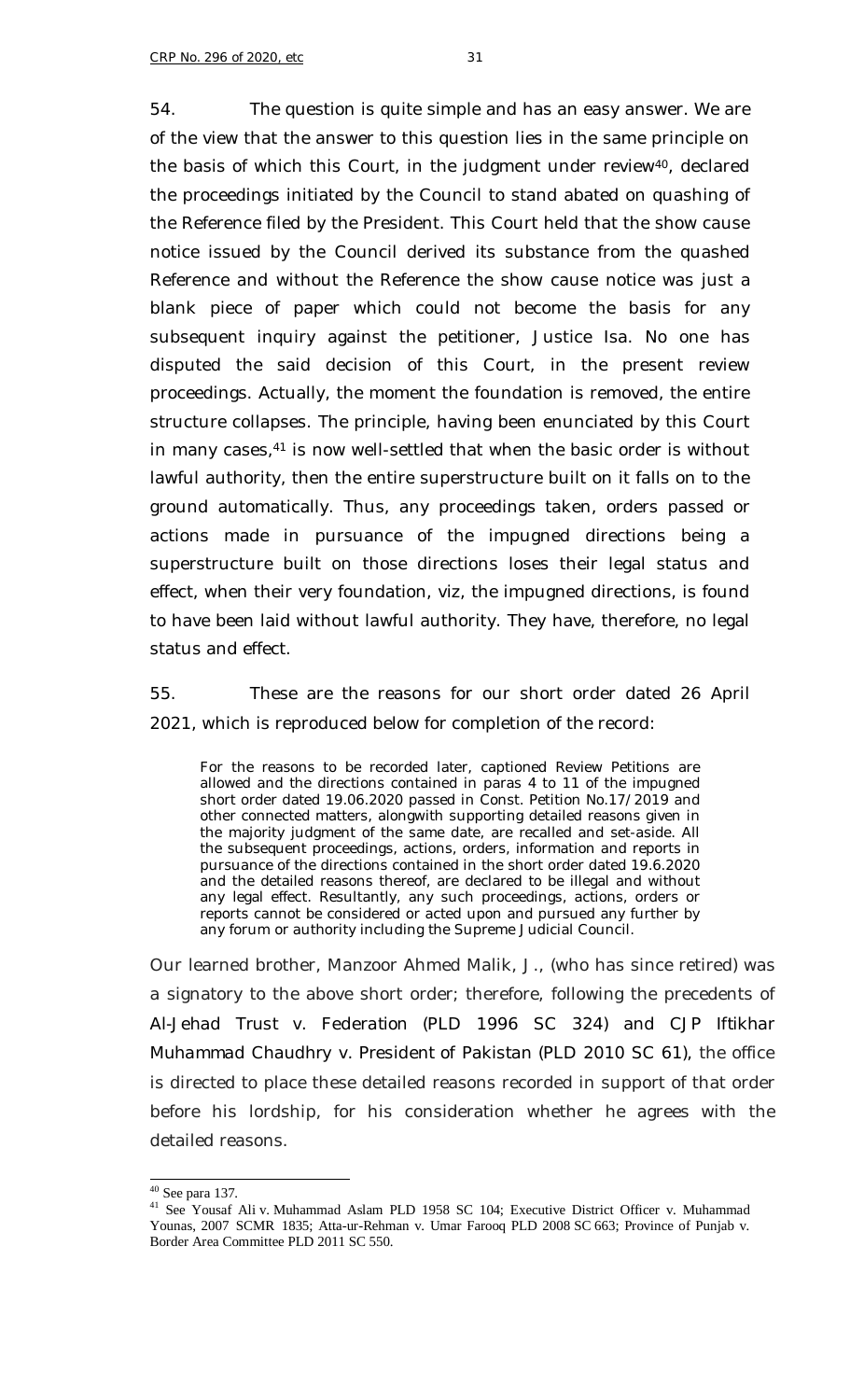## *Right of a Judge to be dealt with in accordance with law in the matter of his accountability*

56. Before parting with the judgment, we consider it appropriate to re-emphasize that we strongly believe that judicial independence and judicial accountability are two sides of the same coin and one cannot exist without the other - to compromise on judicial accountability is to compromise on independence of judiciary – but our only concern in the present matter is that a constitutional court Judge in the matter of his accountability, or for that matter his spouse, must be dealt with in accordance with the law. As it is said that injustice anywhere is a threat to justice everywhere; whatever affects one directly, affects all indirectly,<sup>42</sup> so would the accountability of one Judge in a manner not provided by the Constitution have adverse impact upon the independence of all Judges, and thus destroy the independence of the judiciary as an institution. The constitutional guarantee of the right to be dealt with in accordance with law, under Article 4 of our Constitution, is available not only to every citizen of the country but also to every other person for the time being within Pakistan. We are clear and firm in our view that this constitutional guarantee cannot be curtailed or limited in the case or matter of any person whosoever he may be and whatever the allegations against him may be. We think it would not be out of place to cite some observations which were recently made in *Naveed Asghar*<sup>43</sup> case by two of us (Mazhar Alam Khan Miankhel and Syed Mansoor Ali Shah, JJ) and our learned brother Manzoor Ahmed Malik, J.:

An accused person cannot be deprived of his constitutional right to be dealt with in accordance with law, merely because he is alleged to have committed a gruesome and heinous offence. The zeal to punish an offender even in derogation or violation of the law would blur the distinction between arbitrary decisions and lawful judgments. No doubt, duty of the courts is to administer justice; but this duty is to be performed in accordance with the law and not otherwise. The mandatory requirements of law cannot be ignored by labelling them as technicalities in pursuit of the subjective administration of justice. One guilty person should not be taken to task at the sacrifice of the very basis of a democratic and civilised society, i.e., the rule of law. Tolerating acquittal of some guilty whose guilt is not proved under the law is the price which the society is to pay for the protection of their invaluable constitutional right to be treated in accordance with the law. Otherwise, every person will have to bear peril of being dealt with under the personal whims of the persons sitting in executive or judicial offices, which they in their own wisdom and subjective assessment consider good for the society.

This was our approach towards the rule of law in case of persons who were alleged to have committed a gruesome and heinous offence; we cannot deal with the case of a Judge any differently, who because of his unblemished character and honest performance of his duties both at the Bar and on the Bench during a life-long period of about forty years,

<sup>&</sup>lt;sup>42</sup> Dr. Martin Luther King said.

<sup>43</sup> Naveed Asghar v. State PLD 2021 SC 600.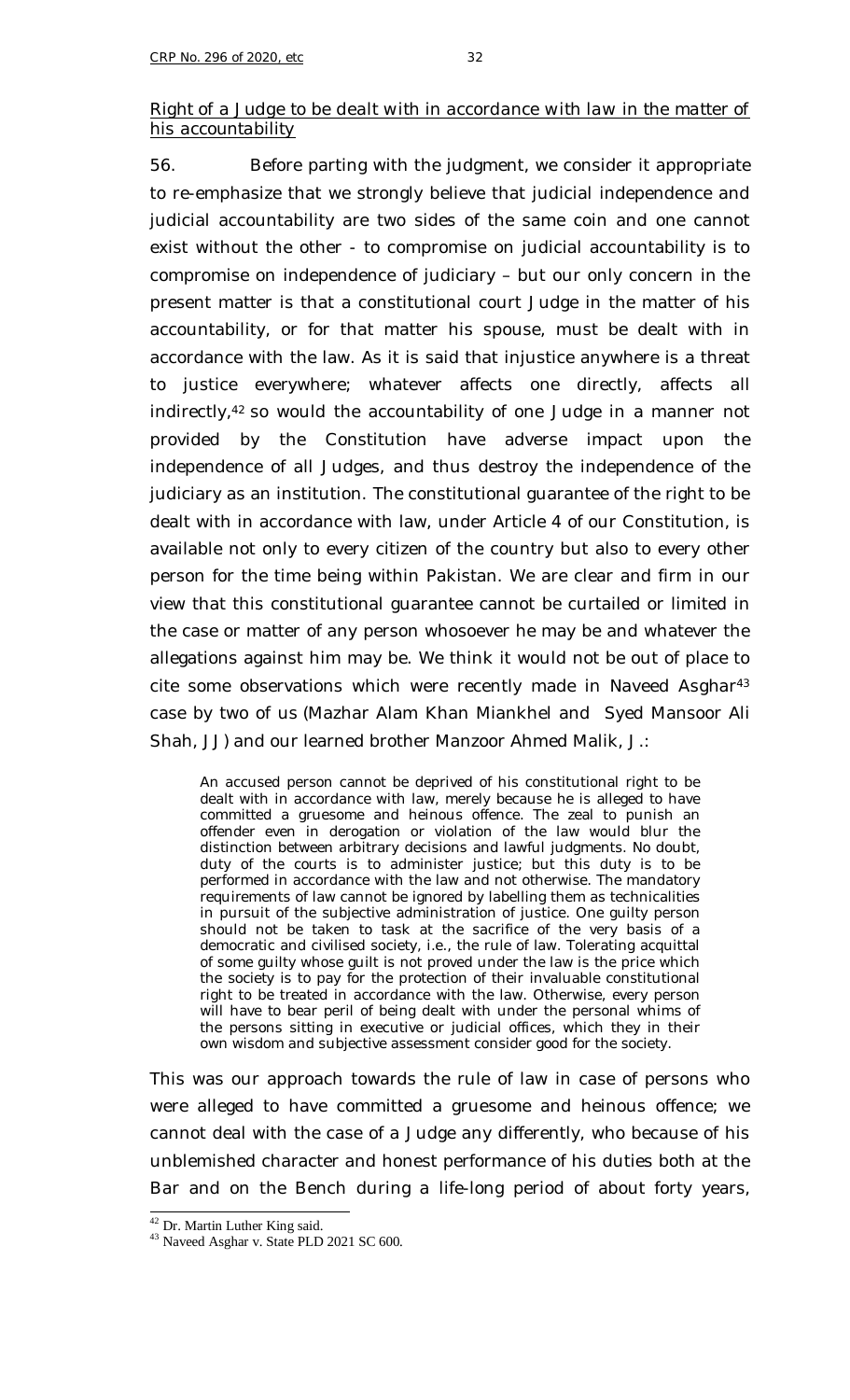enjoys great respect in the legal fraternity. The members of almost all the Bar Associations across the country hold Justice Isa as an honest, independent and impartial judge, with impeccable integrity. It may also be noted here that the various petitioners who earlier challenged the filing of Reference against Justice Isa, and now the impugned directions, include the premier Bar bodies like Supreme Court Bar Association, Pakistan Bar Council, all the four provincial Bar Councils and High Court Bar Association Quetta, Quetta Bar Association, Sindh High Court Bar Association, Karachi Bar Association, Peshawar High Court Bar Association, and Senior Lawyers like Mr. Abid Hassan Minto. All the above are the main stake-holders in the judicial system and are best suited to form and express their opinion about the integrity and ability of a Judge. In addition to those named above, Pakistan Federal Union of Journalists is also a petitioner; they certainly are the people who have their fingers on the pulse of the people of this country.

57. We are fully conscious of the fact that it is the impeccable integrity and high standard of ethics and transparency that engenders the public's confidence in the judiciary. It is in order to achieve and maintain the public confidence, trust and perception about the independence, impartiality and integrity of the superior Court Judges, that our Constitution has provided an elaborate scheme, for the accountability of the Judges under Article 209, which needs to be adhered to strictly as rightly observed in the judgment under review, 44 that "infringements of Article 209 erode the independence of the judiciary." But unfortunately our chequered history has seen numerous attempts to trample upon judicial independence during both, civilian as well as military governments. Nonetheless, we must not become prisoner of our past and must now obviate any attempt to damage the judiciary.

58. History is witness to the fact that the fundamental rights, particularly of those who are the most vulnerable, becomes the first causality in societies where the judiciary comprises those who were compromised and thus susceptible to being influenced from those wielding power and influence. The edifice of the judicial independence rests on the assumption that every Judge besides being fair and impartial is fiercely independent and is free to uphold his judicial views. This judicial freedom is fundamental to the concept of the rule of law. Any attempt to muffle judicial independence or to stifle dissent shakes the foundation of a free and impartial judicial system, thus eroding public confidence on which the entire edifice of judicature stands. Public

ł <sup>44</sup> Para 16.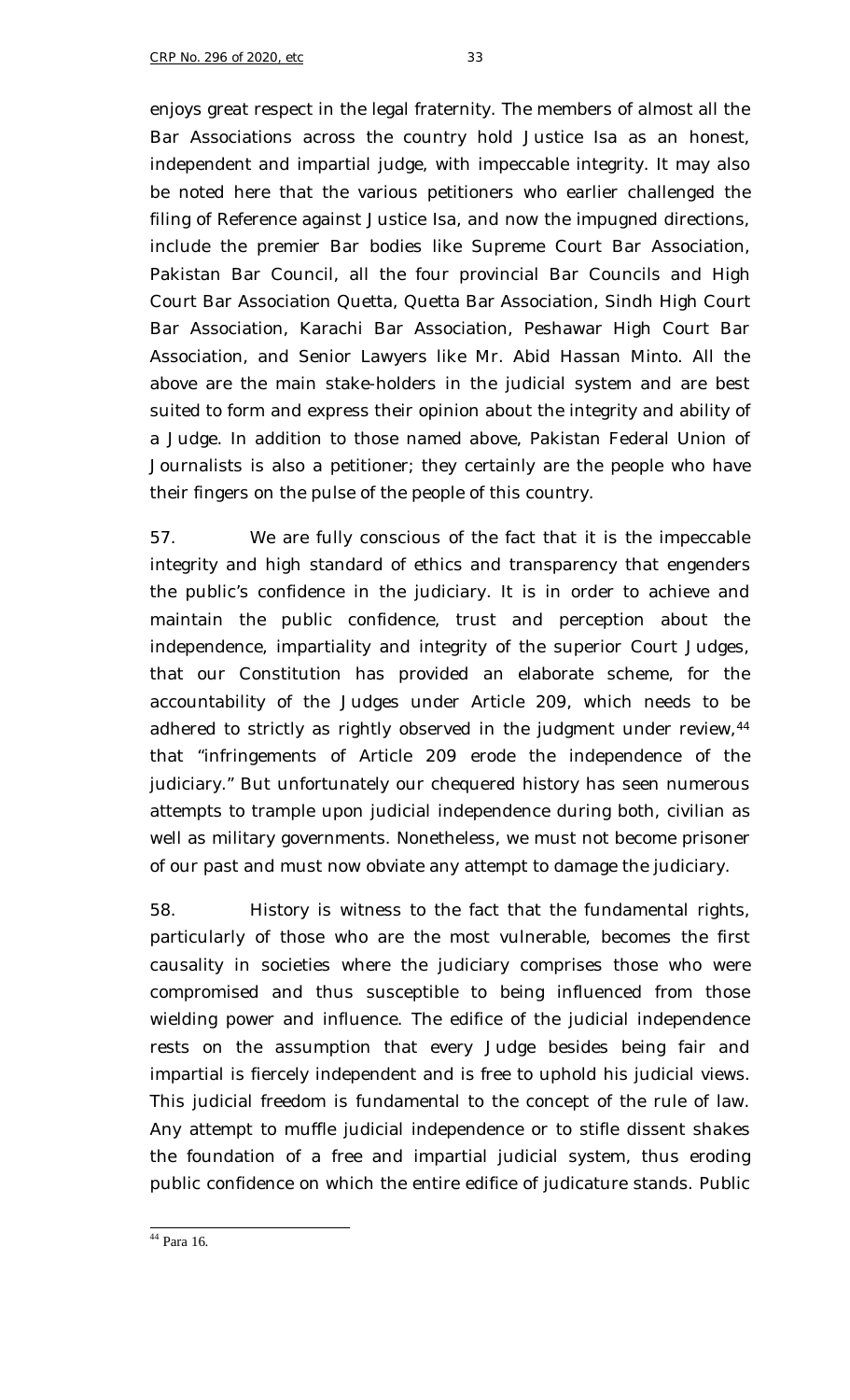confidence is the most precious asset of this organ of the state, which controls neither the sword nor the purse. A judge whose decisions are dictated not by the fidelity to the letter and spirit of the law but based on what he deems to be palatable to the Government would cause irretrievable damage to the public confidence in the judiciary, and consequently jeopardize its credibility and moral authority. Judges should not be, in the words of Lord Denning, "diverted from their duty by any extraneous influence, nor by hope of reward nor by fear of penalties, nor by flattering praise, nor by indignant approach".

59. We believe that the rule of law and the independence of judiciary are conceptually interwoven: without an independent judiciary, expecting the rule of law is a sheer farce. And the rule of law and the independence of the judiciary are the only guarantee to the maintenance and preservation of a thriving democracy. We reiterate what two of us (Maqbool Baqar and Syed Mansoor Ali Shah, JJ.) and our learned brother, Yahya Afridi, J., said in their order of 19 June 2020 while disposing of the constitution petitions in the present matter:

One of our pivotal Constitutional values is that the independence of judiciary shall be fully secured. The same Constitution also ordains that to enjoy the protection of law and to be treated in accordance with law is the inalienable right of every citizen. Therefore, it is reiterated that in our constitutional democracy, neither the petitioner judge, nor any other judge, or any individual or any institution, is above the law. The doors of the constitutional forum i.e., Supreme Judicial Council are always open, either on its own motion or for anyone who has a genuine and a bonafide grievance, amenable to the jurisdiction of the Council against a Judge of the Constitutional Court. At the same time, it is equally important, that a Judge like any other citizen of Pakistan enjoys the inalienable constitutional right to be treated in accordance with law. These fundamental values are to be protected at all cost in order to uphold the majesty and supremacy of the Constitution and to honour the people of Pakistan who have adopted and given to themselves this Constitution.

We proclaim that no one is above the law, but at the same time declare that no one can be denied his right to be dealt with in accordance with the law. If Mrs. Isa, or a spouse of any other Judge, does not comply with the tax law, she must be dealt with in accordance with the law, and if Justice Isa, or any other Judge, breaches any clause of the Code of Conduct prescribed for Judges of the constitutional courts, he also must be proceeded against but only in accordance with law and not otherwise.

> Sd/- (Maqbool Baqar) Judge

I agree.

Sd/- (Manzoor Ahmad Malik)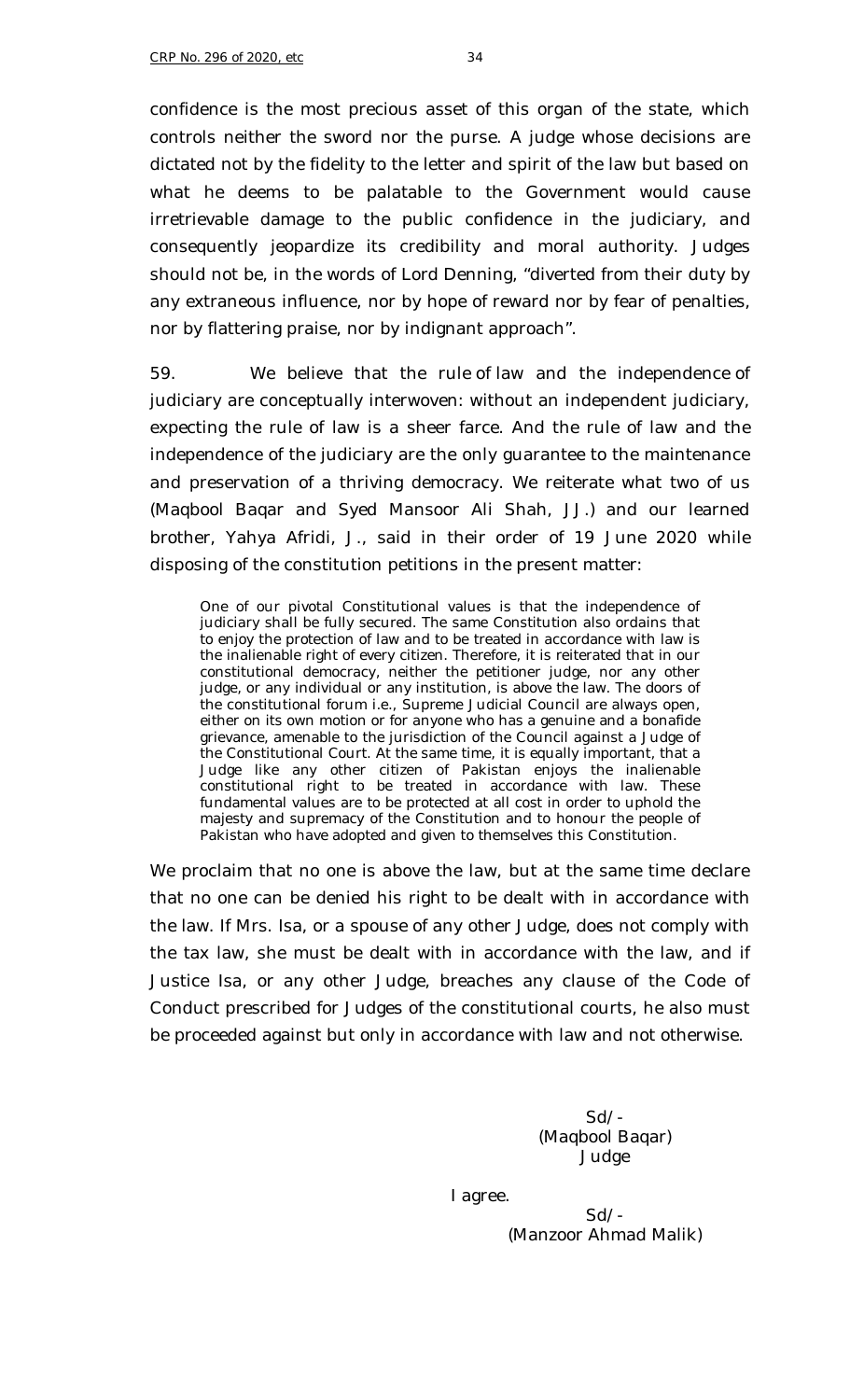Judge

Sd/- (Mazhar Alam Khan Miankhel) Judge

Sd/- (Syed Mansoor Ali Shah) Judge

Apart from Civil Review Petition No.296 of 2020, all other Civil Review Petitions are allowed and the reasons for the same are recorded in my separate note. Sd/- (Yahya Afridi) Judge

Sd/- (Amin-ud-Din Khan) Judge

Islamabad, Released on 29.01.2022. **Approved for reporting.**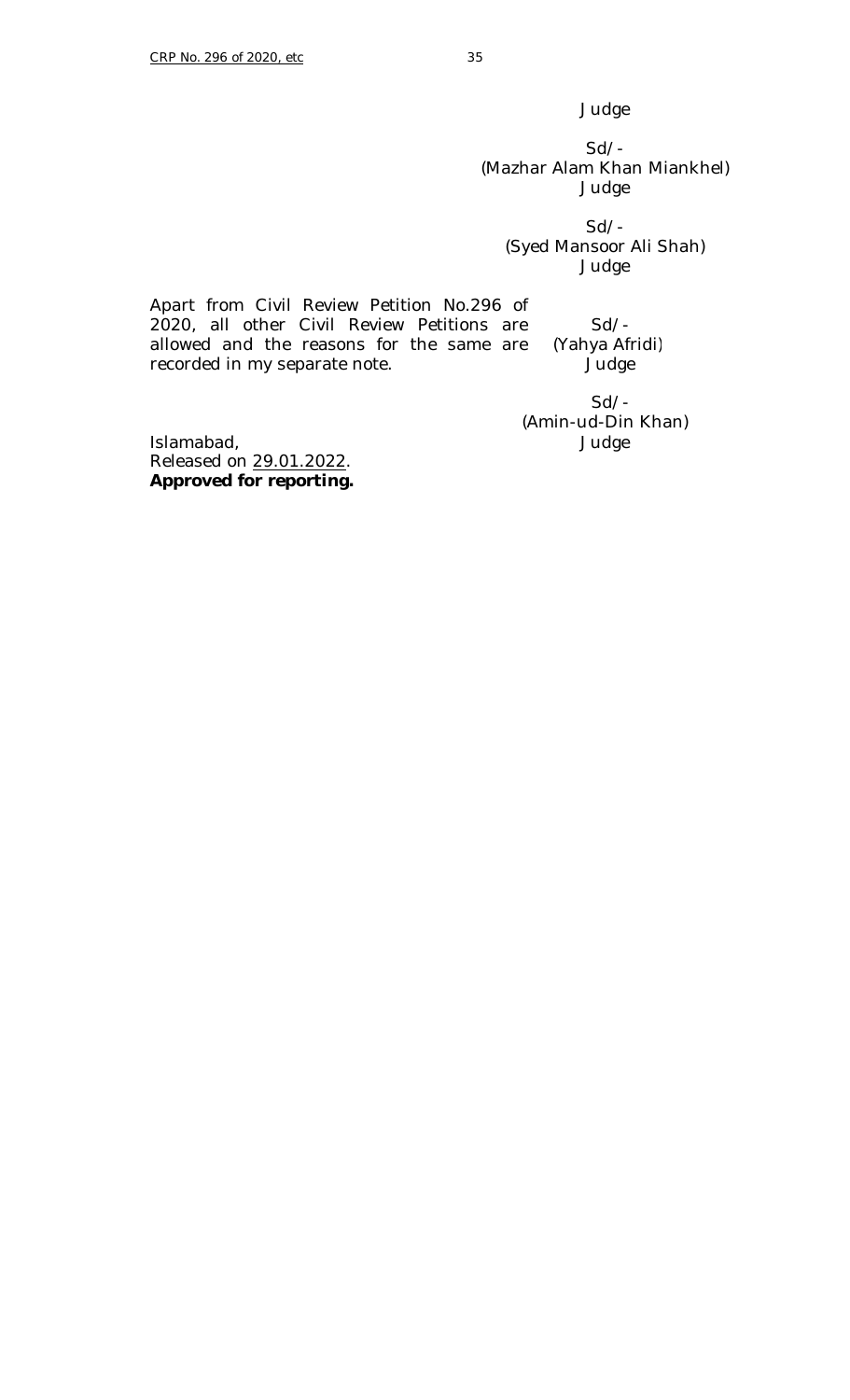**YAHYA AFRIDI, J.:–** Every judgment pronounced by the Supreme Court of Pakistan is a considered, solemn and final pronouncement on all points raised and decided in the case.<sup>45</sup> However, under Article 188 of the Constitution of the Islamic Republic of Pakistan, 1973 **("Constitution")**  read with Rule 1 of Order XXVI of the Supreme Court Rules, 1980 **("Rules")** this Court is vested with the jurisdiction to review its judgment, in certain circumstances. The judicial consensus of this Court is that a judgment passed on an erroneous assumption of material facts, or without adverting to a provision of law or Constitution, or without noticing an undisputed construction of law and Constitution amounts to an error apparent on the face of the record, and thus justifies positive exercise of the review jurisdiction.<sup>46</sup>

2. After careful and cautious consideration of the directions of this Court to the officials of the Federal Board of Revenue **("FBR"),** the Hon'ble Chairman and learned Secretary of the Supreme Judicial Council **("Council")**, contained in paragraphs No. 4 to 11 of the short order dated 19.06.2020 **("impugned directions")**, I find that the same have been made by us without appropriately considering the scope of the ouster clause of Article 211 of the Constitution and the relevant provisions of the Income Tax Ordinance, 2001 **("Ordinance")**. These two crucial omissions on our part are the marked and distinct "errors apparent on the face of the record" and thus, warrant the positive exercise of the review jurisdiction of this Court.

3. To start with, we need to appreciate the exclusivity of the constitutional domain of the Council secured under Article 211 of the Constitution, which expressly commands all courts, including this Court,

<sup>&</sup>lt;sup>45</sup> Abdul Ghaffar v. Asghar Ali (PLD 1998 SC 363) [5-MB]; Government of Punjab v. Aamir Zahoor-ul-Haq (PLD 2016 SC 421) [5-MB]

<sup>46</sup> Muhammad Boota v. Member (Revenue) BOR (2010 SCMR 1049)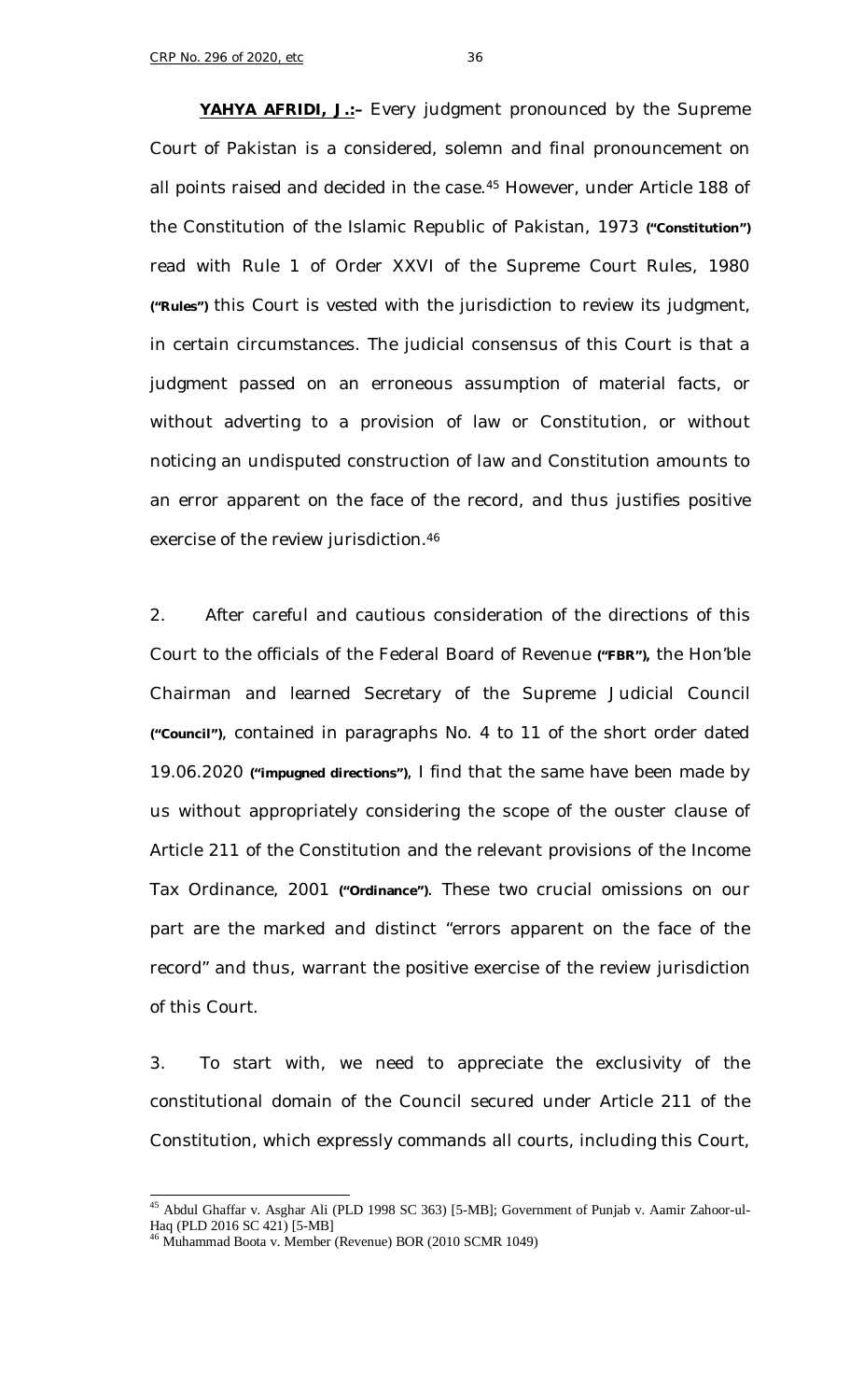not to interfere in the proceedings of the Council. The said ouster provision reads:

#### **211. Bar of Jurisdiction.**

The proceedings before the Council, its report to the President and the removal of a Judge under clause (6) of Article 209 shall not be called in question in any court.

No one can doubt the wide-ranging power vested in this Court under Article 184(3) or Article 187(1) of the Constitution, to issue appropriate directions, while disposing of a case. However, where the Constitution under Article 211 expressly forbids all courts, including this Court, not to interfere in the proceedings of the Council, then the authority of this Court under Article 184(3) or, for that matter, under any other Article of the Constitution, has to yield to such definite ouster.

4. The very essence of the ouster clause provided in Article 211 is to curtail the jurisdiction of the courts, including this Court, to protect and preserve the autonomy and supremacy of the "proceedings" of the Council against judicial interference. The term "proceedings" as used in Article 211, has been astutely elaborated in the case of **Iftikhar Muhammad Chaudhry v. President of Pakistan47**, wherein it was observed that the word "proceedings" does not stand alone or is unqualified in the said provision but stands restricted and qualified by three other words, "before the council".<sup>48</sup> Accordingly, the ouster of this Court's jurisdiction applies to all proceedings that may take place before the Council. If the Council is to decide on whether or not it should exercise its *suo moto* powers, such a decision would be a "proceeding" before the Council and thus protected under Article 211 against any judicial intrusion. This constitutional protection exalts the position of the Council and establishes its legally lofted supremacy in matters relating to initiating and proceeding with inquiries against the Judges of the Superior Judiciary. And unless the

- $47$  PLD 2010 SC 61.
- $48$  Ibid, para 67.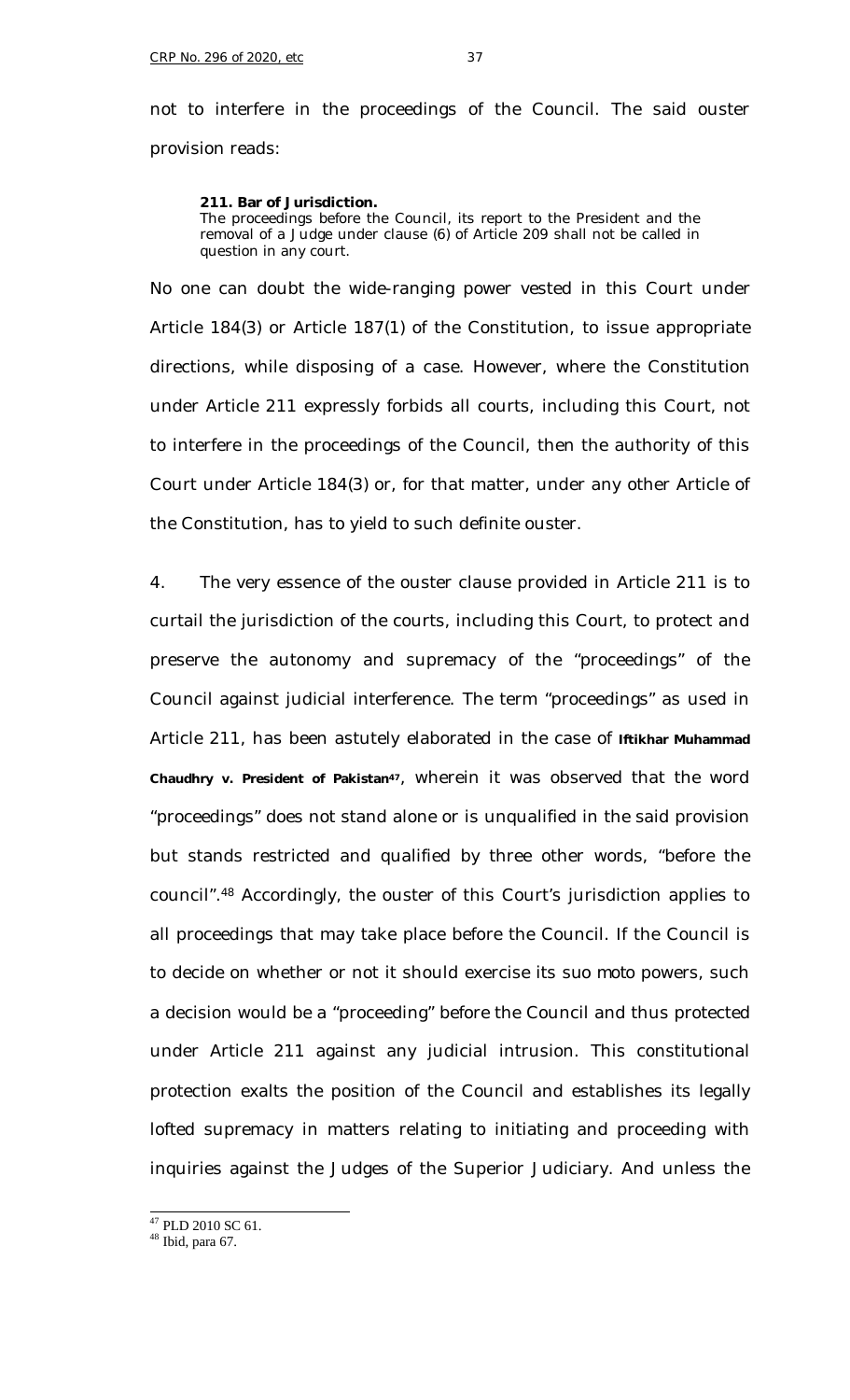very proceedings of the Council to proceed against a Judge of the Superior Judiciary is positively adjudged to be *coram non judice*, *mala fide* or without jurisdiction, Courts are to jealously maintain the constitutional independence of the Council.

5. In view of this constitutional mandate, any directions of this Court setting steps for the Council, and for that matter, for its Hon'ble Chairman and learned Secretary, to follow or to refrain from following and that too, without first adjudging its actions or inactions to be *coram non judice*, *mala fide* or without jurisdiction would amount to excessive exercise of jurisdiction by this Court under Article 184(3) and Article 187(1) of the Constitution. Such directions of the Court amount to usurping the exclusive constitutional jurisdiction vested in the Council under Article 209 and protected under Article 211 of the Constitution.

6. To sum up, it would be safe to state that this Court did not have the jurisdiction to issue the impugned directions to the Council to consider initiating, or otherwise, an inquiry against the Petitioner Judge based on the "information" received from the tax officials of the FBR. If the instructions of the Court to the Council to consider the report of the tax officials, as vehemently argued by the contesting respondents, are not strictly considered or taken as "directions" to the Council, even then the same has the effect of making this Court a "complainant", and not the "adjudicator" in the matter. Similarly, if this Court issues directions to the contrary, that is, refraining the Council from considering "information" obtained, this Court would then too be exceeding its mandated constitutional jurisdiction.

7. Another important aspect that escaped the notice of this Court, while issuing the impugned directions to the tax officials was that the impugned directions, in effect, created a parallel regime alien to the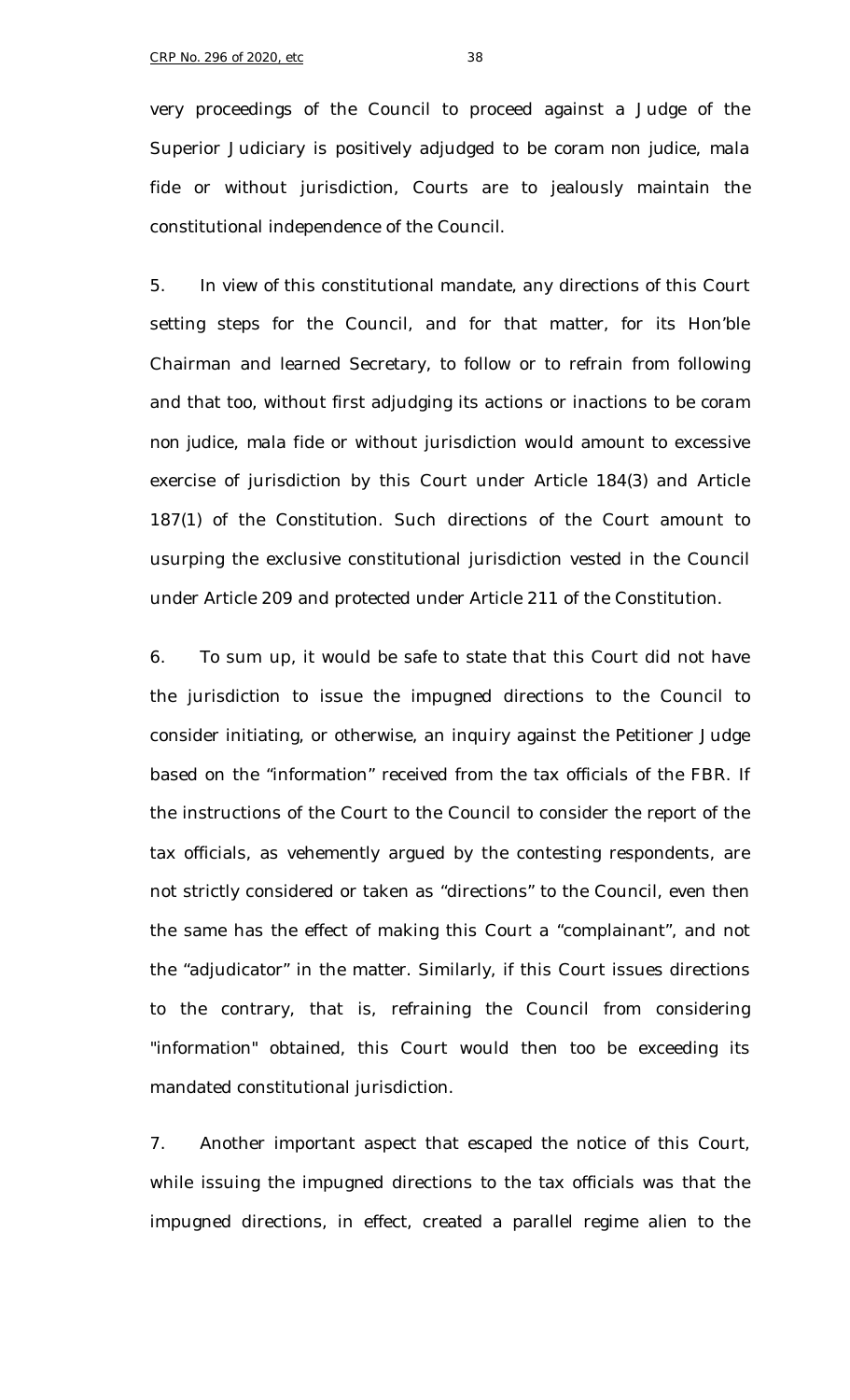scheme envisaged under the Ordinance. The Ordinance provides an intricate mechanism for the tax authorities to proceed in various matters relating to taxpayers, which range from procedural guidelines, specific timelines and jurisdiction available to the concerned authorities, while at the same time, it also provides protection to the person being assessed, adhering to the settled principles of 'due process' and 'natural justice'.

8. This Court has, in the judgment under review, passed binding directions to the tax officials to proceed in a set manner, overlooking the provisions of the Ordinance relating to taking cognisance of "definite information"; scrutiny of information and assessment of income tax returns; and territorial jurisdiction.<sup>49</sup> Moreover, in making the impugned directions, we also lost sight of the procedure provided in the Ordinance, as to how tax officials are: (i) to proceed against a tax filer that has undeclared income and assets or mis-declared the same and within what time period; (ii) to determine the source of funds for purchasing the undeclared assets, whether generated in Pakistan or in some foreign country; and (iii) above all, to which tax year the undeclared local assets or source of funds and the undeclared foreign assets and source of funds are to be added to and assessed.<sup>50</sup>

9. With the force and guidance of the impugned directions of this Court, and that too, against persons not party in the constitution petitions, expecting the probe by the tax authorities to abide by the "due process" provided under the Ordinance, would be a far cry. In the circumstances of the case, the matter of probe against the spouse and children of the Petitioner Judge should, I think, best have been left to the concerned tax authorities to proceed under the Ordinance, without any

<sup>49</sup> Section 209 of the Ordinance.

<sup>50</sup> Section 111 of the Ordinance.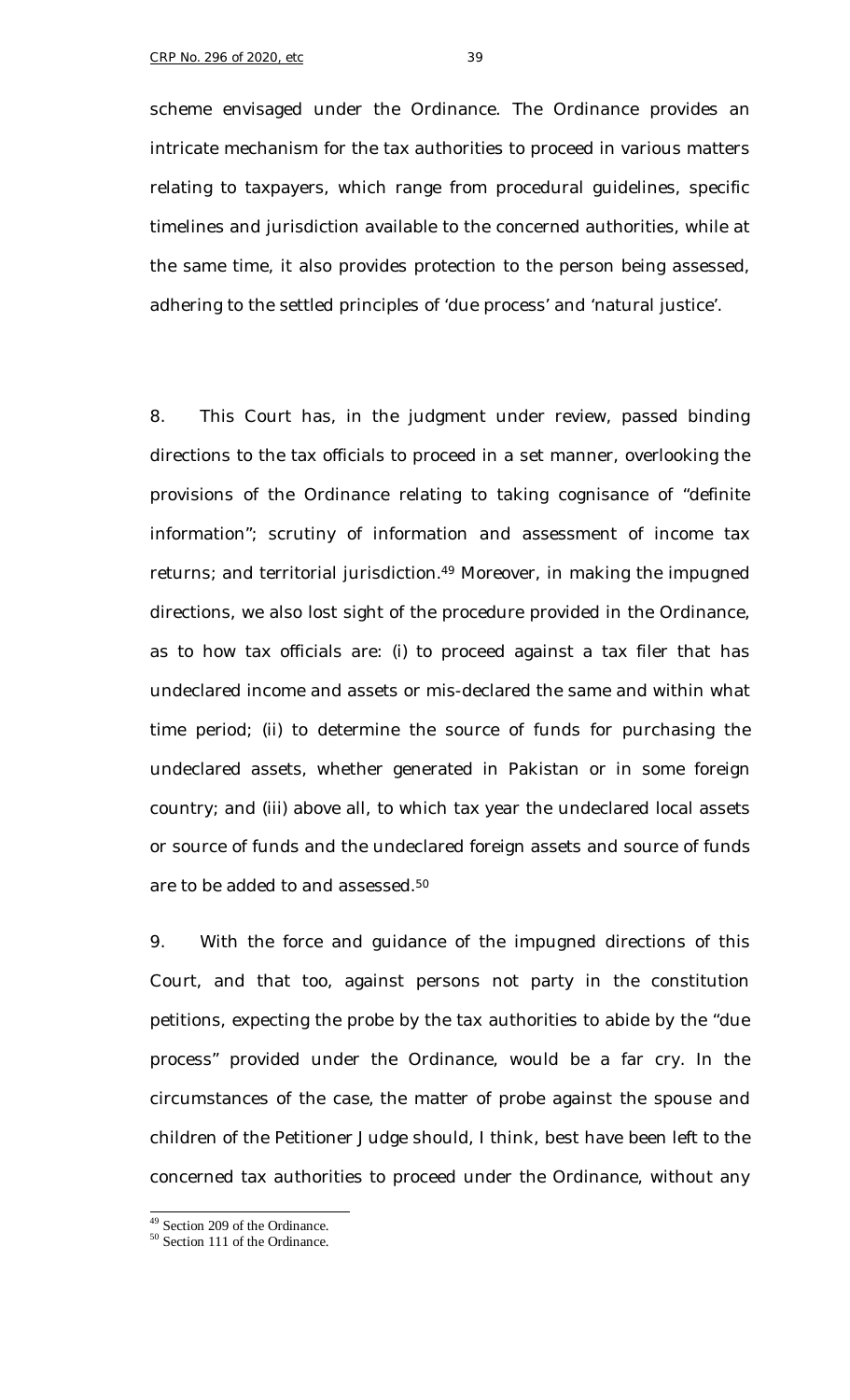specific directions. By giving directions to the tax authorities to proceed with the matter on the basis of a procedure and timeline foreign to the Ordinance, this Court has ultimately subdued the procedure prescribed under the Ordinance by expanding its role, inadvertently, as 'legislator' rather than 'adjudicator'.

10. Much was argued from both sides about whether Mrs. Sarina Faez Isa, who was not a party to the proceedings, was provided with a fair "hearing" befitting the bare threshold to suffice the principles of natural justice, before her case was referred to the tax authorities. One should not expect a consensus of a ten-member Bench on this factual controversy, as to whether Mrs. Sarina Faez Isa was provided with a fair "hearing", and that too, based solely on her informal statement made while addressing the Court *via* video link on 18.06.2020. Therefore, in these review proceedings, it would be appropriate to remain focused on the core issues involved in the constitution petitions, and not be distracted by the factual controversy, as to whether Mrs. Sarina Faez Isa was provided with a fair and adequate opportunity to be heard before directing the tax officials to scrutinise her foreign assets. For, when a Court sits to review its own judgment or order, it does not hear a new case but only reconsiders its decision on the issues involved in the case already heard and decided, within the limits of its review jurisdiction.

11. Another error that crept in while making the impugned directions is the distraction from the fundamental issue of alleged misconduct of the Petitioner Judge *qua* the non-disclosure of foreign assets of his spouse, in his wealth statement, filed with the income tax returns under Section 116 of the Ordinance. Though this was the main controversy, the impugned directions directed the tax officials to proceed against the spouse and children of the Petitioner Judge regarding the subject foreign properties, instead of directing the tax officials to proceed against the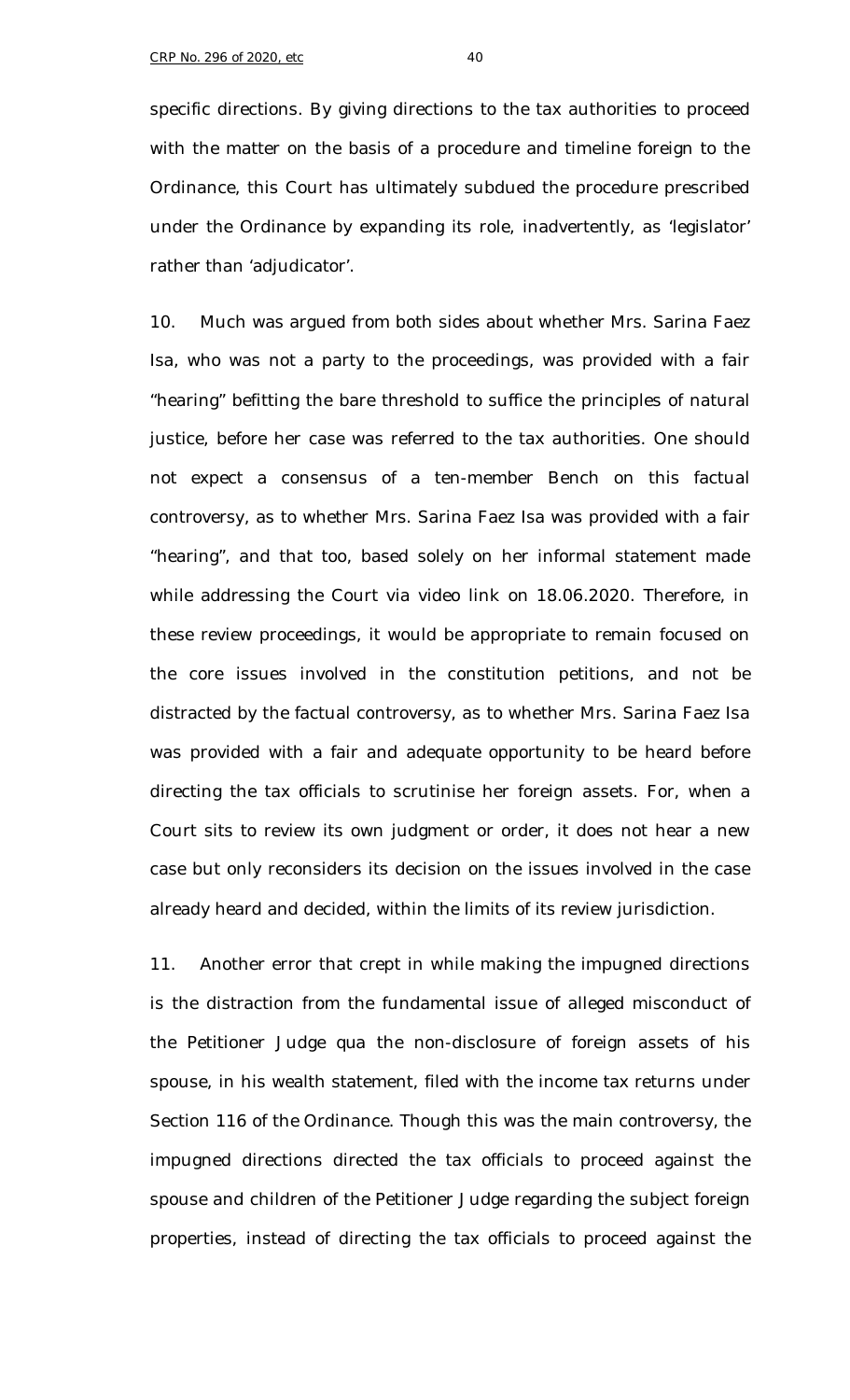Petitioner Judge to determine his liability, if any, in accordance with the Ordinance. Under the Ordinance,<sup>51</sup> when a tax filer fails to furnish adequate justification for an asset, the same is then deemed as the tax filer's asset procured through unexplained income chargeable to tax, and the tax is charged accordingly by adding that income under the head "Income from other Sources". Thus, in case the spouse and children of the Petitioner Judge fail to adequately justify the sources of fund for purchasing the foreign assets, the same would be deemed even then, under the Ordinance, to be owned by them, and not by the Petitioner Judge. Our concern, in the constitution petitions, wherein the impugned directions have been given, was with respect to the independence of the judiciary and the accountability of the judges in the context of alleged misconduct of the Petitioner Judge, which has, in my opinion, been detracted from, by making the impugned directions against his family members.

12. In view of the above deliberations, I find that the impugned directions affecting the rights of Mrs. Sarina Faez Isa, her son and daughter, have been passed by this Court in excess of jurisdiction, and are, therefore, recalled. Consequently, the "superstructure" of subsequent proceedings, actions, orders and reports built on the legally faulty "foundation" of the impugned directions would fall and have no legal effect on the rights and obligations of Mrs. Sarina Faez Isa, her son and daughter.

13. As for the effect of the above declaration *qua* the allegation of misconduct against the Petitioner Judge, suffice it to state that it does not diminish or dilute the constitutional authority of the Council to consider, on its own motion, an "information" received from "any source", whatever it may be, including the "information" contained in the report

<sup>&</sup>lt;sup>51</sup> Section 111 of the Ordinance.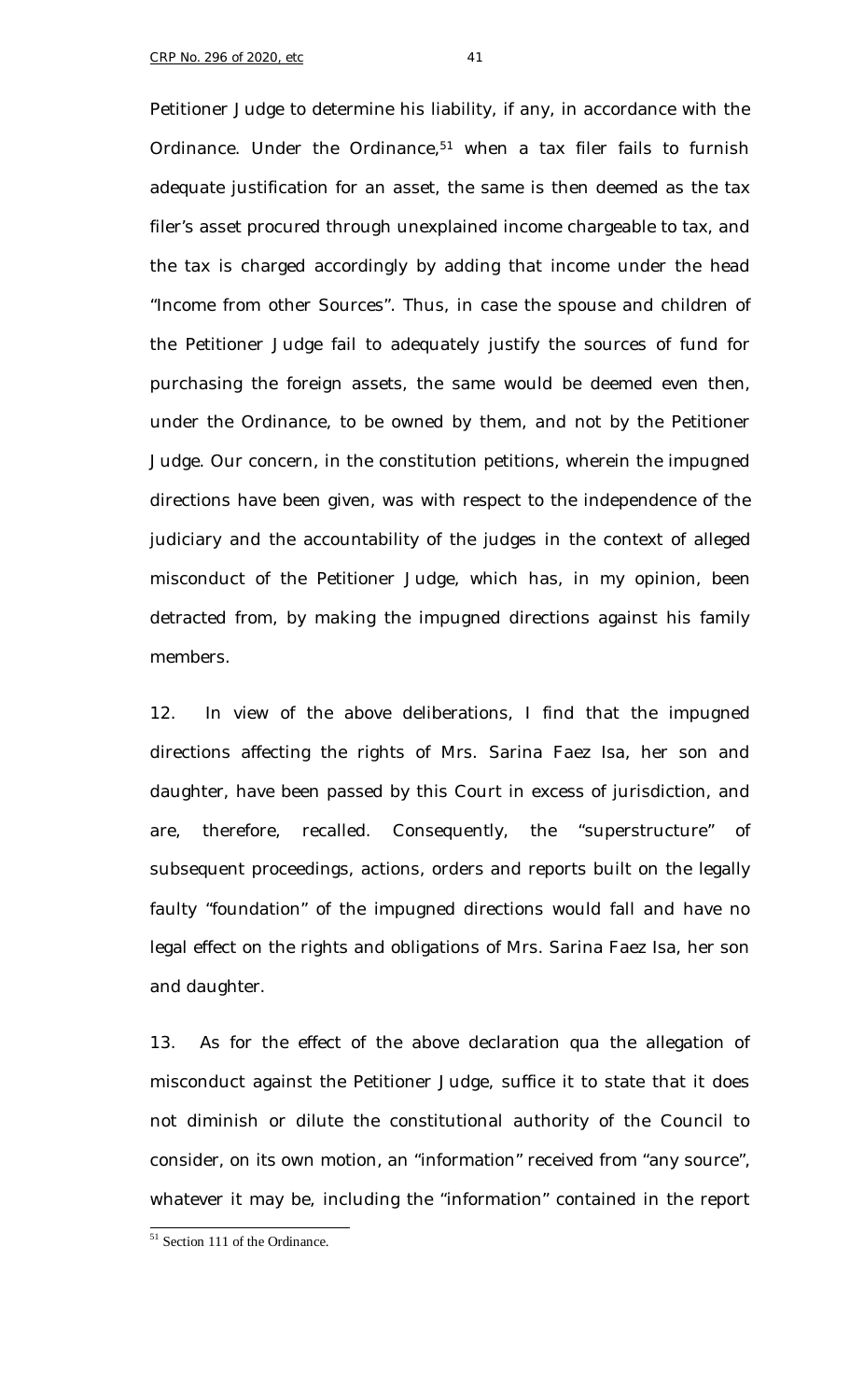received from the tax official, for deciding to initiate an inquiry, or otherwise, into the conduct of the Petitioner Judge. In this regard, we should not lose sight of clause 5 of Article 209 of the Constitution, which clearly provides that "information from any source" can form the basis of an inquiry by the Council against a Judge of the Superior Judiciary. The legal significance and practical implication of the insertion of the word "any" prefixing the word "source" in clause 5 of Article 209 of the Constitution has, in fact, expanded the pool from which the Council may obtain "information" to initiate an inquiry into the conduct or capacity of a Judge of the Superior Judiciary. To interpret the word "any" used in clause 5 of Article 209 of the Constitution in a manner that would dilute the authority of the Council and restrict the information it can or cannot consider would amount to defeating the very command of the Constitution. Therefore, the Council, "on information" emanating from "any source" can proceed, on its own motion, with an inquiry into the capacity or conduct of any Judge of the Superior Judiciary. The decision on the question, whether to commence the inquiry or otherwise, is a matter that is within the exclusive domain of the Council. This Court, or for that matter any other Court, lacks the jurisdiction to restrict this vast authority vested in the Council by the Constitution - the supreme law of the land.

14. Before concluding, I think it is proper to make clear that the present order, by no means, seeks to curtail the lawful authority of the President, the Council and the tax officials to proceed against any Judge of the Superior Judiciary, including the Petitioner Judge, in accordance with law as mandated by Article 4 of the Constitution. We cannot champion the rule of law if we breed complacency in judicial accountability, a feature that seeks to uphold and bolster the rule of law. Thus, it is important to ensure that there are no artificial impediments to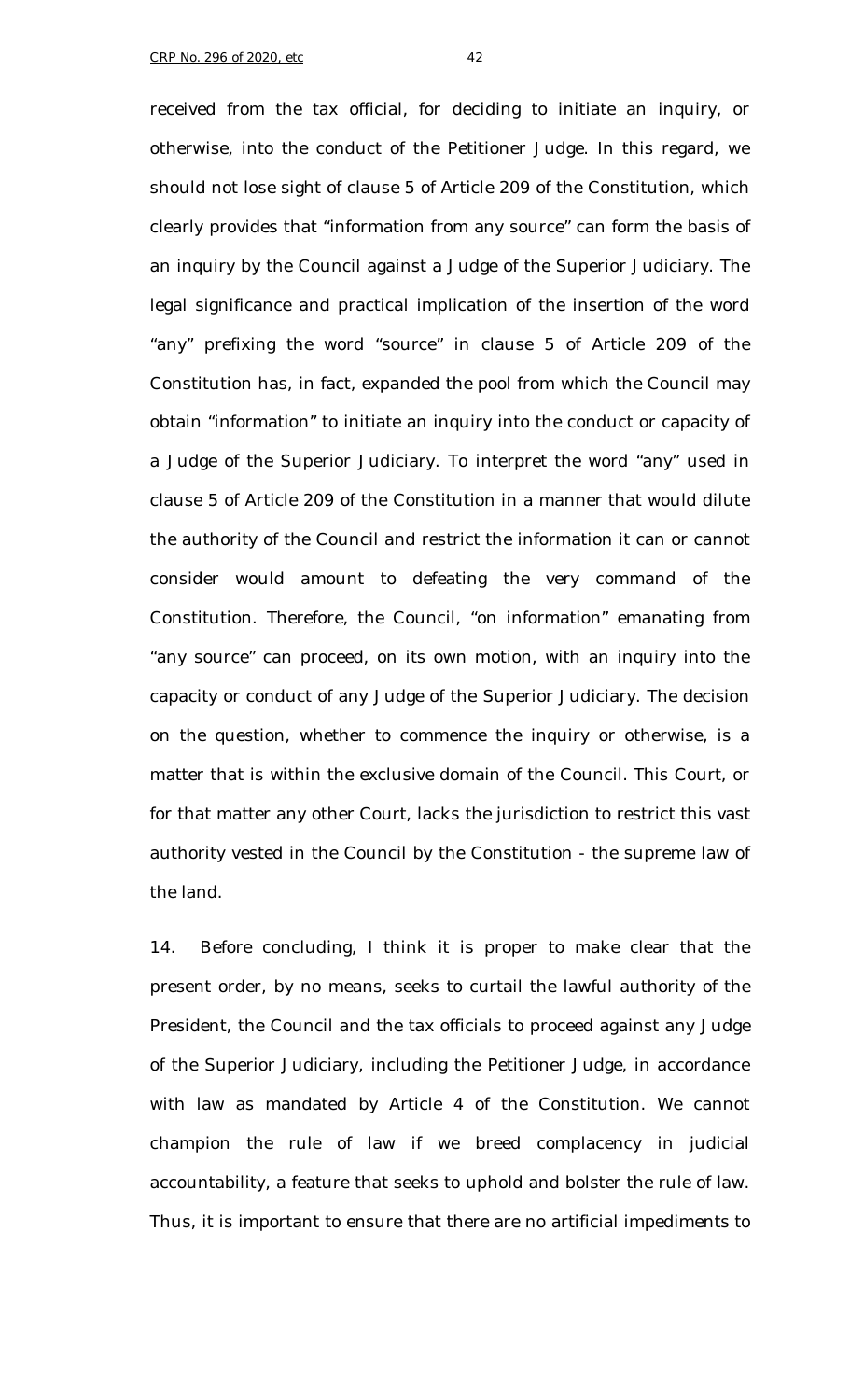ensuring accountability of judges, provided accountability is pursued in accordance with law. This exposition of authority, in particular, of the tax officials, however, should in no way detract them from their statutory duty to remain steadfast in ensuring the confidentiality of the information of a tax filer as mandated under section 216 of the Ordinance which, as noted in the judgment under review, was blatantly breached in the case of Mrs. Sarina Faez Isa: the tax officials on the unlawful directions issued by the Chairman ARU, Barrister Shahzad Akbar with the concurrence of the Federal Law Minister, Dr. Farogh Naseem, breached the statutory confidentiality of Mrs Sarina Faez Isa's tax returns. I feel constrained to observe that allowing the said delinquents to continue in such important positions of authority by the worthy Prime Minister, and that too after this Court has unanimously declared their actions to be in violation of the Constitution and law, particularly the provisions of section 216 of the Ordinance entailing penal consequences,<sup>52</sup> belies the most elementary principles of "good governance", and expose the worthy Prime Minister's complicity in the commission of the said violations.

15. As far as Civil Review Petition No.296 of 2020 is concerned, that is, in my view,<sup>53</sup> not maintainable, as the *locus standi* of the Petitioner Judge to invoke the original jurisdiction of this Court under Article 184(3), as well the review jurisdiction therein, stands eclipsed till he holds the office of a Judge of the Supreme Court of Pakistan; for he owes an obligation under clause 8 of Article 209 of the Constitution to observe the Code of Conduct issued by the Council for Judges of the Superior Judiciary, that, *inter alia*, requires him to avoid being involved in litigation, for himself or even on behalf of others, which includes public

f

 $52$  See Judgment of Umar Ata Bandial J, paras 85 and 136(x); Judgment of Maqbool Baqar J, para 65; Judgment of Syed Mansoor Ali Shah J, paras 38 and 81(ii); Judgment of Yahya Afridi, J., paras 47 and 52.<br>
<sup>53</sup> See my view recorded in data is and the set of the set of Yahya Afridi, J., paras 47 and 52. See my view recorded in detail in my minority judgment delivered on 23 October 2020 in Constitution

Petition No. 17/2019 of the Petitioner Judge.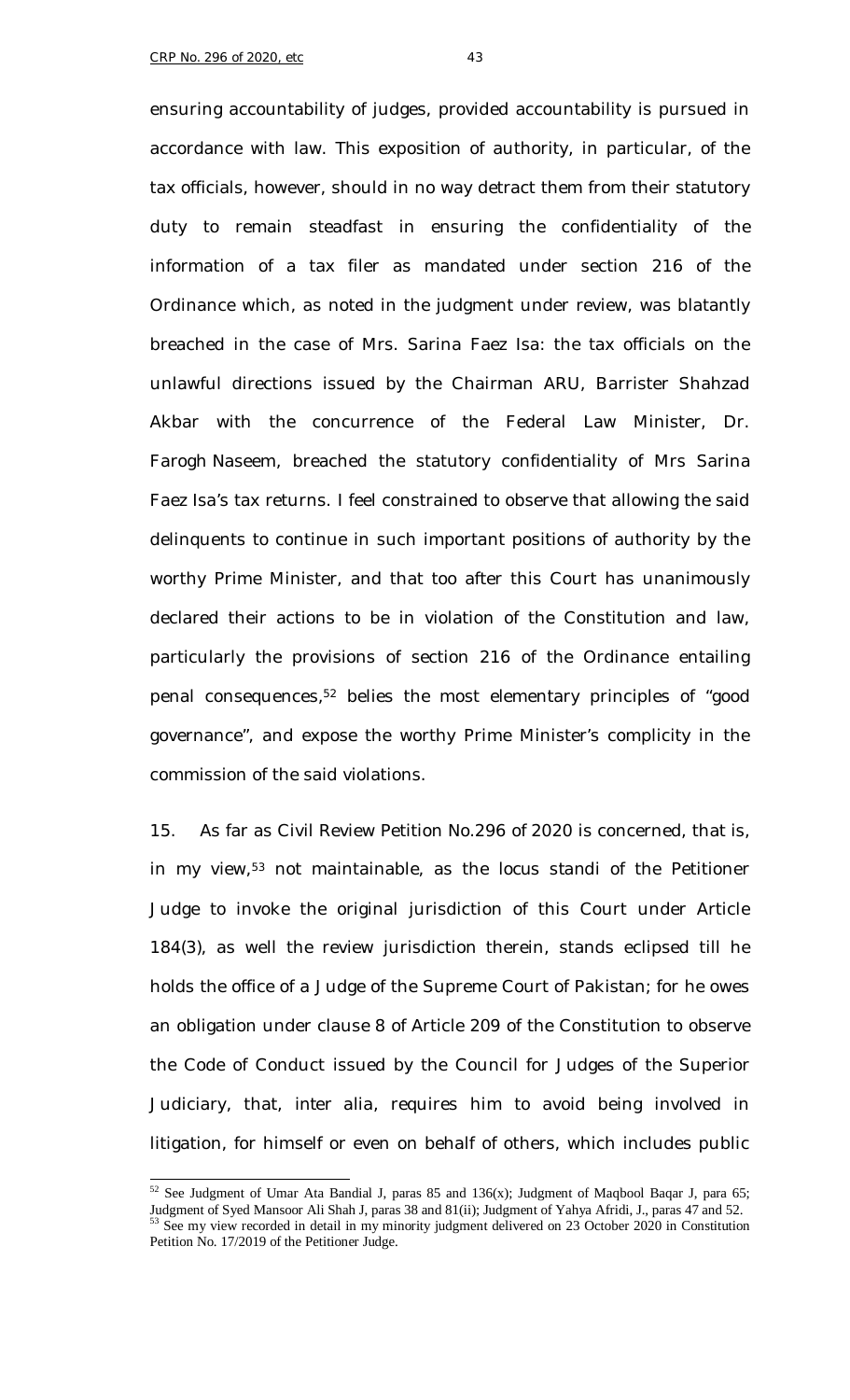interest litigation under Article 184(3) of the Constitution. The object is to avert any chance of a Judge of the Superior Judiciary being placed in a position, where his conduct may be seen as unbecoming of a Judge, glimpses of which were seen during the proceedings of the present review petitions.

16. In summation of the above discourse, my considered opinion on the essential issues raised in the present review petitions are that:

- i. This Court cannot pass any direction that would, in essence, prompt or pre-empt the Council to proceed in a certain manner or refrain it to proceed in any manner as it would, in fact, amount to judicial intervention in the "proceedings before the Council", and thereby offend the express mandate of Article 211 of the Constitution, unless the very "proceedings" are determined to be *coram non judice*, *mala fide* or without jurisdiction, which has not been established in the case in hand;
- ii. The impugned directions of this Court to the Council to consider the Report of the tax officials amounts to judicial interference in the "proceedings before the Council", and thus violates the autonomy and supremacy of the "proceedings" of the Council against judicial interference envisaged under Article 211 of the Constitution;
- iii. The Council is, however, on its own motion, competent to consider or refuse to consider "information" received from "any" source, be it the Report of the tax officials, to determine whether to inquire or not inquire into the conduct of the Petitioner Judge or otherwise;
- iv. The impugned directions to the tax officials to inquire into the affairs of the spouse and children of the Petitioner Judge, setting out the manner and the timeframe in which they are to proceed, violate and are alien to, the provisions of the Income Tax Ordinance, 2001, and have subdued the procedure prescribed thereunder;
- v. The President and the Council have the authority, and are free to proceed against any Judge of the Superior Judiciary, including the Petitioner Judge for alleged misconduct, in accordance with Article 209 of the Constitution;
- vi. The tax officials are competent to proceed against the Petitioner Judge or any other Judge of the Superior Judiciary, serving or retired, his spouse or/and children, without fear or favour, in